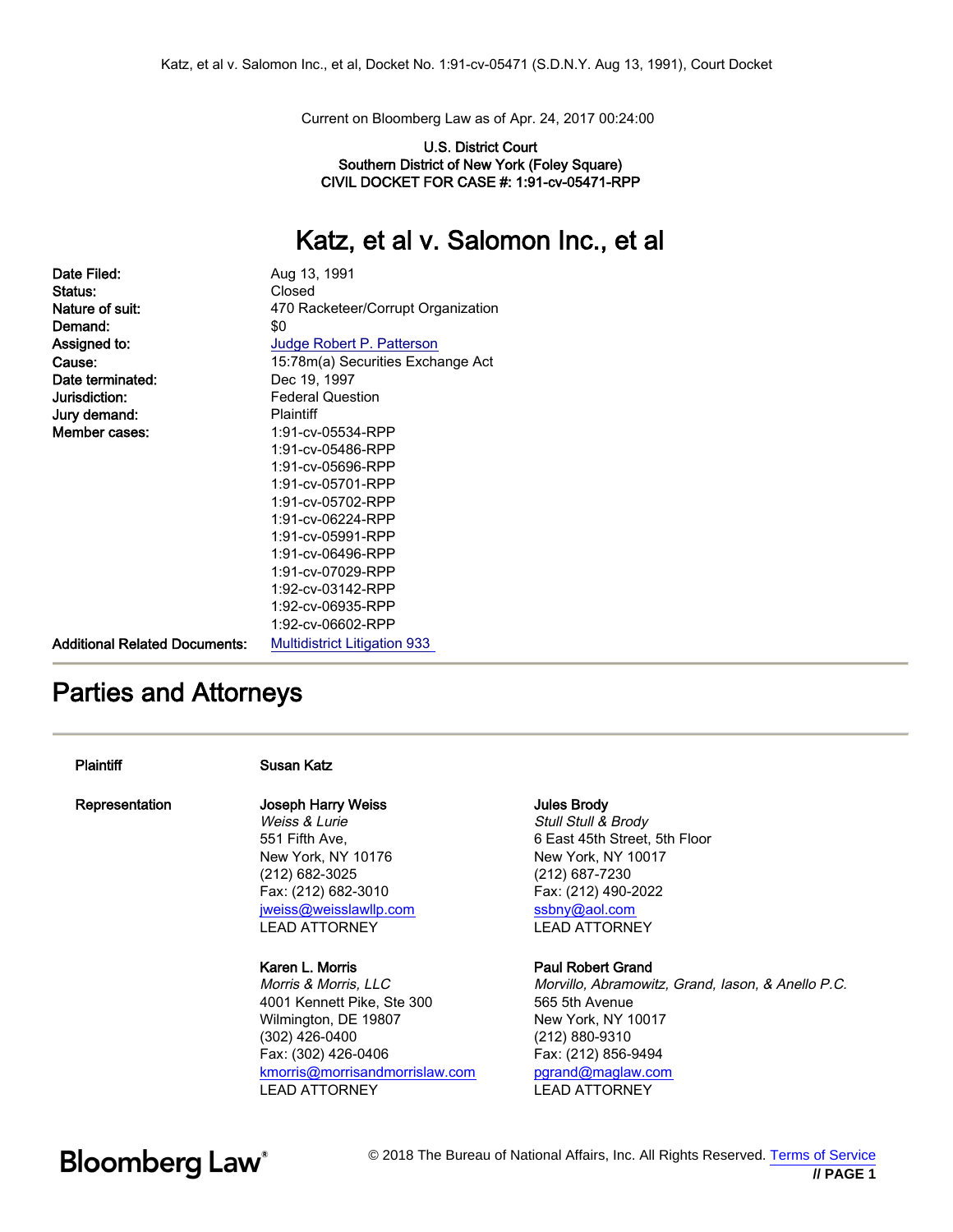Robert Peter O'Neill Sherry & O'Neill 305 Madison Avenue New York, NY 10165 (212) 697-3050 Fax: (212) 697-3052 LEAD ATTORNEY

| <b>Plaintiff</b> | Resource/Reed                                                                  |  |
|------------------|--------------------------------------------------------------------------------|--|
| Plaintiff        | <b>Catherine Baker Knoll</b>                                                   |  |
| Representation   | <b>Robert Peter O'Neill</b><br>(See above for address)<br><b>LEAD ATTORNEY</b> |  |
| <b>Plaintiff</b> | Glickenaus & Co.                                                               |  |
| Representation   | <b>Robert Peter O'Neill</b><br>(See above for address)<br><b>LEAD ATTORNEY</b> |  |
| <b>Plaintiff</b> | Leonard I. Schreiber                                                           |  |
| Representation   | <b>Robert Peter O'Neill</b><br>(See above for address)<br><b>LEAD ATTORNEY</b> |  |
| Plaintiff        | Murray J. Rosen                                                                |  |
| Representation   | Robert Peter O'Neill<br>(See above for address)<br><b>LEAD ATTORNEY</b>        |  |
| <b>Plaintiff</b> | <b>MArshall Wolf</b>                                                           |  |
| Representation   | <b>Robert Peter O'Neill</b><br>(See above for address)<br><b>LEAD ATTORNEY</b> |  |
| Plaintiff        | Winifred C. Johnson                                                            |  |
| Representation   | <b>Robert Peter O'Neill</b><br>(See above for address)<br><b>LEAD ATTORNEY</b> |  |

**Bloomberg Law®**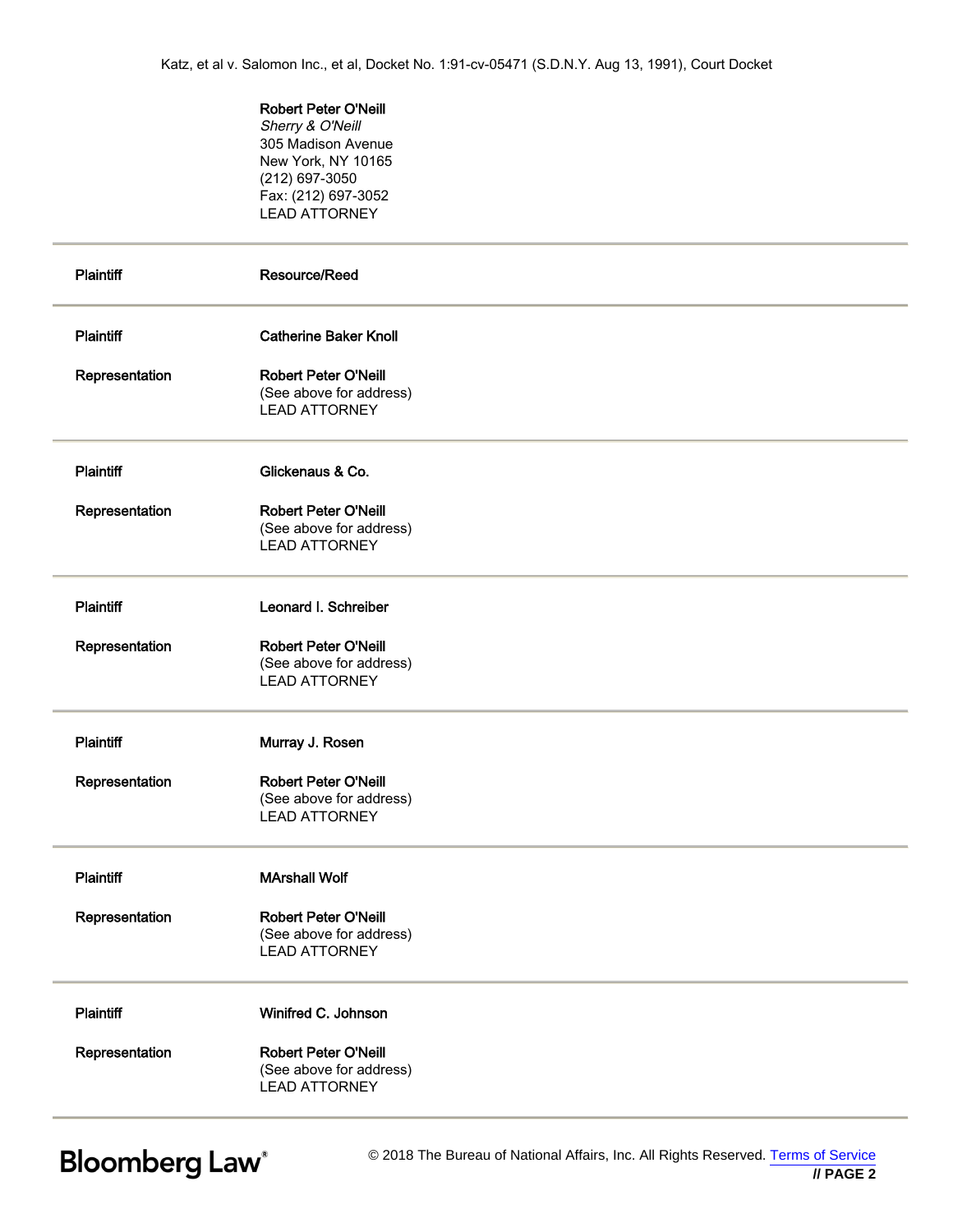| <b>Plaintiff</b><br><b>Michael Caesar</b> |                                                                                                                                                                                                                          |                                                                                                       |
|-------------------------------------------|--------------------------------------------------------------------------------------------------------------------------------------------------------------------------------------------------------------------------|-------------------------------------------------------------------------------------------------------|
| Representation                            | <b>Robert Peter O'Neill</b><br>(See above for address)<br><b>LEAD ATTORNEY</b>                                                                                                                                           |                                                                                                       |
| <b>Plaintiff</b>                          | Howard Gunty, Inc.                                                                                                                                                                                                       |                                                                                                       |
| Representation                            | <b>Robert Peter O'Neill</b><br>(See above for address)<br><b>LEAD ATTORNEY</b>                                                                                                                                           |                                                                                                       |
| <b>Plaintiff</b>                          | <b>Profit Sharing Plan</b>                                                                                                                                                                                               |                                                                                                       |
| Representation                            | <b>Robert Peter O'Neill</b><br>(See above for address)<br><b>LEAD ATTORNEY</b>                                                                                                                                           |                                                                                                       |
| <b>Plaintiff</b>                          | Meyer D. Rich                                                                                                                                                                                                            |                                                                                                       |
| Representation                            | <b>Robert Peter O'Neill</b><br>(See above for address)<br><b>LEAD ATTORNEY</b>                                                                                                                                           |                                                                                                       |
| <b>Plaintiff</b>                          | <b>Jules Levine</b>                                                                                                                                                                                                      |                                                                                                       |
| Representation                            | <b>Robert Peter O'Neill</b><br>(See above for address)<br><b>LEAD ATTORNEY</b>                                                                                                                                           |                                                                                                       |
| <b>Defendant</b>                          | Salomon Inc.<br>TERMINATED: 08/05/1994                                                                                                                                                                                   |                                                                                                       |
| Representation                            | Frederick A.O. Schwarz, Jr<br>Cravath, Swaine & Moore LLP<br>825 Eighth Avenue<br>New York, NY 10019<br>(212) 992-8633<br>Fax: (212) 995-4550<br>fritz.schwarz@nyu.edu<br>TERMINATED: 08/05/1994<br><b>LEAD ATTORNEY</b> | <b>Paul Robert Grand</b><br>(See above for address)<br>TERMINATED: 08/05/1994<br><b>LEAD ATTORNEY</b> |
|                                           |                                                                                                                                                                                                                          |                                                                                                       |
| <b>Defendant</b>                          | Salomon Brothers Inc.<br>TERMINATED: 08/05/1994                                                                                                                                                                          |                                                                                                       |

 **// PAGE 3**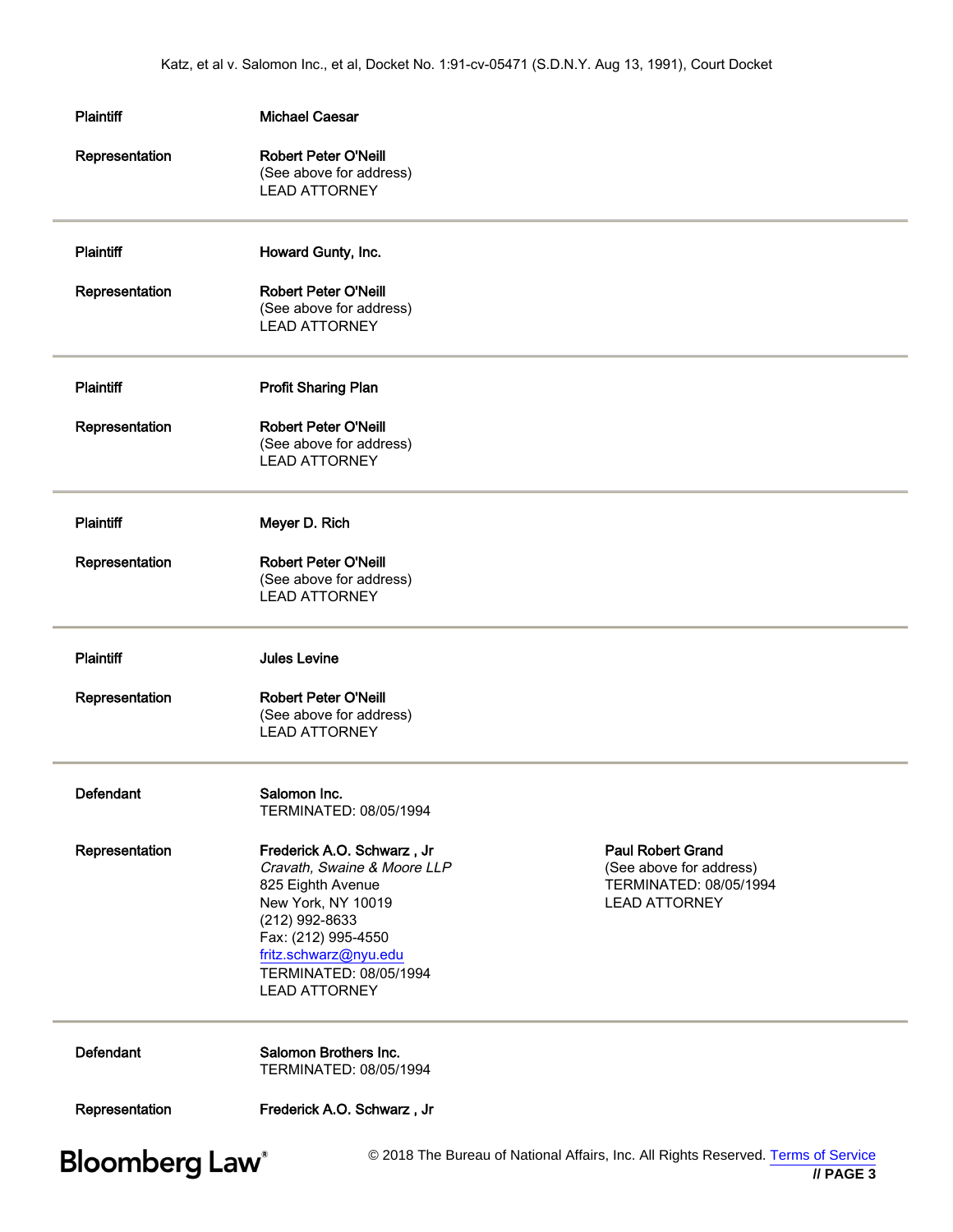(See above for address) TERMINATED: 08/05/1994 LEAD ATTORNEY

| <b>Defendant</b> | John H. Gutfreund<br>TERMINATED: 08/05/1994                                                                                                                                                                                 |
|------------------|-----------------------------------------------------------------------------------------------------------------------------------------------------------------------------------------------------------------------------|
| <b>Defendant</b> | <b>Thomas W. Strauss</b><br>TERMINATED: 08/05/1994                                                                                                                                                                          |
| <b>Defendant</b> | <b>Paul Mozer</b><br>TERMINATED: 06/16/1995                                                                                                                                                                                 |
| Representation   | <b>Leanore Barth</b><br>Richards Spears Kibbe & Orbe<br>One Chase Manhattan Plaza<br>New York, NY 10005-1413<br>$(212) 530 - 1800$<br>TERMINATED: 06/16/1995<br><b>LEAD ATTORNEY</b>                                        |
| <b>Defendant</b> | <b>Thomas Murphy</b><br>TERMINATED: 08/05/1994                                                                                                                                                                              |
| Representation   | <b>Charles Michael Carberry</b><br>Jones Day (NYC)<br>250 Vesey Street 34th Floor<br>New York, NY 10281<br>(212) 326-3920<br>Fax: (212) 755-7306<br>carberry@jonesday.com<br>TERMINATED: 08/05/1994<br><b>LEAD ATTORNEY</b> |
| <b>Defendant</b> | <b>Steinhardt Management Corporation</b><br>TERMINATED: 08/05/1994                                                                                                                                                          |
| <b>Defendant</b> | <b>Steinhardt Partners</b><br>TERMINATED: 08/05/1994                                                                                                                                                                        |
| <b>Defendant</b> | <b>Michael Steinhardt</b><br>TERMINATED: 08/05/1994                                                                                                                                                                         |
| <b>Defendant</b> | <b>Ernest Theurer</b><br>TERMINATED: 08/05/1994                                                                                                                                                                             |
|                  |                                                                                                                                                                                                                             |

**Bloomberg Law®**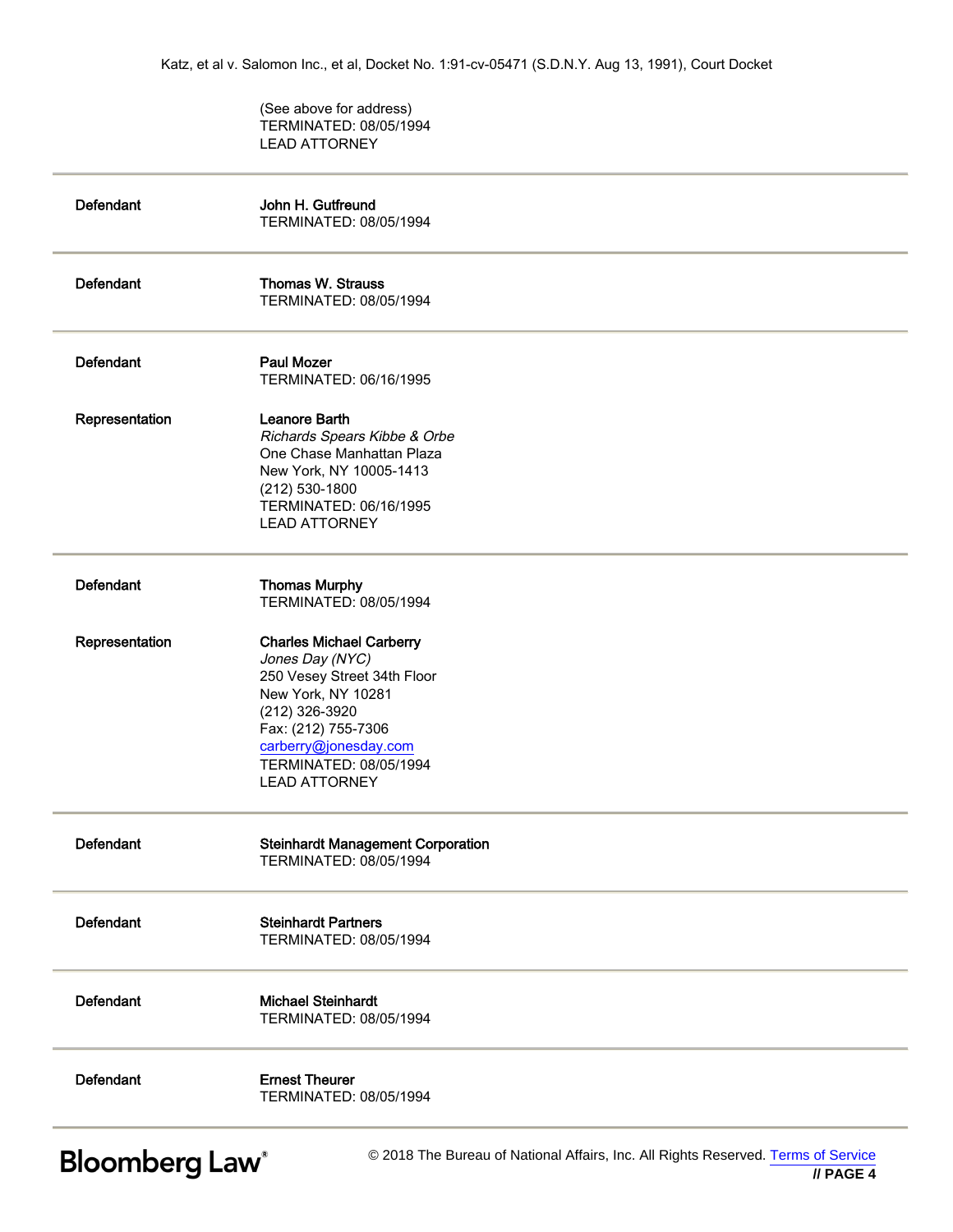| <b>Defendant</b>      | <b>Soros Fund Management</b><br>TERMINATED: 08/05/1994                                                                                              |                                                                                                                 |  |
|-----------------------|-----------------------------------------------------------------------------------------------------------------------------------------------------|-----------------------------------------------------------------------------------------------------------------|--|
| Defendant             | <b>Tiger Management Fund</b><br>TERMINATED: 08/05/1994                                                                                              |                                                                                                                 |  |
| <b>Defendant</b>      | John W. Meriwether<br>TERMINATED: 08/05/1994                                                                                                        |                                                                                                                 |  |
| Defendant             | <b>Christopher Fitzmaurice</b><br>TERMINATED: 08/05/1994                                                                                            |                                                                                                                 |  |
| Defendant             | <b>Henry Epstein</b><br>TERMINATED: 08/05/1994                                                                                                      |                                                                                                                 |  |
| <b>All Plaintiffs</b> | <b>All Plaintiffs</b>                                                                                                                               |                                                                                                                 |  |
| Representation        | David Joseph Philipps<br>Beeler Schad & Diamond<br>323 S. Michigan Ave<br>#1000<br>Chicago, II 60604-4398<br>(312) 939-4661<br><b>LEAD ATTORNEY</b> | <b>Irving Morris</b><br>Morris and Morris<br>1105 North Market Street<br>Wilmington, DA<br><b>LEAD ATTORNEY</b> |  |
| Defendant             | <b>Caxton Corporation</b><br>TERMINATED: 08/05/1994                                                                                                 |                                                                                                                 |  |
| Defendant             | Luttrell Capital Managment, Inc<br>TERMINATED: 08/05/1994                                                                                           |                                                                                                                 |  |
| <b>Defendant</b>      | <b>David Scott Luttrell</b><br>TERMINATED: 08/05/1994                                                                                               |                                                                                                                 |  |
| Defendant             | <b>Bruce Kovner</b><br>TERMINATED: 08/05/1994                                                                                                       |                                                                                                                 |  |

### Docket Entries

Numbers shown are court assigned numbers.

Entry # Filing Date Description

**Bloomberg Law**<sup>®</sup>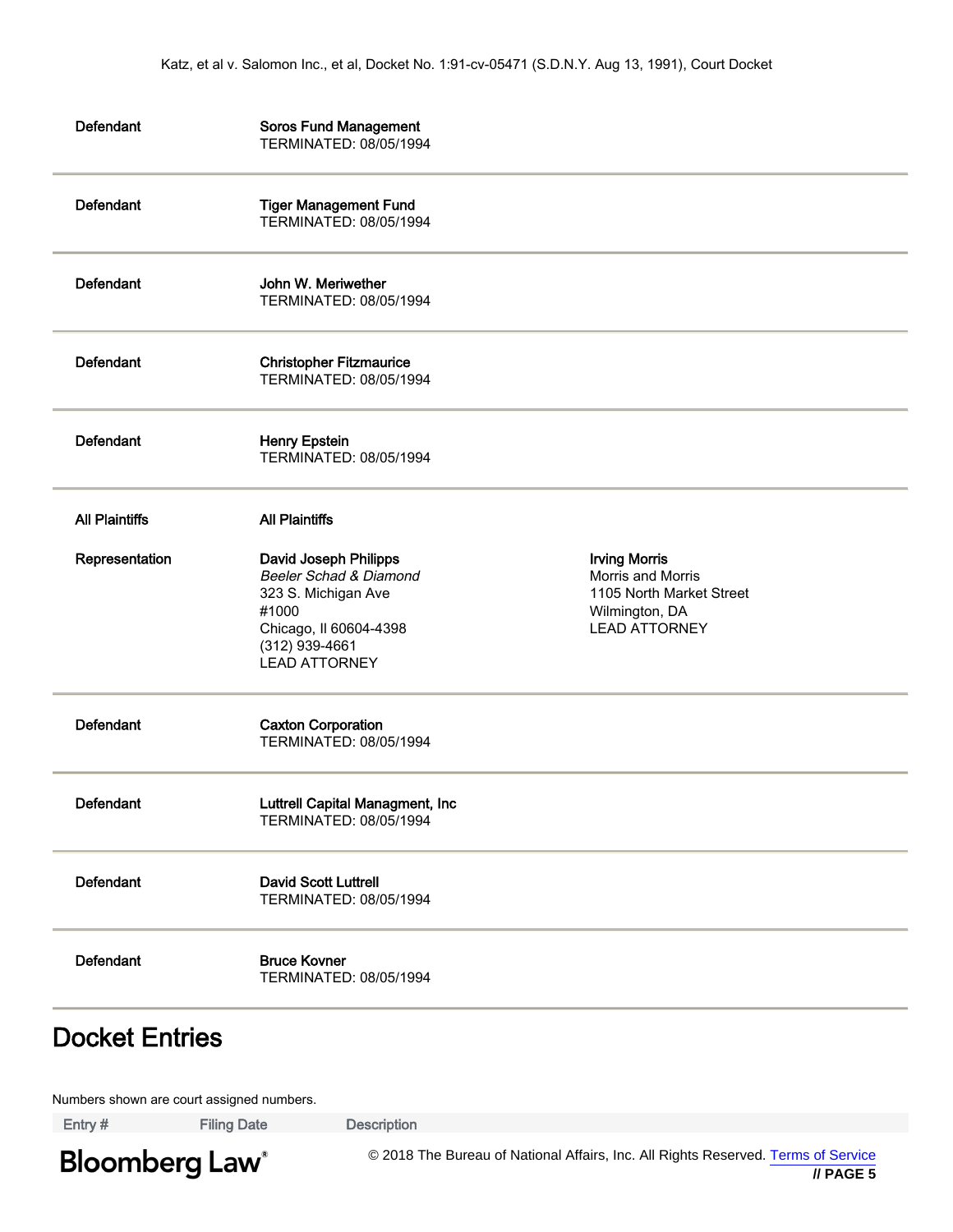| 1                                 | Aug 13, 1991  | CLASS ACTION COMPLAINT filed; Summons issued and Notice pursuant to 28 U.S.C. 636(c);<br>JURY TRIAL DEMANDED. FILING FEE \$120.00 RECEIPT #42680 (gq) (Entered:<br>08/14/1991)                                                                                                                                                                                                                                                                                                                                                                                                                                                                                                                                                                                                                                                                                   |
|-----------------------------------|---------------|------------------------------------------------------------------------------------------------------------------------------------------------------------------------------------------------------------------------------------------------------------------------------------------------------------------------------------------------------------------------------------------------------------------------------------------------------------------------------------------------------------------------------------------------------------------------------------------------------------------------------------------------------------------------------------------------------------------------------------------------------------------------------------------------------------------------------------------------------------------|
| $\overline{2}$                    | Sept 9, 1991  | MEMO ENDORSED PRETRIAL ORDER No. 1 filedconsolidating cases 91 Civ. 5471 (RPP),<br>91 Civ. 5486 (JFK), 91 Civ. 5534 (RPP), 91 Civ. 5701 (RPP), 91 Civ. 5702 (RPP), and 91 Civ.<br>5696 (KTD) for discovery purposes under Master File and Docket No. 91 Civ. 5471 (RPP).<br>New caption is In re Salomon Brothers Treasury LitigationON 8-30-91 pltff counsel agreed to<br>limit the size of the Executive Committee and that the two firms set forth in this revised order<br>should co-chair this litigation. The Court has reviewed the submission of Sirota and Sirota and<br>concludes not to name that firm as a co-chair in this litigationSO ORDERED (signed by<br>Judge Robert P. Patterson ). (gq) (Entered: 09/12/1991)                                                                                                                               |
|                                   | Sept 9, 1991  | Consolidated Lead Case. (gq) (Entered: 09/12/1991)                                                                                                                                                                                                                                                                                                                                                                                                                                                                                                                                                                                                                                                                                                                                                                                                               |
| 3                                 | Sept 9, 1991  | STIPULATION and ORDER EXTENDING TIMEthat the time for all defts named in the above-<br>captioned actions to answer or otherwise respond to the complaints in the above-captioned<br>actions shall be extended until 60 days following the filing by the pltffs of a consolidated<br>complaintSO ORDERED (signed by Judge Robert P. Patterson ). (gq) (Entered:<br>09/12/1991)                                                                                                                                                                                                                                                                                                                                                                                                                                                                                    |
| $\overline{4}$                    | Sept 11, 1991 | AFFIDAVIT in support of JULES BRODY by Susan Katz Re: His application to be appointed<br>co-chairperson of a proposed executive committee of pltffs' counsel in the above action. (gq)<br>(Entered: 09/12/1991)                                                                                                                                                                                                                                                                                                                                                                                                                                                                                                                                                                                                                                                  |
| 5                                 | Nov 8, 1991   | NOTICE by Susan Katz to take deposition of Caxton Corporation on 11/29/91; subpoena(s)<br>issued. (ir) (Entered: 11/21/1991)                                                                                                                                                                                                                                                                                                                                                                                                                                                                                                                                                                                                                                                                                                                                     |
| 6                                 | Nov 8, 1991   | NOTICE by Susan Katz to take deposition of Steinhardt & Partners on 11/29/91; subpoena(s)<br>issued. (jr) (Entered: 11/21/1991)                                                                                                                                                                                                                                                                                                                                                                                                                                                                                                                                                                                                                                                                                                                                  |
| $\overline{7}$                    | Nov 13, 1991  | STIPULATION and ORDER, Regarding Confidentiality of Pretrial Discoverythat the following<br>provisions shall govern disclosure and use of all Confidential Information by Greenwich Capital<br>Markets, Inc. in the course of p/t discovery in this action (as indicated). signed by Judge Robert<br>P. Patterson. (sc) (Entered: 11/26/1991)                                                                                                                                                                                                                                                                                                                                                                                                                                                                                                                    |
| 8                                 | Dec 5, 1991   | STIPULATION and ORDER REGARDING CONFIDENTIALITY OF PRETRIAL<br>DISCOVERYthat, in connection with discovery proceedings in this action, any non-party may,<br>by written notice, or by a statement on the record at a deposition, designate any non-public<br>document, material, or information as "Confidential" under the terms of this Orderthat<br>Confidential Information may be disclosed only to "Qualified Persons" and used only in<br>connection with this actionthat, upon termination of this action, the receiving party will destroy<br>all documents or material designated as "Confidential" and all copies thereof, provided the<br>receiving party may keep copies of those confidential materials which have been included in<br>papers filed with any CourtSO ORDERED (signed by Judge Robert P. Patterson ). (gq)<br>(Entered: 12/06/1991) |
| 9                                 | Dec 5, 1991   | CONSENT ORDER, substituting attorney firm of Cravath, Swaine & Moore in place of<br>Wachtell, Lipton, Rosen & Katz for defts Salomon Inc and Salomon Brothers Inc (signed by<br>Judge Robert P. Patterson ); (gg) Modified on 12/17/1991 (Entered: 12/06/1991)                                                                                                                                                                                                                                                                                                                                                                                                                                                                                                                                                                                                   |
| 10                                | Dec 19, 1991  | Letter filed dated 12/17/91 to James Parkinson, Clerk, from Seward B. Snell, asking if a class<br>action suit against Salomon has been filed, and if so, to furnish the name and address of the<br>pltff's attorneys to him. (gq) (Entered: 12/19/1991)                                                                                                                                                                                                                                                                                                                                                                                                                                                                                                                                                                                                          |
|                                   | Mar 6, 1992   | ORDER, consolidating case 91 Civ. 7029 (RPP) under Consolidated Action 91 Civ. 5471 for<br>discovery purposes and that all the terms of Pretrial Order 1 are applicable to the above-<br>captioned action SO ORDERED (signed by Judge Robert P. Patterson); Copies mailed. (<br>Originally docketed on 91 Civ. 7029 RPP). (gq) Modified on 03/12/1992 (Entered: 03/08/1992)                                                                                                                                                                                                                                                                                                                                                                                                                                                                                      |
| 11                                | Mar 17, 1992  | STIPULATION and ORDER REGARDING CONFIDENTIALITY OF PRETRIAL DISCOVERY<br>that in connection with discovery proceedings in this action, George Soros may, by written<br>notice, or by a statement on the record at a deposition, designate any non-public document,<br>material, or information as "Confidential" under the terms of this Orderthat all information<br>subject to confidential treatment in accordance with the terms of this Stipulation and Order that<br>is filed with the Court, and any pleadings, motions or other papers filed with the Court<br>disclosing any confidential information, shall be filed under seal and kept under seal until<br>further order of the Court. Where possible only confidential portions of filings with the Court<br>shall be filed under seal SO ORDERED (signed by Judge Robert P. Patterson ). (gq)      |
| <b>Bloomberg Law</b> <sup>®</sup> |               | © 2018 The Bureau of National Affairs, Inc. All Rights Reserved. Terms of Service<br>// PAGE 6                                                                                                                                                                                                                                                                                                                                                                                                                                                                                                                                                                                                                                                                                                                                                                   |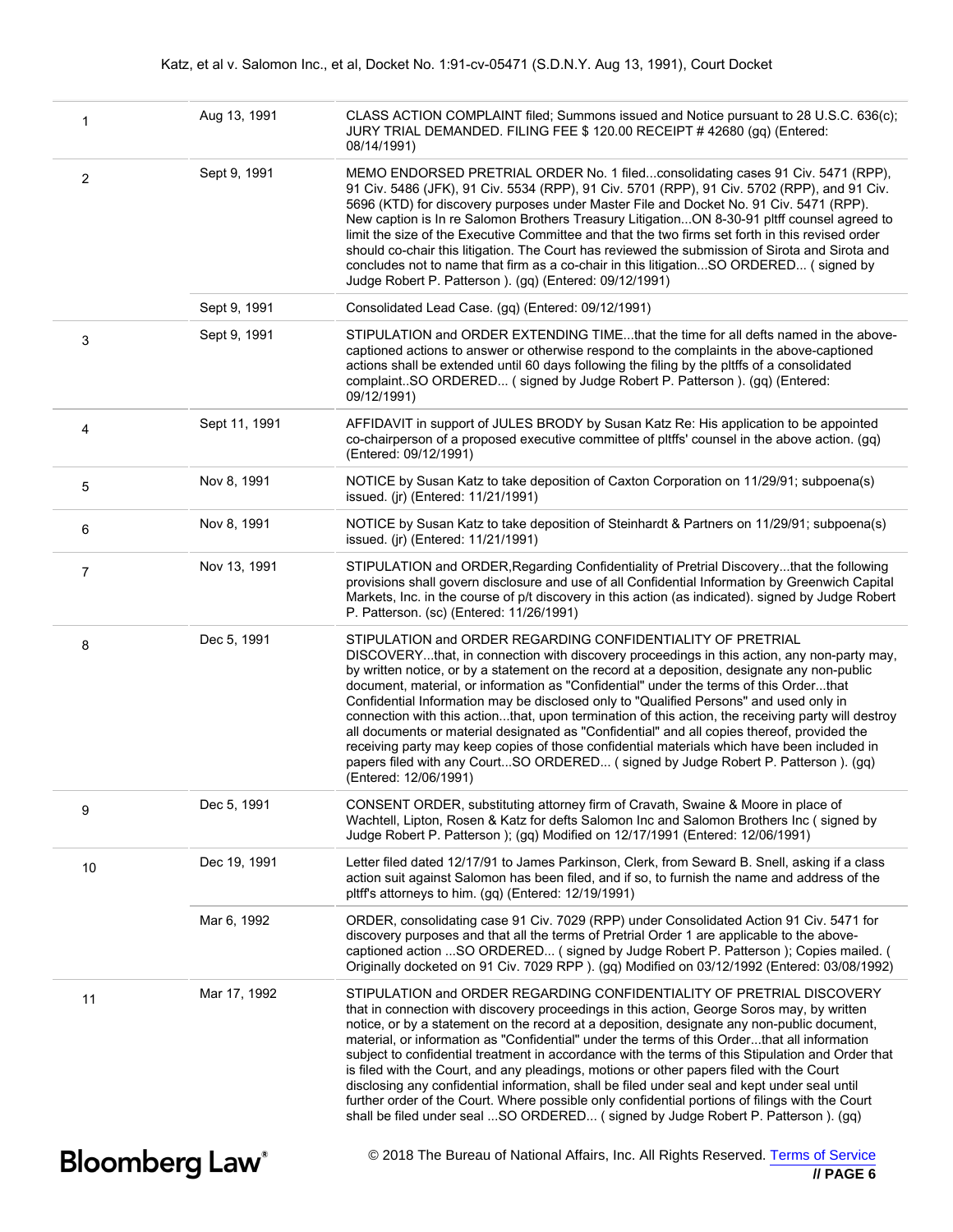|                                   |               | (Entered: 03/18/1992)                                                                                                                                                                                                                                                                                                                                                                                                                                                                                                                                                                                                                                                                                                                                                                                                                                                                                                                                                                                                                                                                         |
|-----------------------------------|---------------|-----------------------------------------------------------------------------------------------------------------------------------------------------------------------------------------------------------------------------------------------------------------------------------------------------------------------------------------------------------------------------------------------------------------------------------------------------------------------------------------------------------------------------------------------------------------------------------------------------------------------------------------------------------------------------------------------------------------------------------------------------------------------------------------------------------------------------------------------------------------------------------------------------------------------------------------------------------------------------------------------------------------------------------------------------------------------------------------------|
| 12                                | Mar 17, 1992  | STIPULATION and ORDER REGARDING CONFIDENTIALITY OF PRETRIAL DISCOVERY<br>that the following provisions shall govern disclosure and use of all Confidential Information<br>given by Daiwa Securites America Inc. in the course of pre-trial discovery in this actionthat in<br>connection with discovery proceedings in this action, Daiwa may, by written notice, or by a<br>statement on the record at a deposition, designate any non-public document, material, or<br>information as "Confidential" under the terms of this Orderthat Confidential Information may<br>be disclosed only to "Qualified Persons" and used only in connection with the above captioned<br>action, and for no other purpose, and soley as permitted below  SO ORDERED (signed by<br>Judge Robert P. Patterson ). (gq) (Entered: 03/18/1992)                                                                                                                                                                                                                                                                    |
| 13                                | Apr 9, 1992   | STIPULATION and ORDER, for protective order (signed by Judge Robert P. Patterson). (pa)<br>(Entered: 04/10/1992)                                                                                                                                                                                                                                                                                                                                                                                                                                                                                                                                                                                                                                                                                                                                                                                                                                                                                                                                                                              |
| 14                                | Apr 14, 1992  | Filed Memo-Endorsement on letter dated 4/13/92 to Judge Patterson from John R. Hupper,<br>defts atty, requesting that the 4/15/92 pretrial conference be adjourned for 2 weeks<br>APPLICATION GRANTED, reset pretrial conference for 9:00 4/29/92 (signed by Judge Robert<br>P. Patterson ) (gq) (Entered: 04/30/1992)                                                                                                                                                                                                                                                                                                                                                                                                                                                                                                                                                                                                                                                                                                                                                                        |
| 15                                | June 1, 1992  | Filed Memo-Endorsement on letter dated 5/29/92 to Judge Patterson from Louis F. Burke, atty<br>for pltffs Three Crown Limited Partnership, et al. in case 92 Civ. 3142 (RLC), requesting an<br>extension of time unitl 6/8/92 to file papers in opposition to the consolidationAPPLICATION<br>GRANTED SO ORDERED (signed by Judge Robert P. Patterson) (gq) (Entered:<br>06/12/1992)                                                                                                                                                                                                                                                                                                                                                                                                                                                                                                                                                                                                                                                                                                          |
| 20                                | June 9, 1992  | Filed Memo-Endorsement on letter dated 6/8/92 to Judge Patterson from Gerald Kerner, atty<br>for Soros Fund Mgmt. and George Soros, requesting the Court defer any decision on the<br>Proposed Order until Judge Carter has determined whether to grant or deny Salomon's request<br>for transfer and, should Judge Carter grant Salomon's request for transfer, that the Court<br>permit SFM and Mr. Soros to oppose or otherwise address the Proposed Order within 10 days<br>from the date on which Judge Carter's order of transfer is filedAPPLICATIONS GRANTED, (<br>signed by Judge Robert P. Patterson ) (gq) (Entered: 06/27/1992)                                                                                                                                                                                                                                                                                                                                                                                                                                                   |
| 17                                | June 19, 1992 | STIPULATION and ORDER, that, in response to Requests 18 and 19 of pltffs' Second Request<br>for Production of Documents (it being understood that no documents responsive to Request 17<br>will be produced pursuant to this Stipulation), Salomon Inc and Salomon Brothers Inc shall<br>produce to pltffs' counsel within one week of the entry of this Order all of its submissions (as to<br>facts or arguments concerning the significance of the facts) concerning Treasury auction-<br>related matters, and matters relating to disclosure thereof, which were produced to agencies of<br>the United States Government during rcent investigations of Salomon by the Securities and<br>Exchange Commission, the Department of Justice and the United States Attorney's Office for<br>the S.D.N.Y. The parties agree, subject to Paragraph 2 hereof, that these submissions shall not<br>be disclosed to anyone other than pltffs' attorneys and this Court for 120 days from the date of<br>production SO ORDERED (signed by Judge Robert P. Patterson ). (gq) (Entered:<br>06/23/1992) |
| 18                                | June 19, 1992 | STIPULATION and ORDER, that Salomon Inc and Salomon Brothers Inc will waive its<br>attorney-client privilege and work product protection to the extent set forth in the Letter<br>Agreement between Francis P. Barron of Cravath, Swaine & Moore, Counsel for Salomon, and<br>Joseph I. Goldstein, Associate Director of the Securities and Exchange Commission, dated<br>11/8/91 and concomitantly, within one week of the entry of this order, will provide to pltffs the<br>same documents provided to the Government pursuant to the Barron-Goldstein letterthat all<br>documents produced to the parties to this Stip and Order shall be treated in accordance with<br>the provisions governing Highly Confidential information set forth in the Confidentiality<br>Stipulation entered by this Court on 4/9/92  SO ORDERED (signed by Judge Robert P.<br>Patterson ). (gq) (Entered: 06/23/1992)                                                                                                                                                                                        |
| 19                                | June 19, 1992 | STIPULATION and ORDER, that Salomon Inc and Salomon Brothers Inc shall be deemed to<br>have fully satisfied Request 16 of pltffs' Second Request for Production of Documents directed<br>to Salomon Inc and Salomon Brothers Inc dated 1/31/92 by providing to pltffs within one week<br>of the entry of this Order all transcripts of testimoney given by present and former Salomon<br>employees (excluding transcripts of testimony given by John Gutfreund, John Meriwether and<br>Thomas Strauss which are being produced by counsel for those parties pursuant to a separate<br>agreement) or attorneys before the Securiteis and Exchange Commission or any other<br>governmental agency, and all exhibits to such transcripts to the extent such transcripts and<br>exhibits were provided to, or are otherwise in the possession, custody or control of, Salomon or<br>its attorneys. The parties agree, subject to Paragraph 2 hereof, that the transcripts and the<br>exhibits shall not be disclosed to anyone other than pltffs' attys and this Court, except as                 |
| <b>Bloomberg Law</b> <sup>®</sup> |               | © 2018 The Bureau of National Affairs, Inc. All Rights Reserved. Terms of Service<br>$II$ PAGE 7                                                                                                                                                                                                                                                                                                                                                                                                                                                                                                                                                                                                                                                                                                                                                                                                                                                                                                                                                                                              |

 **<sup>//</sup> PAGE 7**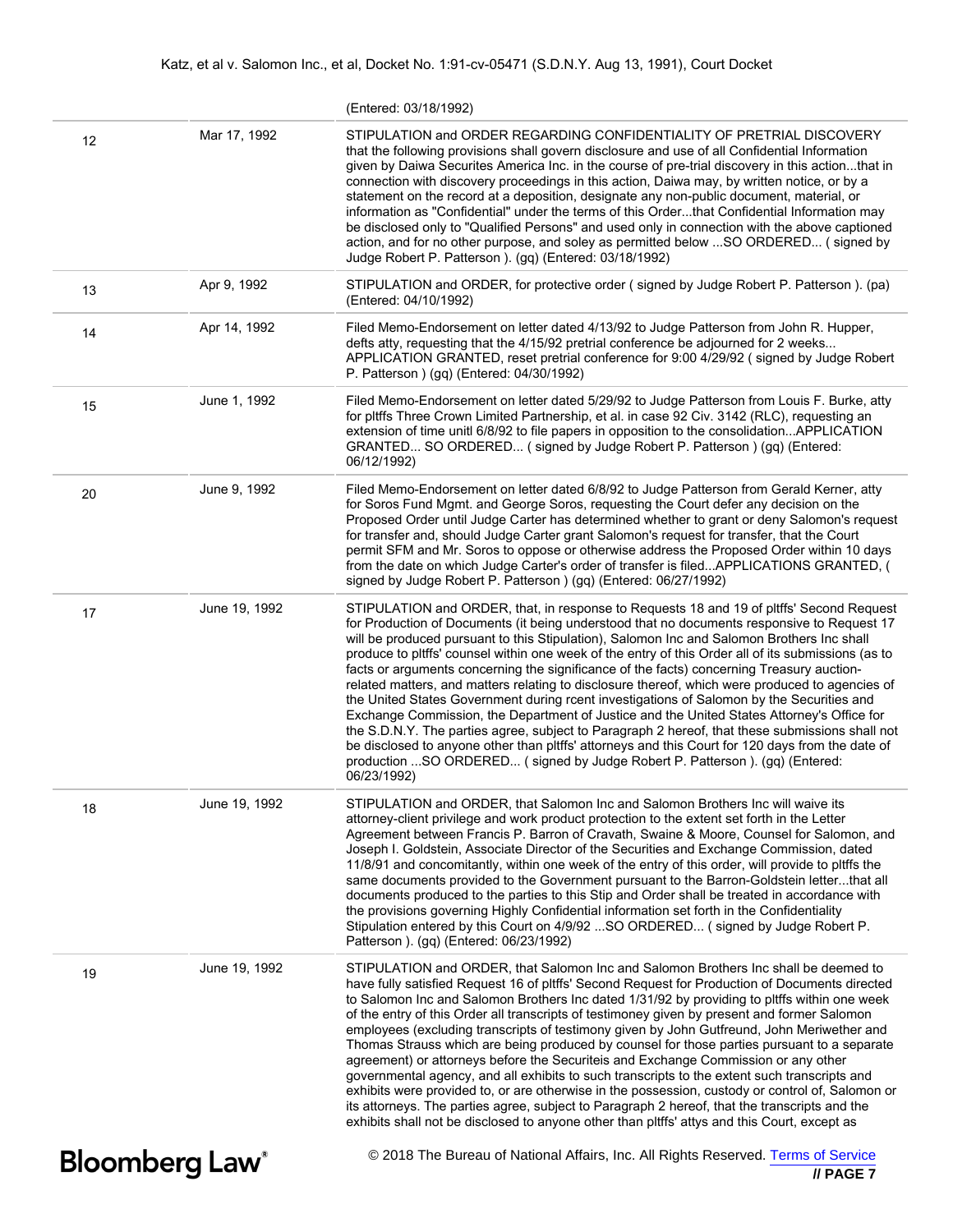provided herein, for 120 days from the date of production ...SO ORDERED... ( signed by Judge Robert P. Patterson ). (gq) (Entered: 06/23/1992)

|    | <b>Bloomberg Law</b> <sup>®</sup> | © 2018 The Bureau of National Affairs, Inc. All Rights Reserved. Terms of Service<br>$\theta$ PAGF 8                                                                                                                                                                                                                                                                                                          |
|----|-----------------------------------|---------------------------------------------------------------------------------------------------------------------------------------------------------------------------------------------------------------------------------------------------------------------------------------------------------------------------------------------------------------------------------------------------------------|
| 28 | Oct 19, 1992                      | NOTICE of Change of Address of plaintiff attorney firm Pomerantz Levy Haudek Block &                                                                                                                                                                                                                                                                                                                          |
|    | Oct 13, 1992                      | Memorandum to Docket Clerk: Set status conference for 10/23/92 at 2 P.M. Status conference<br>10/20/92 at 3 P.m. With Salomon Bros, SWS & Commomwealth (gq) (Entered: 10/13/1992)                                                                                                                                                                                                                             |
|    | Oct 13, 1992                      | Status conference held before Judge Patterson. (gq) (Entered: 10/13/1992)                                                                                                                                                                                                                                                                                                                                     |
| 27 | Oct 1, 1992                       | PLAINTIFFS' JOINT SCHEDULING ORDER for lay witness depositions. (Docketed as per<br>instruction of Chambers). (gq) (Entered: 10/01/1992)                                                                                                                                                                                                                                                                      |
| 26 | Oct 1, 1992                       | Letter filed dated 9/30/92 to Judge Patterson from Karen L. Morris and Thomas J. Scherer,<br>who writes pursuant to the Court's request to update him regarding progress in resolving the<br>remaining open discovery issues discussed at the Sept. 21 status conference. (gq) (Entered:<br>10/01/1992)                                                                                                       |
|    | Sept 21, 1992                     | Memorandum to Docket Clerk: Status Conference set for 10/13/92 at 9 A.M. Service of<br>Amended Complaint by 10/92/92. (gq) (Entered: 09/22/1992)                                                                                                                                                                                                                                                              |
|    | Sept 21, 1992                     | Status conference held before Judge Patterson. (gq) (Entered: 09/22/1992)                                                                                                                                                                                                                                                                                                                                     |
|    | Sept 14, 1992                     | Memorandum to Docket Clerk: To report to the Court at 9/21/92 scheduled conference (for all<br>litigations: securities, derivative & treasury). (gq) (Entered: 09/22/1992)                                                                                                                                                                                                                                    |
| 25 | Sept 4, 1992                      | TRUE COPY OF MDL TRANSFER ORDER, that this action is transferred to the S.D.N.Y. and,<br>with the consent of that court, assigned to Judge Patterson for coordinated or consolidated<br>pretrial proceedings with the actions listed on Schedule A and pending in that district.<br>(Originally docketed on M21-63 RPP). ) (gq) (Entered: 09/07/1992)                                                         |
|    | Aug 31, 1992                      | Memorandum to Docket Clerk: Set Status Conference for 9/14/92 at 4 P.M. Amended<br>Complaint by 10/9/92, necessary documents by 9/4/92. (gq) (Entered: 09/01/1992)                                                                                                                                                                                                                                            |
|    | Aug 31, 1992                      | Status conference held before Judge Patterson. (gq) (Entered: 09/01/1992)                                                                                                                                                                                                                                                                                                                                     |
| 24 | Aug 24, 1992                      | Filed Memo-Endorsement on letter dated 8/20/92 to Judge Patterson from Lee S. Richards,<br>atty for deft Paul Mozer, requesting an extension of time from 8/21/92 until 8/28/92 to submit<br>proposed scheduling orders for lay witness depositionsAPPLICATION GRANTEDSO<br>ORDERED (signed by Judge Louis J. Freeh - Part I) (gq) (Entered: 08/26/1992)                                                      |
| 23 | Aug 24, 1992                      | Filed Memo-Endorsement on letter dated 8/19/92 to Judge Patterson from Aaron R. Marcu,<br>atty for defts John H. Gutfreund, Thomas W. Strauss, and John Meriwether, requesting an<br>additional week, until 8/28/92, to submit a list of deposition witnesses pursuant to the Court's<br>August 7 OrderAPPLICATION GRANTEDSO ORDERED (signed by Judge Louis J.<br>Freeh - Part I ) (gq) (Entered: 08/26/1992) |
|    | July 15, 1992                     | Memorandum to Docket Clerk: Ten days to sharpen claims (by 7/25/92). Substantive areas<br>production by 9/15/92. (gq) (Entered: 07/15/1992)                                                                                                                                                                                                                                                                   |
|    | July 15, 1992                     | Status conference held before Judge Patterson. (gq) (Entered: 07/15/1992)                                                                                                                                                                                                                                                                                                                                     |
|    | June 26, 1992                     | Memorandum to Docket Clerk: Set Status Conference for 7/15/92 at 9 A.M. Counsel to meet<br>next week, to report to the Court at next conference. (gq) (Entered: 06/26/1992)                                                                                                                                                                                                                                   |
|    | June 26, 1992                     | Status conference held before Judge Patterson. (gq) (Entered: 06/26/1992)                                                                                                                                                                                                                                                                                                                                     |
| 22 | June 22, 1992                     | Letter filed dated 6/16/92 to Judge Patterson from Lee S. Richards, atty for deft Paul Mozer,<br>who informs the Court the Mr. Mozer is agreeing to Salomon's production of the witness notes<br>and memoranda reflecting communications by Mr. Mozer to Salomon's inside counsel and<br>former outside counsel during their internal investigation. (gq) (Entered: 07/11/1992)                               |
| 21 | June 22, 1992                     | Letter filed dated 6/16/92 to Judge Patterson from Douglas J. Clark, atty for deft Thomas<br>Murphy, who informs the Court that Mr. Murphy is withdrawing his objection to Salomon's<br>production of the witness notes and memoranda reflecting communications by Mr. Murphy to<br>Salomon's inside counsel and former outside counsel durng their internal investigation. (gq)<br>(Entered: 07/11/1992)     |
| 16 | June 22, 1992                     | Letter filed dated 6/15/92 to Judge Patteron from Ronald B. Kendricks, requesting the Court<br>send him any infornation on any Class Action Lawsuit that might have been filed in which his<br>claims would be included. (gq) (Entered: 06/22/1992)                                                                                                                                                           |
|    |                                   |                                                                                                                                                                                                                                                                                                                                                                                                               |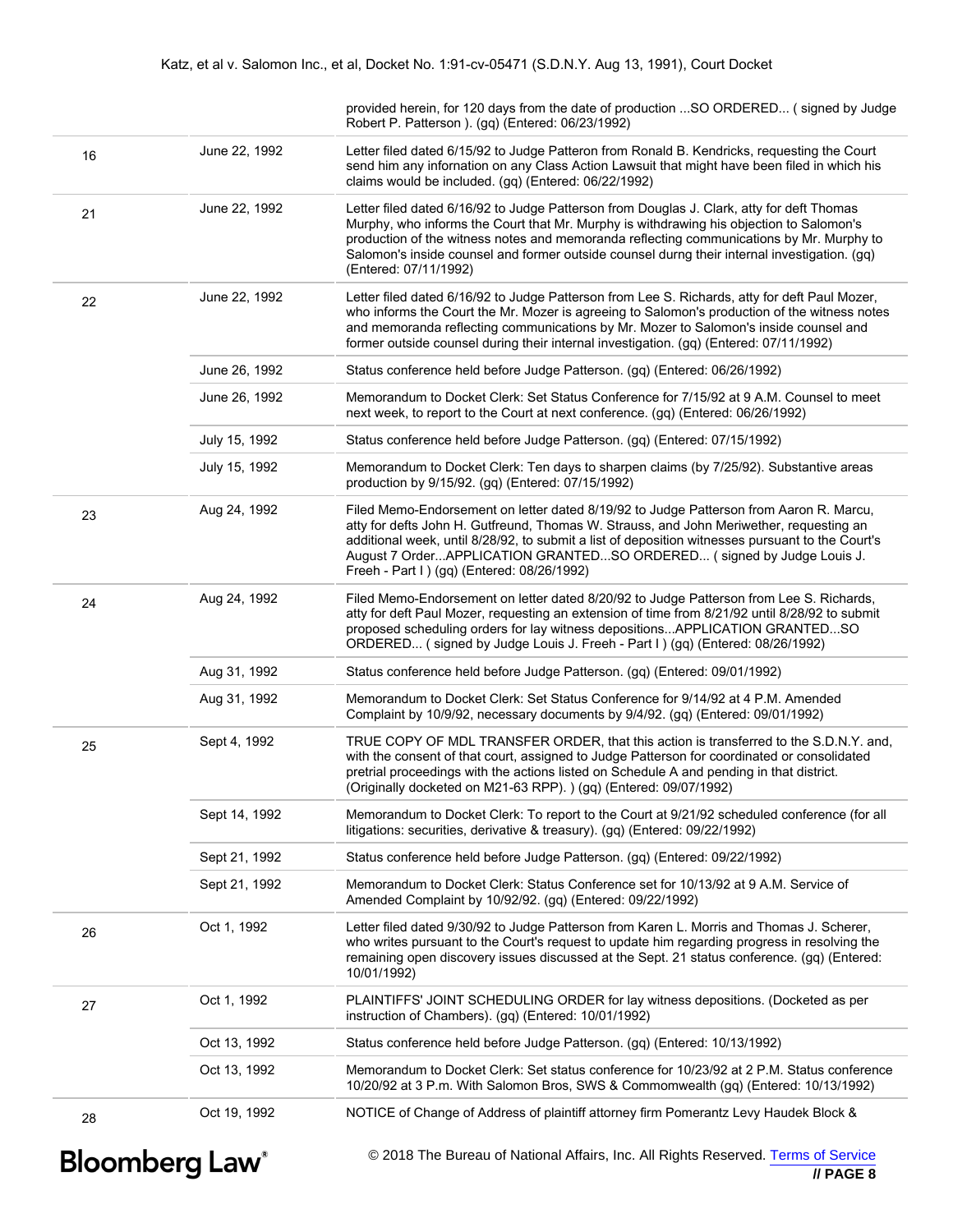|    |    |              | Grossman to 100 Park Avenue-26th Floor, New York, N.Y. 10017-5516, Telephone #: (212)<br>661-1100 by Susan Katz. (gq) (Entered: 10/19/1992)                                                                                                                                                                                                                                        |
|----|----|--------------|------------------------------------------------------------------------------------------------------------------------------------------------------------------------------------------------------------------------------------------------------------------------------------------------------------------------------------------------------------------------------------|
|    |    | Oct 23, 1992 | Memorandum to Docket Clerk: Status conference held before Judge Patterson on 10/23/92.<br>(gq) (Entered: 10/29/1992)                                                                                                                                                                                                                                                               |
|    |    | Nov 4, 1992  | Memorandum to Docket Clerk: Status Conference held before Judge Patterson at 11/4/92. (gq)<br>(Entered: 11/06/1992)                                                                                                                                                                                                                                                                |
|    |    | Nov 6, 1992  | Memorandum to Docket Clerk: Status conference held before Judge Patterson on 11/6/92. (gq)<br>(Entered: 11/09/1992)                                                                                                                                                                                                                                                                |
|    | 29 | Nov 12, 1992 | AMENDED COMPLAINT by All Plaintiffs, (Answer due 11/25/92 for Thomas Murphy, for Paul<br>Mozer, for Thomas W. Strauss, for John H. Gutfreund, for Salomon Brothers Inc, for Salomon<br>Inc. ) amending [1-1] complaint ; Summons issued. (kg) (Entered: 11/16/1992)                                                                                                                |
|    |    | Nov 13, 1992 | OPINION AND ORDER #70681, denying the claim of privilege, and the documents, to the<br>extent they come within the scope of Rule 26(b) (1) as found in this opinion, shall be produced<br>for plaintiffs' inspection. (Signed by Judge Robert P. Patterson); Copies mailed. (Original filed<br>in 91Civ5471(RPP), document #35). (jr) Modified on 11/16/1992 (Entered: 11/16/1992) |
|    | 30 | Nov 18, 1992 | NOTICE OF MOTION by All Plaintiffs for an order admittting Irving Morris, Patrick F. Morris and<br>Patrick Slyne to appear pro hac vice. Return date 12/11/92. (kg) (Entered: 11/18/1992)                                                                                                                                                                                          |
|    | 30 | Nov 18, 1992 | AFFIDAVIT in support of Karen L. Morris by All Plaintiffs Re: [30-1] motion for an order<br>admittting Irving Morris, Patrick F. Morris and Patrick Slyne to appear pro hac vice. (kg)<br>(Entered: 11/18/1992)                                                                                                                                                                    |
|    | 31 | Nov 25, 1992 | Filed Memo-Endorsement on letter dated 11/19/92, counsel for deft Theurer requests a<br>conference in re: inappropriate questioning, limiting of depositions, etc. Application denied (<br>signed by Judge Robert P. Patterson ) (emil) (Entered: 11/27/1992)                                                                                                                      |
|    |    | Jan 15, 1993 | ORDER, for Charles M. Carberry to withdraw as attorney for deft. Thomas F. Murphy (signed<br>by Judge Robert P. Patterson ); Copies mailed (gb) (Entered: 01/19/1993)                                                                                                                                                                                                              |
|    | 32 | Jan 15, 1993 | STIPULATION and ORDER, extending time for defts to answer to the Consolidated Complaint<br>to 3/11/93, reset answer due for 3/11/93 for Thomas Murphy, for Paul Mozer, for Thomas<br>Strauss, for John H. Gutfreund, for Salomon Brothers Inc, for Salomon Inc. (signed by Judge<br>Robert P. Patterson ). (kg) (Entered: 01/26/1993)                                              |
|    |    | Jan 22, 1993 | ORDER, Salomon is permitted to provide SEC transcripts of testimony by present., employees<br>and is w/o prejudice to claims of "Confidential info" org. filed in 91cv5442doc. #47) (signed by<br>Judge Robert P. Patterson ); Copies mailed (gb) (Entered: 01/25/1993)                                                                                                            |
|    | 33 | Feb 2, 1993  | NOTICE OF MOTION by Plaintiffs for an order allowing Lawrence B. Schad, Stephen B.<br>Diamond and David J. Phillips to appear pro hac vice. Return date 2/15/93. (kg) (Entered:<br>02/02/1993)                                                                                                                                                                                     |
|    | 33 | Feb 2, 1993  | AFFIDAVIT of Lawrence W. Schad by All Plaintiffs Re: [33-1] motion for an order allowing<br>Lawrence B. Schad, Stephen B. Diamond and David J. Phillips to appear pro hac vice. (kg)<br>(Entered: 02/02/1993)                                                                                                                                                                      |
| 34 |    | Feb 2, 1993  | NOTICE of attorney appearance for Catherine Baker Knoll, Glickenaus & Co., Leonard I.<br>Schreiber, Murray J. Rosen, MArshall Wolf, Winifred C. Johnson, Michael Caesar, Howard<br>Gunty, Inc., Profit Sharing Plan, Meyer D. Rich, Jules Levine, Susan Katz by Robert P. O'Neill<br>(kg) (Entered: 02/03/1993)                                                                    |
|    |    | Feb 25, 1993 | NOTICE of by Thomas Murphy of substitution of counsel. (gb) (Entered: 02/26/1993)                                                                                                                                                                                                                                                                                                  |
|    |    | Feb 26, 1993 | Memo endorsed on motion; granting [30-1] motion for an order admittting Irving Morris, Patrick<br>F. Morris and Patrick Slyne to appear pro hac vice. (signed by Judge Robert P. Patterson);<br>Copies mailed. (gb) (Entered: 03/01/1993)                                                                                                                                          |
|    | 35 | Mar 1, 1993  | Memo endorsed on motion; granting [33-1] motion for an order allowing Lawrence B. Schad,<br>Stephen B. Diamond and David J. Phillips to appear pro hac vice. (signed by Judge Robert P.<br>Patterson ); Copies mailed. (gb) (Entered: 03/02/1993)                                                                                                                                  |
|    | 36 | Mar 10, 1993 | STIPULATION and ORDER, reset answer to the consolidated complt due for 4/30/93 for<br>Thomas Murphy, for Paul Mozer, for Thomas W. Strauss, for John H. Gutfreund, for Salomon<br>Brothers Inc, for Salomon Inc. (signed by Judge Robert P. Patterson). (gb) (Entered:<br>03/12/1993)                                                                                              |
|    |    |              |                                                                                                                                                                                                                                                                                                                                                                                    |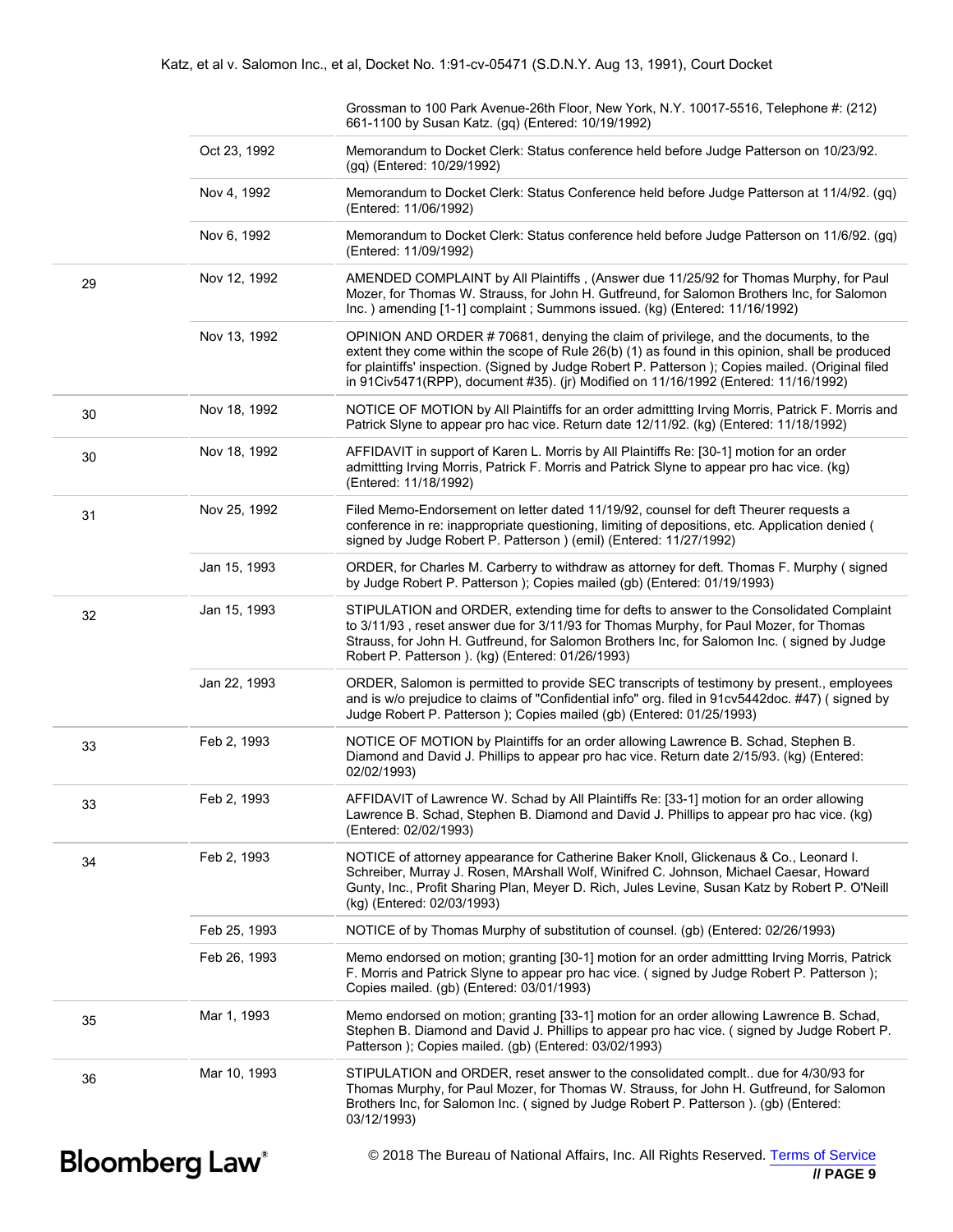#### Katz, et al v. Salomon Inc., et al, Docket No. 1:91-cv-05471 (S.D.N.Y. Aug 13, 1991), Court Docket

| 37 | Apr 22, 1993 | NOTICE of change of address of attorney by Paul Mozer (gb) (Entered: 04/26/1993)                                                                                                                                                                                                                                                                                                                                                                                                                                                                                                                                                                                |
|----|--------------|-----------------------------------------------------------------------------------------------------------------------------------------------------------------------------------------------------------------------------------------------------------------------------------------------------------------------------------------------------------------------------------------------------------------------------------------------------------------------------------------------------------------------------------------------------------------------------------------------------------------------------------------------------------------|
| 38 | Apr 29, 1993 | ANSWER by Susan Katz, Salomon Inc. (Attorney Paul R. Grand) to amended complaint class<br>action; Firm of: Morvillo, Abramowitz & Grand, Iason & Silbergerg, P.C by attorney Paul R.<br>Grand for defendant Salomon Inc. (gb) (Entered: 05/05/1993)                                                                                                                                                                                                                                                                                                                                                                                                             |
|    | Apr 29, 1993 | Filed ANSWER to consolidated and amended class action compltdeft Ernest Theurer relying<br>on his rights declines to serve and file a detailed answer to the consolidated and amended<br>class action complt (gb) (Entered: 05/05/1993)                                                                                                                                                                                                                                                                                                                                                                                                                         |
| 39 | May 12, 1993 | ORDER/MEMO-ENDORSED, request to extend time to answer or move tothe action is ext to<br>7.30.93no reasons being proposed this application is deniedso ordered (signed by Judge<br>Robert P. Patterson ); Copies mailed (gb) (Entered: 05/14/1993)                                                                                                                                                                                                                                                                                                                                                                                                               |
| 40 | May 13, 1993 | STIPULATION and ORDER, set discovery due for 5/26/93, set motion filing deadline for 6/3/93<br>, answering papers by 6.9.93, Reply to Response to Motion by 6.17.93, argument by<br>6.17.93, to Take Deposition of all individuals identified in schedule by 8.31.93., and of all<br>individuals to be identified in teh supplemental scheudle by 11.15.93 defts will notice etc<br>depositions of Securities class pltff's by 8.31.93 and of the Treasury Class pltff's by<br>10.31.93. parties may reschedule depositions subject to datesand may add additional<br>depositions by 5.26.93 (signed by Judge Robert P. Patterson ). (gb) (Entered: 05/17/1993) |
| 41 | May 26, 1993 | STIPULATION and ORDER, extending time for defts to move, answer or otherwise appear in<br>the above action is extended to 7/30/93, reset answer due for 7/30/93 for Tiger Management<br>Fun, for os Soros Fund Managemen, for Ernest Theurer, for Michael Steinhardt, for Steinhardt<br>Partners, for Steinhardt Managemen, for Thomas Murphy, for Paul Mozer, for Thomas W.<br>Strauss, for John H. Gutfreund, for Salomon Brothers Inc, for Salomon Inc. (signed by Judge<br>Robert P. Patterson ). (kg) (Entered: 05/27/1993)                                                                                                                                |
| 42 | June 4, 1993 | NOTICE OF MOTION by Salomon Inc., Salomon Brothers Inc for an order to compel pltffs<br>SWS Financial FUnd A, SWS Financial Fund B, Apollo I, Apollo II, SWS Financial Services,<br>Inc., Stenhouse, Weiner, Sherman, Ltd., Hickey Financial Services, Ltd., Commonwealth<br>Financial Futrues Fund II, Virginia Futures Management Corp, and Glickenhaus & Co. to<br>supply complete answers to the interrogatories of Salomon Inc. and Salomon Brothers Inc.<br>concerning pltffs' damages. Return date 6/17/93. (kg) (Entered: 06/04/1993)                                                                                                                   |
| 43 | June 4, 1993 | MEMORANDUM by Salomon Inc., Salomon Brothers Inc in support of [42-1] motion for an<br>order to compel pltffs SWS Financial FUnd A, SWS Financial Fund B, Apollo I, Apollo II, SWS<br>Financial Services, Inc., Stenhouse, Weiner, Sherman, Ltd., Hickey Financial Services, Ltd.,<br>Commonwealth Financial Futrues Fund II, Virginia Futures Management Corp, and<br>Glickenhaus & Co. to supply complete answers to the interrogatories of Salomon Inc. and<br>Salomon Brothers Inc. concerning pltffs' damages. (kg) (Entered: 06/04/1993)                                                                                                                  |
| 44 | June 4, 1993 | AFFIDAVIT in support of Robert H. Baron by Salomon Inc., Salomon Brothers Inc Re: [42-1]<br>motion for an order to compel pltffs SWS Financial FUnd A, SWS Financial Fund B, Apollo I,<br>Apollo II, SWS Financial Services, Inc., Stenhouse, Weiner, Sherman, Ltd., Hickey Financial<br>Services, Ltd., Commonwealth Financial Futrues Fund II, Virginia Futures Management Corp,<br>and Glickenhaus & Co. to supply complete answers to the interrogatories of Salomon Inc. and<br>Salomon Brothers Inc. concerning pltffs' damages. (kg) (Entered: 06/04/1993)                                                                                               |
| 45 | June 4, 1993 | AFFIDAVIT in support of Keith R. Hummel by Salomon Inc., Salomon Brothers Inc Re: [42-1]<br>motion for an order to compel pltffs SWS Financial FUnd A, SWS Financial Fund B, Apollo I,<br>Apollo II, SWS Financial Services, Inc., Stenhouse, Weiner, Sherman, Ltd., Hickey Financial<br>Services, Ltd., Commonwealth Financial Futrues Fund II, Virginia Futures Management Corp,<br>and Glickenhaus & Co. to supply complete answers to the interrogatories of Salomon Inc. and<br>Salomon Brothers Inc. concerning pltffs' damages. (kg) (Entered: 06/04/1993)                                                                                               |
| 46 | June 4, 1993 | AFFIDAVIT in support of Keith R. Hummel by Salomon Inc., Salomon Brothers Inc Re: [42-1]<br>motion for an order to compel pltffs SWS Financial FUnd A, SWS Financial Fund B, Apollo I,<br>Apollo II, SWS Financial Services, Inc., Stenhouse, Weiner, Sherman, Ltd., Hickey Financial<br>Services, Ltd., Commonwealth Financial Futrues Fund II, Virginia Futures Management Corp,<br>and Glickenhaus & Co. to supply complete answers to the interrogatories of Salomon Inc. and<br>Salomon Brothers Inc. concerning pltffs' damages. (kg) (Entered: 06/04/1993)                                                                                               |
| 47 | June 4, 1993 | NOTICE OF MOTION by Salomon Inc., Salomon Brothers Inc for an order compelling to<br>produce all documents concerning all securities with respect to which all the purported<br>subclasses claim any damages by Treasury Class pltff., Return date 6/17/93. (kg) (Entered:<br>06/04/1993)                                                                                                                                                                                                                                                                                                                                                                       |
|    |              |                                                                                                                                                                                                                                                                                                                                                                                                                                                                                                                                                                                                                                                                 |

**Bloomberg Law**<sup>®</sup>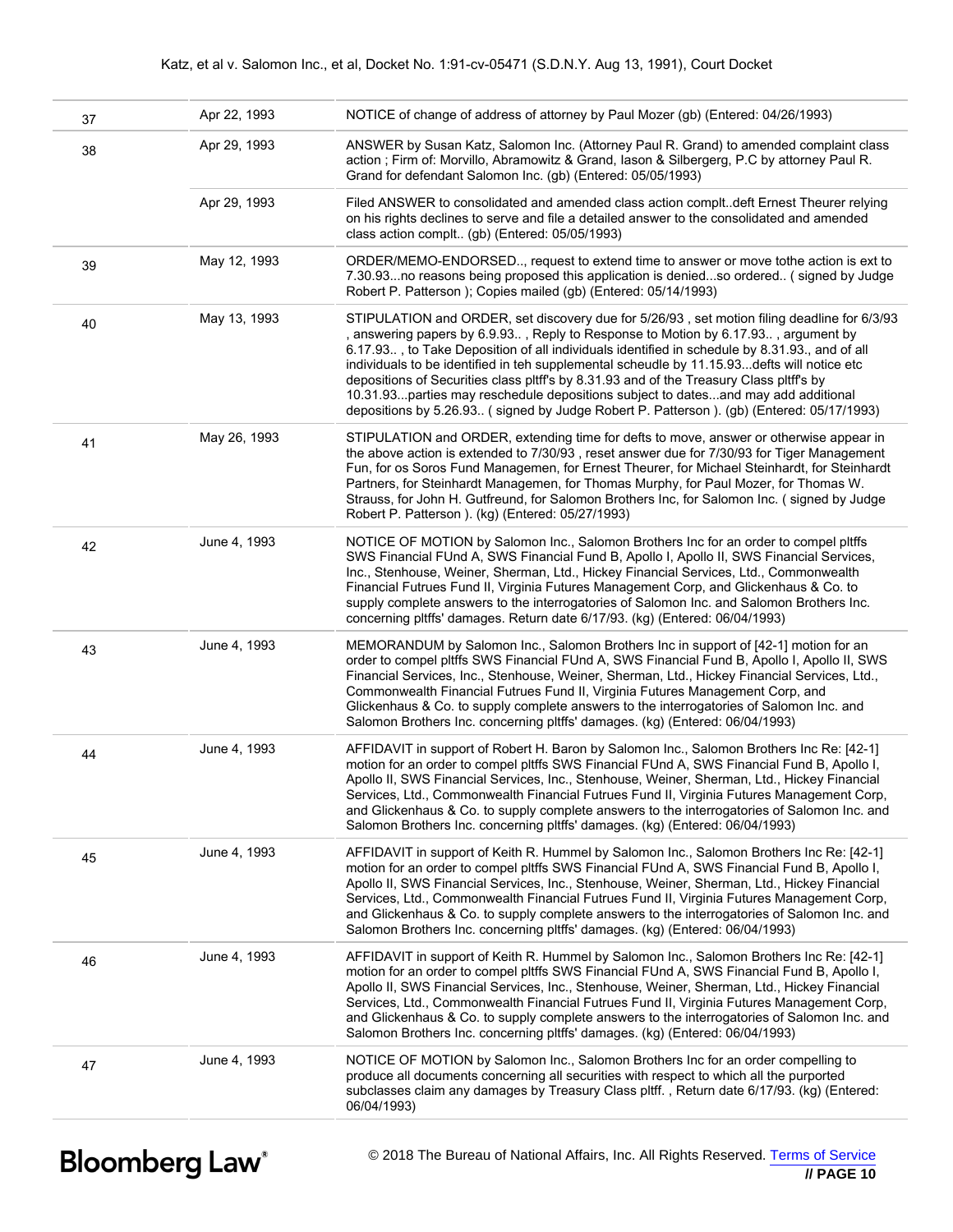| 48                    | June 4, 1993  | MEMORANDUM by Salomon Inc., Salomon Brothers Inc in support of [47-1] motion for an<br>order compelling to produce all documents concerning all securities with respect to which all<br>the purported subclasses claim any damages by Treasury Class pltff. (kg) (Entered:<br>06/04/1993)                                                                                                                                                                                                                                                                                                                                                                                                                                                                                                                                                                           |
|-----------------------|---------------|---------------------------------------------------------------------------------------------------------------------------------------------------------------------------------------------------------------------------------------------------------------------------------------------------------------------------------------------------------------------------------------------------------------------------------------------------------------------------------------------------------------------------------------------------------------------------------------------------------------------------------------------------------------------------------------------------------------------------------------------------------------------------------------------------------------------------------------------------------------------|
| 49                    | June 4, 1993  | AFFIDAVIT in support of Robert . Baron by Salomon Inc., Salomon Brothers Inc Re: [47-1]<br>motion for an order compelling to produce all documents concerning all securities with respect<br>to which all the purported subclasses claim any damages by Treasury Class pltff., [42-1]<br>motion for an order to compel pltffs SWS Financial FUnd A, SWS Financial Fund B, Apollo I,<br>Apollo II, SWS Financial Services, Inc., Stenhouse, Weiner, Sherman, Ltd., Hickey Financial<br>Services, Ltd., Commonwealth Financial Futrues Fund II, Virginia Futures Management Corp,<br>and Glickenhaus & Co. to supply complete answers to the interrogatories of Salomon Inc. and<br>Salomon Brothers Inc. concerning pltffs' damages. (kg) (Entered: 06/04/1993)                                                                                                      |
| 50                    | June 8, 1993  | NOTICE OF MOTION by Treasury Class Plaintiffs for an order purs. to Rule 37 of the FRCP to<br>compel the production of submissions prepared by counsel for Steinhardt and voluntarily<br>provided to the Securities and Exchange Commission in connection with an investigation by<br>the SEC in the matter of: Certain Teasury Notes and Other Gov. Sec. Return date 6/17/93.<br>(kg) (Entered: 06/08/1993)                                                                                                                                                                                                                                                                                                                                                                                                                                                        |
| 51                    | June 8, 1993  | MEMORANDUM OF LAW by Plaintiffs in support of [50-1] motion for an order purs. to Rule 37<br>of the FRCP to compel the production of submissions prepared by counsel for Steinhardt and<br>voluntarily provided to the Securities and Exchange Commission in connection with an<br>investigation by the SEC in the matter of: Certain Teasury Notes and Other Gov. Sec. (kg)<br>(Entered: 06/08/1993)                                                                                                                                                                                                                                                                                                                                                                                                                                                               |
| 52                    | June 9, 1993  | MEMORANDUM by Glickenaus & Co. in opposition to [42-1] motion for an order to compel<br>pltffs SWS Financial FUnd A, SWS Financial Fund B, Apollo I, Apollo II, SWS Financial<br>Services, Inc., Stenhouse, Weiner, Sherman, Ltd., Hickey Financial Services, Ltd.,<br>Commonwealth Financial Futrues Fund II, Virginia Futures Management Corp, and<br>Glickenhaus & Co. to supply complete answers to the interrogatories of Salomon Inc. and<br>Salomon Brothers Inc. concerning pltffs' damages. (gb) (Entered: 06/10/1993)                                                                                                                                                                                                                                                                                                                                     |
| 53                    | June 9, 1993  | MEMORANDUM of Treasury Class pltff's in opposition to [50-1] motion for an order purs. to<br>Rule 37 of the FRCP to compel the production of submissions prepared by counsel for<br>Steinhardt and voluntarily provided to the Securities and Exchange Commission in connection<br>with an investigation by the SEC the matter of: Certain Teasury Notes and Other Gov. Sec.<br>(gb) (Entered: 06/11/1993)                                                                                                                                                                                                                                                                                                                                                                                                                                                          |
| 54                    | June 14, 1993 | MEMO OF LAW by Steinhardt Managemen, Steinhardt Partners, Michael Steinhardt in<br>opposition to [50-1] motion for an order purs. to Rule 37 of the FRCP to compel the production<br>of submissions prepared by counsel for Steinhardt and voluntarily provided to the Securities<br>and Exchange Commission in connection with an investigation by the SEC in the matter of:<br>Certain Teasury Notes and Other Gov. Sec. (gb) (Entered: 06/14/1993)                                                                                                                                                                                                                                                                                                                                                                                                               |
| 55                    | June 14, 1993 | DECLARATION of Frederick P. Schaffer Re: [50-1] motion for an order purs. to Rule 37 of the<br>FRCP to compel the production of submissions prepared by counsel for Steinhardt and<br>voluntarily provided to the Securities and Exchange Commission in connection with an<br>investigation by the SEC in the matter of: Certain Teasury Notes and Other Gov. Sec. . (gb)<br>(Entered: 06/15/1993)                                                                                                                                                                                                                                                                                                                                                                                                                                                                  |
| 56                    | June 14, 1993 | Filed Memo_Endorsement on letter dated 6/8/93, Response to motion reset to 6/11/93 for<br>[50-1] motion for an order purs. to Rule 37 of the FRCP to compel the production of<br>submissions prepared by counsel for Steinhardt and voluntarily provided to the Securities and<br>Exchange Commission in connection with an investigation by the SEC in the matter of: Certain<br>Teasury Notes and Other Gov. Sec., Reply to Response to Motion reset to 6/16/93 for [50-1]<br>motion for an order purs, to Rule 37 of the FRCP to compel the production of submissions<br>prepared by counsel for Steinhardt and voluntarily provided to the Securities and Exchange<br>Commission in connection with an investigation by the SEC in the matter of: Certain Teasury<br>Notes and Other Gov. Sec. (signed by Judge Robert P. Patterson) (cd) (Entered: 06/15/1993) |
| 57                    | June 14, 1993 | MEMORANDUM by Salomon Inc., Salomon Brothers Inc in support of [47-1] motion for an<br>order compelling to produce all documents concerning all securities with respect to which all<br>the purported subclasses claim any damages by Treasury Class pltff. (kg) (Entered:<br>06/16/1993)                                                                                                                                                                                                                                                                                                                                                                                                                                                                                                                                                                           |
| 58                    | June 14, 1993 | REPLY MEMORANDUM IN SUPPORT by Salomon Inc., Salomon Brothers Inc re: [42-1]<br>motion for an order to compel pltffs SWS Financial FUnd A, SWS Financial Fund B, Apollo I,<br>Apollo II, SWS Financial Services, Inc., Stenhouse, Weiner, Sherman, Ltd., Hickey Financial                                                                                                                                                                                                                                                                                                                                                                                                                                                                                                                                                                                           |
| <b>Bloomberg Law®</b> |               | © 2018 The Bureau of National Affairs, Inc. All Rights Reserved. Terms of Service<br>// PAGE 11                                                                                                                                                                                                                                                                                                                                                                                                                                                                                                                                                                                                                                                                                                                                                                     |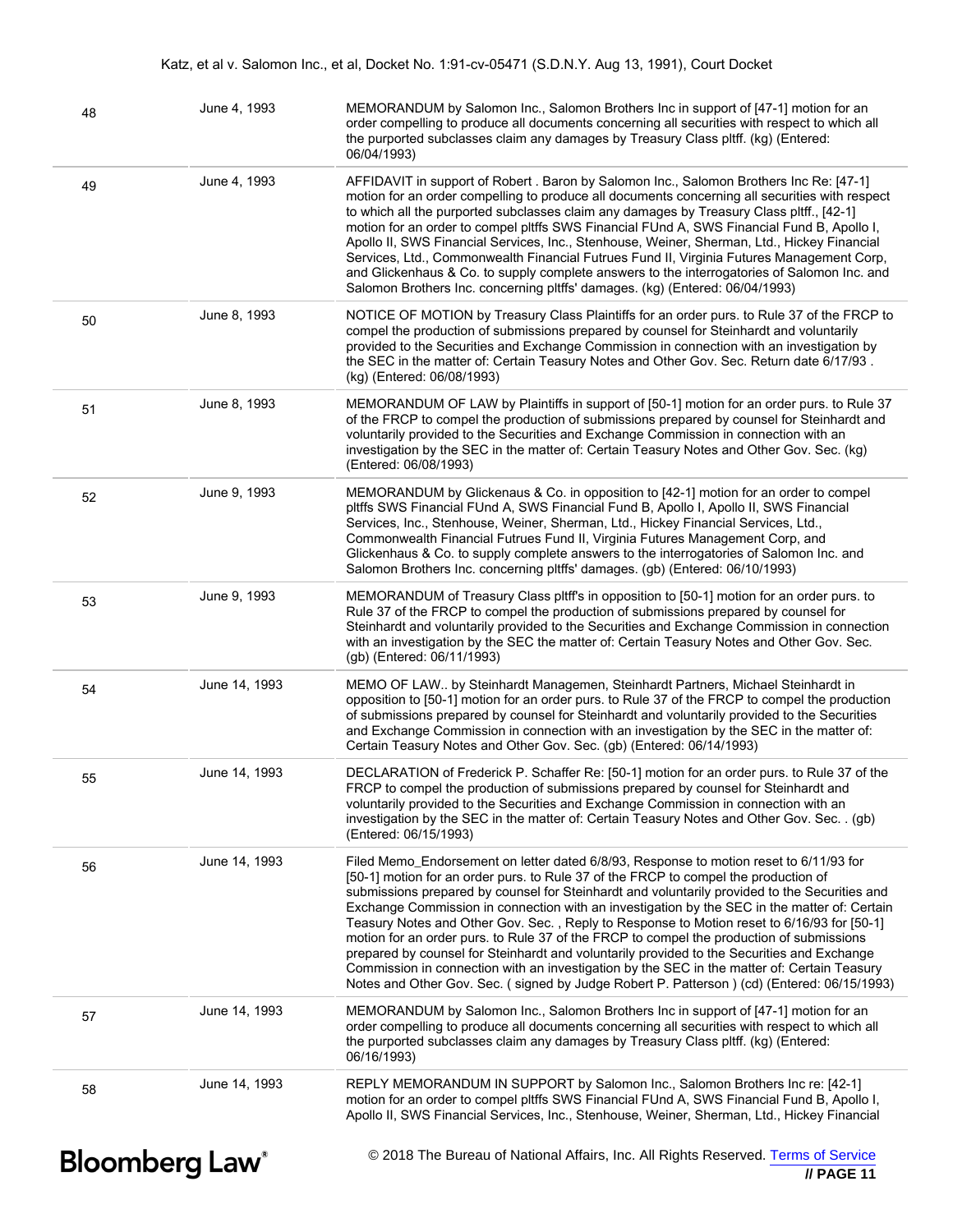|    |               | Services, Ltd., Commonwealth Financial Futrues Fund II, Virginia Futures Management Corp,<br>and Glickenhaus & Co. to supply complete answers to the interrogatories of Salomon Inc. and<br>Salomon Brothers Inc. concerning pltffs' damages. (kg) (Entered: 06/16/1993)                                                                                                                                                                                                                                                                                                                                                                                                                                                                                                                                   |
|----|---------------|------------------------------------------------------------------------------------------------------------------------------------------------------------------------------------------------------------------------------------------------------------------------------------------------------------------------------------------------------------------------------------------------------------------------------------------------------------------------------------------------------------------------------------------------------------------------------------------------------------------------------------------------------------------------------------------------------------------------------------------------------------------------------------------------------------|
| 59 | June 16, 1993 | MEMORANDUM OF LAW IN REPLY by Plaintiffs re: [54-1] opposition memorandum. (kg)<br>(Entered: 06/17/1993)                                                                                                                                                                                                                                                                                                                                                                                                                                                                                                                                                                                                                                                                                                   |
| 60 | June 17, 1993 | Filed Memo_Endorsement on letter to Judge Patterson from Paul O. Oaradis dated 6.16.39,<br>Return date reset to 9:00 6/25/93 for [50-1] motion for an order purs. to Rule 37 of the FRCP to<br>compel the production of submissions prepared by counsel for Steinhardt and voluntarily<br>provided to the Securities and Exchange Commission in connection with an investigation by<br>the SEC in the matter of: Certain Teasury Notes and Other Gov. Sec. (signed by Judge Robert<br>P. Patterson ) (gb) (Entered: 06/21/1993)                                                                                                                                                                                                                                                                            |
| 61 | June 22, 1993 | Filed Memo_Endorsement on letter to Judge Patterson from Cravath, Swaine and Moore dated<br>6.14.93, Return date reset to 6/24/93 for [42-1] motion for an order to compel pltffs SWS<br>Financial FUnd A, SWS Financial Fund B, Apollo I, Apollo II, SWS Financial Services, Inc.,<br>Stenhouse, Weiner, Sherman, Ltd., Hickey Financial Services, Ltd., Commonwealth Financial<br>Futrues Fund II, Virginia Futures Management Corp, and Glickenhaus & Co. to supply<br>complete answers to the interrogatories of Salomon Inc. and Salomon Brothers Inc. concerning<br>pltffs' damagesapplication granted in part defts motion to compel in partdeftsd motion to<br>compel production of documents of SWS pltff is adj. to 6.24.93 (signed by Judge Robert P.<br>Patterson ) (gb) (Entered: 06/24/1993) |
|    | June 25, 1993 | Motion hearing held (gb) (Entered: 06/28/1993)                                                                                                                                                                                                                                                                                                                                                                                                                                                                                                                                                                                                                                                                                                                                                             |
| 62 | July 1, 1993  | SEALED DOCUMENT placed in vault per order of RPP dtd. 7.1.93 (gb) (Entered: 07/06/1993)                                                                                                                                                                                                                                                                                                                                                                                                                                                                                                                                                                                                                                                                                                                    |
| 64 | July 6, 1993  | Filed Memo_Endorsement on letter to Judge Patterson from Morris and Morris dated 7.2.93, to<br>request an additional 10 days to submit the proposed schedule the Court has requested which<br>should permit our experts in time to complete their thinkiing about additional discovery they<br>may need and for pltffs' counsel and counsel fo Salomon to agree on a proposed<br>scheduleapplication granted (signed by Judge Robert P. Patterson ) (gb) (Entered:<br>07/09/1993)                                                                                                                                                                                                                                                                                                                          |
| 63 | July 8, 1993  | Letter filed dated 7.2.93 re resolved Salomon's motion to compel production by the Treasury<br>Class pltff's (gb) (Entered: 07/08/1993)                                                                                                                                                                                                                                                                                                                                                                                                                                                                                                                                                                                                                                                                    |
| 65 | July 12, 1993 | NOTICE OF MOTION by Steinhardt Managemen, Steinhardt Partners, Michael Steinhardt to<br>stay the opinion and order of 6.10.93, Return date 7/14/93 (gb) (Entered: 07/13/1993)                                                                                                                                                                                                                                                                                                                                                                                                                                                                                                                                                                                                                              |
| 66 | July 12, 1993 | MEMORANDUM by Steinhardt Managemen, Steinhardt Partners, Michael Steinhardt in<br>support of [65-1] motion to stay the opinion and order of 6.10.93 (gb) (Entered: 07/13/1993)                                                                                                                                                                                                                                                                                                                                                                                                                                                                                                                                                                                                                             |
|    | July 14, 1993 | Memo endorsed on motion; granting [65-1] motion to stay the opinion and order of<br>6.10.93after hearing argumeth on motion and due consideration said motin for a stay is<br>granted pending defts application for a stay and petitiion for an expedited hearing until said<br>Court has acted on defts application for a stay (signed by Judge Robert P. Patterson);<br>Copies mailed. (gb) (Entered: 07/19/1993)                                                                                                                                                                                                                                                                                                                                                                                        |
| 67 | July 14, 1993 | Filed Memo_Endorsement on letter to Judge Patterson from Pomerantz Levy Haudek Block<br>and Grossman dated 7.2.93, Salomon's motion to compel production by the Treasury Class<br>pltff's of documentsSalomon will subpoena documents from those witnessesto request to<br>7.16.93 to inform the Court of the resolution of this issue, (signed by Judge Robert P.<br>Patterson ) (gb) (Entered: 07/19/1993)                                                                                                                                                                                                                                                                                                                                                                                               |
| 68 | July 14, 1993 | Filed Memo_Endorsement on letter to Judge Patterson from Karen L. Morris dated 7.12.93,<br>pltff would hope to be in a positon to respond to Salomon's damages interrogatories by<br>9.30.93., pltff request to 9.30.93 to respond, 1) forthwith pltff will advise Salomon of the<br>specific Securities for which date is requested. 2) Salomon will provide such data to pltffs in the<br>following 30 days., 3) non-party discovery b6y pltff is to be completed b 9.1.93., 4) pltff will<br>repsond to Salomon damages request by 9.30.93. reset discovery due for 9/1/93, (signed by<br>Judge Robert P. Patterson ) (gb) (Entered: 07/19/1993)                                                                                                                                                        |
| 71 | July 14, 1993 | SEALED DOCUMENT placed in vault (gb) (Entered: 08/04/1993)                                                                                                                                                                                                                                                                                                                                                                                                                                                                                                                                                                                                                                                                                                                                                 |
| 69 | July 19, 1993 | Filed Memo_Endorsement on letter to Judge Patterson from Pomerantz Levy Haudek Block<br>and Grossman dated 7.16.93, extending time to advise the court to 7.30.93 (signed by Judge<br>Robert P. Patterson ) (gb) (Entered: 07/20/1993)                                                                                                                                                                                                                                                                                                                                                                                                                                                                                                                                                                     |
|    |               |                                                                                                                                                                                                                                                                                                                                                                                                                                                                                                                                                                                                                                                                                                                                                                                                            |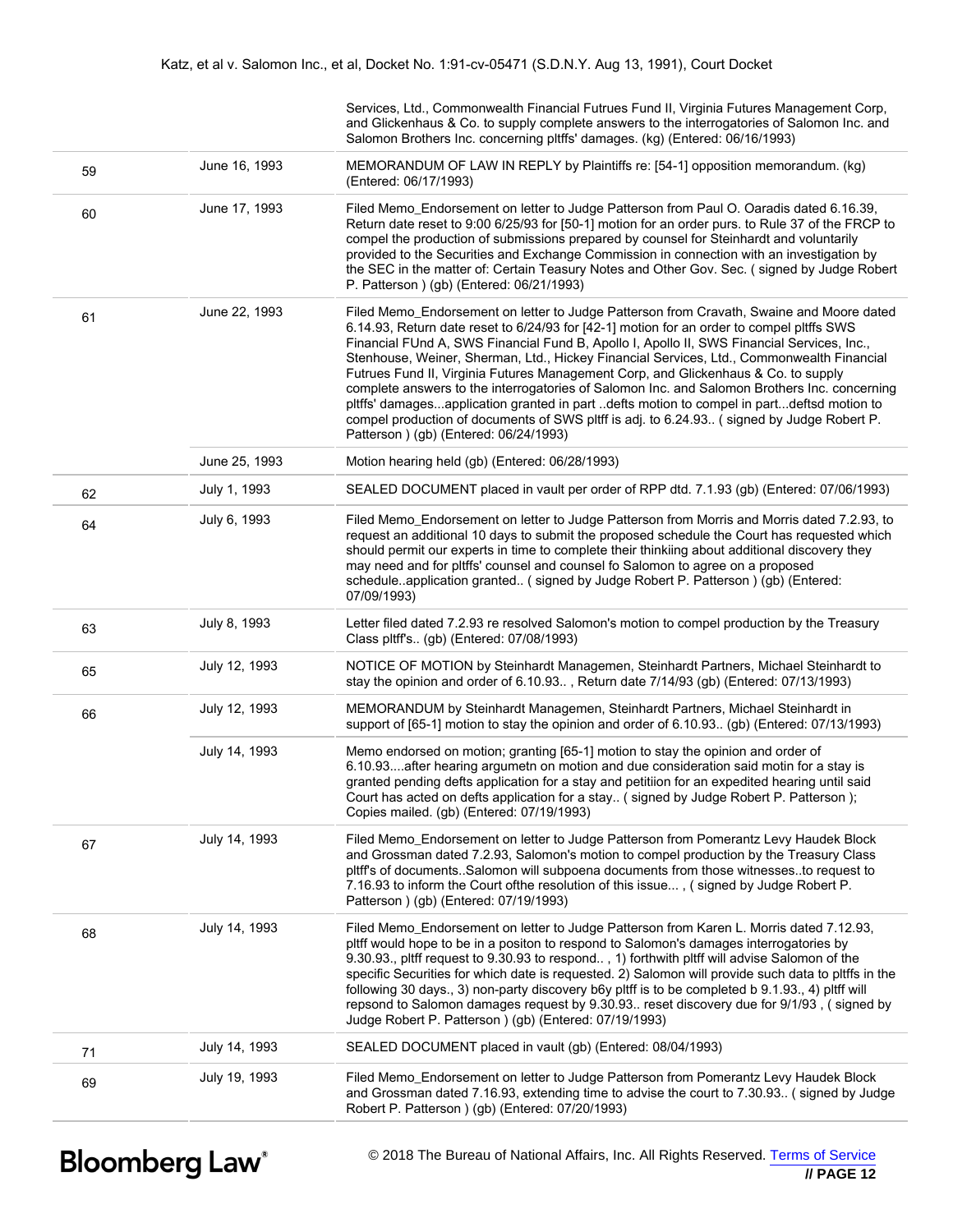| Katz, et al v. Salomon Inc., et al, Docket No. 1:91-cv-05471 (S.D.N.Y. Aug 13, 1991), Court Docket |  |  |  |  |  |  |
|----------------------------------------------------------------------------------------------------|--|--|--|--|--|--|
|----------------------------------------------------------------------------------------------------|--|--|--|--|--|--|

|    | <b>Bloomberg Law</b> <sup>®</sup> | © 2018 The Bureau of National Affairs, Inc. All Rights Reserved. Terms of Service<br>// PAGE 13                                                                                                                                                                                                                                                                                                                                                                                                                                                                                                                    |
|----|-----------------------------------|--------------------------------------------------------------------------------------------------------------------------------------------------------------------------------------------------------------------------------------------------------------------------------------------------------------------------------------------------------------------------------------------------------------------------------------------------------------------------------------------------------------------------------------------------------------------------------------------------------------------|
| 85 | Oct 22, 1993                      | ORDER, counsel for the parties shall confer with the U.S. Dept of Treasuryetc. counsel for the<br>party seeking productin of such documents shall file a motion by 11.5.93, reset discovery due                                                                                                                                                                                                                                                                                                                                                                                                                    |
| 84 | Oct 22, 1993                      | Filed Memo_Endorsement on letter to Judge Patterson from Jamie Beth Smith dated 10.21.93,<br>pltff's request for leave to amend their complt. by 1.1.94 in order to add Caxton as a deft. We<br>request the court grant us to 10.27.93 to address the issueapplication granted (signed by<br>Judge Robert P. Patterson ) (gb) (Entered: 10/26/1993)                                                                                                                                                                                                                                                                |
| 83 | Oct 4, 1993                       | Filed Memo_Endorsement on letter to Judge Patterson from Schulte Roth and Zabel dated<br>9.28.93, reset pretrial order due for 1/14/94, reset pretrial conference for 1/24/94 (signed by<br>Judge Robert P. Patterson ) (gb) (Entered: 10/05/1993)                                                                                                                                                                                                                                                                                                                                                                 |
| 82 | Sept 27, 1993                     | Transcript of record of proceedings filed for dates of 7/14/93 at 2:15pm. (kg) (Entered:<br>09/30/1993)                                                                                                                                                                                                                                                                                                                                                                                                                                                                                                            |
| 81 | Sept 15, 1993                     | ORDER, no confidential info., may be filed unless the materials contains such information are<br>palced in a sealed envelope or container on which shall be endorsed the Style of the action, a<br>description of the contents of the envelope or container the words, "Confidential-Subject to<br>Court Order" etc (signed by Judge Robert P. Patterson); Copies mailed (gb) (Entered:<br>09/20/1993)                                                                                                                                                                                                             |
| 80 | Sept 3, 1993                      | STIPULATION and ORDER, reset answer due for 10/15/93 for Tiger Management Fun, for os<br>Soros Fund Managemen, for Ernest Theurer, for Michael Steinhardt, for Steinhardt Partners,<br>for Steinhardt Managemen, for Thomas Murphy, for Paul Mozer, for Thomas W. Strauss, for<br>John H. Gutfreund, for Salomon Brothers Inc, for Salomon Inc. (signed by Judge Robert P.<br>Patterson ). (gb) (Entered: 09/07/1993)                                                                                                                                                                                              |
| 79 | Sept 2, 1993                      | NOTICE of change of address of attorney Morvillo, Abramowitz, Grand, Iason & Silberberg to<br>530 Fifth Ave, N.Y., N.Y. 10036 by Ernest Theurer (gb) Modified on 09/02/1993 (Entered:<br>09/02/1993)                                                                                                                                                                                                                                                                                                                                                                                                               |
| 78 | Aug 31, 1993                      | Filed Memo_Endorsement on letter to Judge Patterson from Stanley M. Grossman dated<br>8.27.93, reset answer due for 10/15/93 for Tiger Management Fun, for os Soros Fund<br>Managemen, for Ernest Theurer, for Michael Steinhardt, for Steinhardt Partners, for Steinhardt<br>Managemen, for Thomas Murphy, for Paul Mozer, for Thomas W. Strauss, for John H.<br>Gutfreund, for Salomon Brothers Inc, for Salomon Inc., to Take Deposition by 10.31.93, time<br>to 10.15.93 to inform the court of the status of the caseapplication granted (signed by<br>Judge Robert P. Patterson ) (gb) (Entered: 09/01/1993) |
| 76 | Aug 27, 1993                      | True Copy of Order from the USCA as to Salomon Inc., Salomon Brothers Inc, John H.<br>Gutfreund, Thomas W. Strauss, Paul Mozer, Thomas Murphy, Steinhardt Managemen,<br>Steinhardt Partners, Michael Steinhardt, Ernest Theurer, os Soros Fund Managemen, Tiger<br>Management Fun RE: set brief due for petitioner on 9.16.93, set brief due for respondent<br>8.24.93, earliest week of argument is 10.4.93CLERK, U.S.C.A. 2nd cir.(copy to Judge) (gb)<br>(Entered: 08/27/1993)                                                                                                                                  |
| 77 | Aug 25, 1993                      | CONFIDENTIALLY AGREEMENT AND ORDER, this agreement shall apply to all confidential<br>information produced in this action by Garvin GuyBtuler Corporation and Garba Ltdetc (<br>signed by Judge Robert P. Patterson ); Copies mailed (gb) (Entered: 08/27/1993)                                                                                                                                                                                                                                                                                                                                                    |
| 75 | Aug 25, 1993                      | Transcript of record of proceedings filed for dates of 6/17/93 at 6:30pm. (kg) (Entered:<br>08/25/1993)                                                                                                                                                                                                                                                                                                                                                                                                                                                                                                            |
| 74 | Aug 25, 1993                      | Transcript of record of proceedings filed for dates of 6/25/93 at 9:54am. (kg) (Entered:<br>08/25/1993)                                                                                                                                                                                                                                                                                                                                                                                                                                                                                                            |
| 73 | Aug 17, 1993                      | MANDATE OF USCA (certified copy) Re: the notice of motion for a stay pending decision on a<br>petition for a writ of h/cmotion is stayed and is granted., decision is reserved on all other<br>mattersCLERK, U.S.C.A. 2nd cir(copy to Judge) (gb) (Entered: 08/18/1993)                                                                                                                                                                                                                                                                                                                                            |
| 72 | Aug 2, 1993                       | STIPULATION and ORDER, reset answer due for 8/31/93 for Tiger Management Fun, for os<br>Soros Fund Managemen, for Ernest Theurer, for Michael Steinhardt, for Steinhardt Partners,<br>for Steinhardt Managemen, for Thomas Murphy, for Paul Mozer, for Thomas W. Strauss, for<br>John H. Gutfreund, for Salomon Brothers Inc, for Salomon Inc. (signed by Judge Robert P.<br>Patterson ). (gb) (Entered: 08/05/1993)                                                                                                                                                                                               |
| 70 | July 27, 1993                     | CONFIDENTIAL AGREEMENT papers filed as confidential shall be filed: This envelope or<br>container contains highly confidential information produced in this case (by name of party) it si<br>not be to opended, nor are th contents to be displayed or revealed to anyone other thant the<br>courtetc (signed by Judge Robert P. Patterson); Copies mailed (gb) (Entered: 07/28/1993)                                                                                                                                                                                                                              |

 **<sup>//</sup> PAGE 13**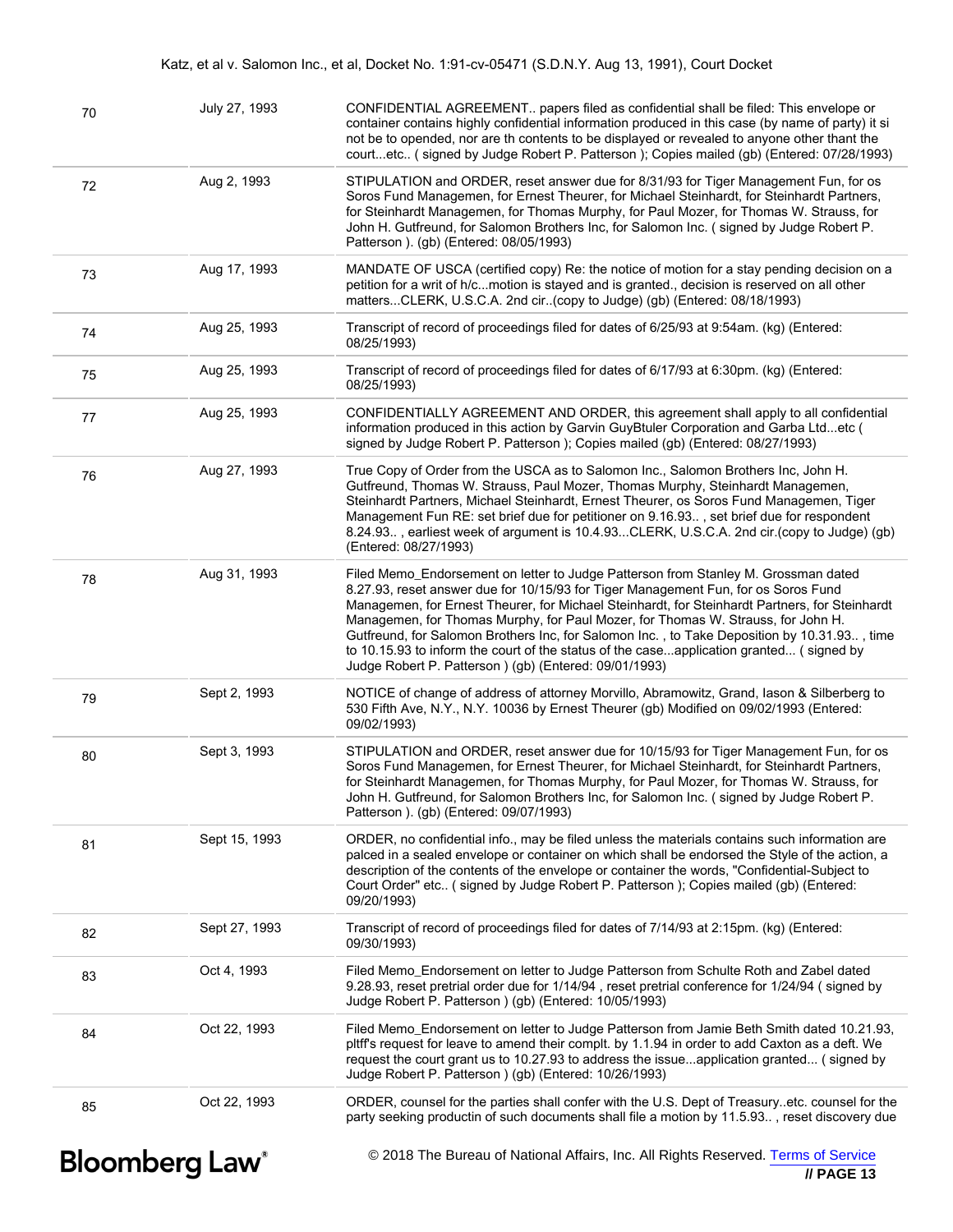|                                   |              | for 1/31/94, to Take Deposition discovery by 11.30.93, pltffs shall provide answers to<br>Salomon's damage interrogatories by 11.30.93, deposition discovery by 12.31.93, for leave<br>to file second consolidated and amended complt. by 12.31.93, Treasury class pltffs shall<br>submit to defts by 2.28.94 the reports of experts, defts shall submit to the Treasury Class<br>pltff's by 4.28.94 the reports of experts, deposition discovery of the parties by 6.15.94etc,<br>a joint pre-trial order by 6.1.94 (signed by Judge Robert P. Patterson); Copies mailed (gb)<br>(Entered: 10/26/1993)                                                                                                                                     |
|-----------------------------------|--------------|---------------------------------------------------------------------------------------------------------------------------------------------------------------------------------------------------------------------------------------------------------------------------------------------------------------------------------------------------------------------------------------------------------------------------------------------------------------------------------------------------------------------------------------------------------------------------------------------------------------------------------------------------------------------------------------------------------------------------------------------|
| 86                                | Oct 29, 1993 | Filed Memo_Endorsement on letter to Judge Patterson from Patrick Slyne dated 10.27.93, the<br>scheduling order of 10/21/93 is hereby amended to allow the parties to seek additional<br>discovery for good cause shown., the following production of the parties expert witnesses<br>report (signed by Judge Robert P. Patterson) (gb) (Entered: 11/02/1993)                                                                                                                                                                                                                                                                                                                                                                                |
| 87                                | Nov 3, 1993  | Letter filed by Catherine Baker Knoll, Glickenaus & Co., Leonard I. Schreiber, Murray J. Rosen,<br>MArshall Wolf, Winifred C. Johnson, Michael Caesar, Howard Gunty, Inc., Profit Sharing Plan,<br>Meyer D. Rich, Jules Levine, Susan Katz dated 11.1.93 re pltff to produce to counsel for<br>Caxton Corp Bruce Kovner and Scott Luttrell (gb) (Entered: 11/03/1993)                                                                                                                                                                                                                                                                                                                                                                       |
| 88                                | Nov 8, 1993  | Filed Memo_Endorsement on letter from Stanley M. Grossman dated 11.5.93, relief from the<br>Court's 10.21.93 order requiring the filling by 11.5.93 of motions to comple with respect to<br>Goverment Entitiesapplication granted (signed by Judge Robert P. Patterson) (gb)<br>(Entered: 11/10/1993)                                                                                                                                                                                                                                                                                                                                                                                                                                       |
| 89                                | Nov 9, 1993  | MANDATE OF USCA (certified copy) Re:the petition is denied in accordance with the opinion<br>of this courtordered stay is liftedCLERK, U.S.C.A. 2nd cir(copy to Judge) (gb) (Entered:<br>11/12/1993)                                                                                                                                                                                                                                                                                                                                                                                                                                                                                                                                        |
| 90                                | Nov 24, 1993 | STIPULATION and ORDER, parties shall serve subponeas for documents on the Treasury<br>Dept or the FRBNYany party wishing to file a motin to compel. production by the Treasury<br>Dept shall at least one week priro to filing notify the Treasury Deptetcall parites to this stip<br>shall use their best efforts to meet the deadlines (signed by Judge Robert P. Patterson). (gb)<br>(Entered: 11/30/1993)                                                                                                                                                                                                                                                                                                                               |
| 91                                | Nov 30, 1993 | Filed Memo_Endorsement on letter to Judge Patterson from Stanley M. Grossman dated<br>11.29.93, the draft complt. which pltffs were to serve 11.26.93 with respect to those defts be<br>put off to 12.3.93application granted (signed by Judge Robert P. Patterson ) (gb) (Entered:<br>12/03/1993)                                                                                                                                                                                                                                                                                                                                                                                                                                          |
| 92                                | Nov 30, 1993 | STIPULATION and ORDER, until further order from the Court no information designated<br>Confidential shall be filed with the court etc unless material containing such is placed in a<br>sealed envelope and the Works "Confidential--subject to Cout orderetc (signed by Judge<br>Robert P. Patterson ). (gb) (Entered: 12/03/1993)                                                                                                                                                                                                                                                                                                                                                                                                         |
| 95                                | Dec 2, 1993  | Filed Memo_Endorsement on letter to Judge Patterson from David O. Buchholz dated 12.2.93,<br>The Treasury Department requests that the Court consider 11.24.93 to be the effective date of<br>the stipulation deadlinesapplication denied, in part., Priveledge to be provided by 12.3.93 all<br>other dates extended 10 days (signed by Judge Robert P. Patterson) (gb) (Entered:<br>12/06/1993)                                                                                                                                                                                                                                                                                                                                           |
| 97                                | Dec 3, 1993  | Filed Memo_Endorsement on letter to Judge Patterson from Lee S. Richards dated 12.1.93,<br>the pltffs application is granted in view of the excerpts of previous depositions video taping may<br>lead tothe depostions being condiucted in a more appropriate manner. The depositon<br>testimony will also be recorded in the normal manner. The video taped depositons will only be<br>used at trial if Mr. Mozer is not available for trial or upon further application to athe Court. The<br>video tape wil be retained by Robert Monteguedo, Deputy Clerk for this Judge and made<br>available to counsel for the parties in the Courhouse upon apropriate request (signed by<br>Judge Robert P. Patterson ) (gb) (Entered: 12/08/1993) |
| 93                                | Dec 6, 1993  | Letter filed by All Plaintiffs from Stanley M. Grossman to Judge Patterson dated 12.1.93 re<br>video tape of Mr. Mozers depositions (gb) (Entered: 12/06/1993)                                                                                                                                                                                                                                                                                                                                                                                                                                                                                                                                                                              |
| 94                                | Dec 6, 1993  | Letter filed by All Plaintiffs from Jules Brody to Judge Patterson dated 11.30.93 in re: leave to<br>record the deposition of Paul W. Mozer. (gb) (Entered: 12/06/1993)                                                                                                                                                                                                                                                                                                                                                                                                                                                                                                                                                                     |
| 98                                | Dec 7, 1993  | Filed Memo_Endorsement on letter to Judge Patterson from Stanley M. Grossman dated<br>12.3.93, reset pretrial conference for 9:00 12/6/93. granted. (signed by Judge Robert P.<br>Patterson ) (gb) (Entered: 12/09/1993)                                                                                                                                                                                                                                                                                                                                                                                                                                                                                                                    |
| 99                                | Dec 7, 1993  | CONFIDENTITY AGREEMENT this agreement applies to all confidential info produced in the<br>action (signed by Judge Robert P. Patterson); (gb) (Entered: 12/09/1993)                                                                                                                                                                                                                                                                                                                                                                                                                                                                                                                                                                          |
| <b>Bloomberg Law</b> <sup>®</sup> |              | © 2018 The Bureau of National Affairs, Inc. All Rights Reserved. Terms of Service<br>// PAGE 14                                                                                                                                                                                                                                                                                                                                                                                                                                                                                                                                                                                                                                             |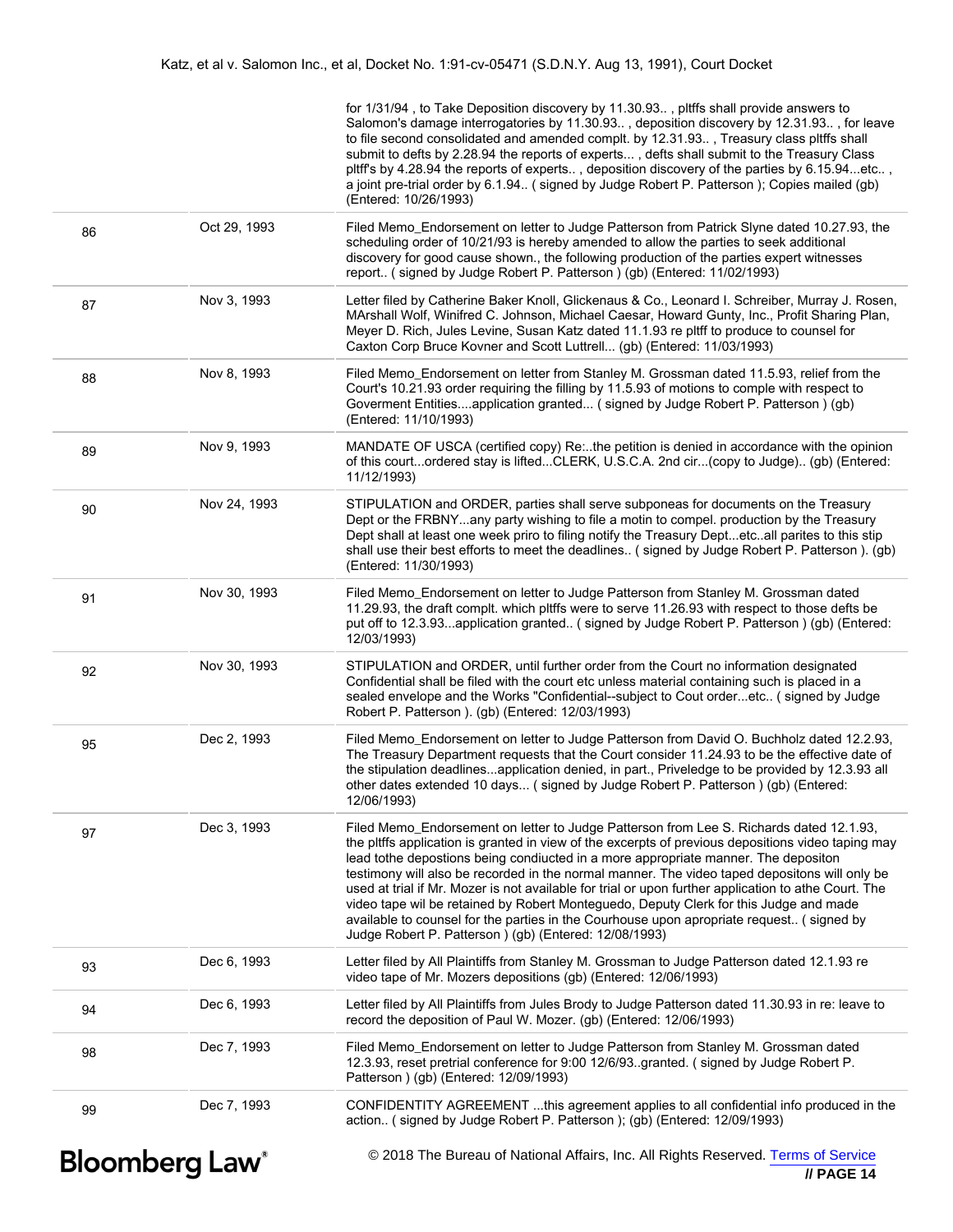| 100 | Dec 13, 1993 | Filed Memo_Endorsement on letter to Judge Patterson from Paul O. Paradis dated 12.10.93,<br>conference be set for 12.18.93 at 9:00 a.mapplication denied. (signed by Judge Robert P.<br>Patterson ) (gb) (Entered: 12/14/1993)                                                                                                                                                                                                                                                                                                                                                                                                                                                |
|-----|--------------|-------------------------------------------------------------------------------------------------------------------------------------------------------------------------------------------------------------------------------------------------------------------------------------------------------------------------------------------------------------------------------------------------------------------------------------------------------------------------------------------------------------------------------------------------------------------------------------------------------------------------------------------------------------------------------|
| 101 | Dec 17, 1993 | Letter filed to Judge Patterson from Morris and Morris, from Karen dated 12.15.93 (gb)<br>(Entered: 12/17/1993)                                                                                                                                                                                                                                                                                                                                                                                                                                                                                                                                                               |
| 102 | Dec 27, 1993 | NOTICE OF MOTION by All Plaintiffs omnibus motion and omnibus motin to compel the<br>treasury and the Federal Reserve Bank of N.Y. to Produce documents, Return date (gb)<br>(Entered: 12/30/1993)                                                                                                                                                                                                                                                                                                                                                                                                                                                                            |
| 103 | Dec 27, 1993 | MEMORANDUM by All Plaintiffs in support of [102-1] motion omnibus motion and omnibus<br>motin to compel the treasury and the Federal Reserve Bank of N.Y. to Produce<br>documents(rec'd in night dep. at 12:09)./. (gb) (Entered: 12/30/1993)                                                                                                                                                                                                                                                                                                                                                                                                                                 |
| 104 | Dec 27, 1993 | DECLARATION of Karen L. Morris Re: [102-1] motion omnibus motion and omnibus motin to<br>compel the treasury and the Federal Reserve Bank of N.Y. to Produce documents . (gb)<br>(Entered: 12/30/1993)                                                                                                                                                                                                                                                                                                                                                                                                                                                                        |
| 105 | Dec 28, 1993 | NOTICE OF MOTION by Steinhardt Managemen, Steinhardt Partners, Michael Steinhardt to<br>compel the U.S. Dept of Treasury to produce documents (gb) (Entered: 12/30/1993)                                                                                                                                                                                                                                                                                                                                                                                                                                                                                                      |
| 106 | Dec 28, 1993 | MEMORANDUM by Steinhardt Managemen, Steinhardt Partners, Michael Steinhardt in<br>support of [105-1] motion to compel the U.S. Dept of Treasury to produce documents (gb)<br>(Entered: 12/30/1993)                                                                                                                                                                                                                                                                                                                                                                                                                                                                            |
| 107 | Dec 28, 1993 | DECLARATION of Fr4ederick P. Schaffer Re: [105-1] motion to compel the U.S. Dept of<br>Treasury to produce documents . (gb) (Entered: 12/30/1993)                                                                                                                                                                                                                                                                                                                                                                                                                                                                                                                             |
| 108 | Dec 28, 1993 | NOTICE OF MOTION by Steinhardt Managemen, Steinhardt Partners, Michael Steinhardt to<br>compel to produce documents, Return date (gb) (Entered: 12/30/1993)                                                                                                                                                                                                                                                                                                                                                                                                                                                                                                                   |
| 109 | Dec 28, 1993 | MEMORANDUM by Steinhardt Managemen, Steinhardt Partners, Michael Steinhardt in<br>support of [108-1] motion to compel to produce documents (gb) (Entered: 12/30/1993)                                                                                                                                                                                                                                                                                                                                                                                                                                                                                                         |
| 110 | Dec 28, 1993 | DECLARATION of Frederick P. Schaffer Re: [108-1] motion to compel to produce documents<br>. (gb) (Entered: 12/30/1993)                                                                                                                                                                                                                                                                                                                                                                                                                                                                                                                                                        |
| 111 | Jan 3, 1994  | Filed Memo-Endorsement on letter to Judge Patterson from Jules Brody dated 12/30/93, In Re:<br>request extending time for serving their motion for class certification from 12/31/93, as set forth<br>in the Court's 10/21/93, to 1/10/94Application Granted, reset motion filing deadline for<br>1/10/94 (signed by Judge Robert P. Patterson) (kg) (Entered: 01/04/1994)                                                                                                                                                                                                                                                                                                    |
| 112 | Jan 3, 1994  | Filed Memo-Endorsement on letter to Judge Patterson from Jonathan I. Polk dated 12/30/93, In<br>Re: extending timeApplication for extension of time is denied. The motion should have been<br>filed by 12/28/93, opposiing papers are to be filed by 2/1/94. Reply papers 2/15/94 (signed by<br>Judge Robert P. Patterson ) (kg) (Entered: 01/04/1994)                                                                                                                                                                                                                                                                                                                        |
| 113 | Jan 3, 1994  | Filed Memo-Endorsement on letter to Judge Patterson from David O. Buchholz dated 12/29/93,<br>In Re: writing to correct several misperceptions that Steinhardt's letter might create. The<br>Treasury Dept. requests that the request in Steinhart's letter of 12/28/93, be<br>deniedApplication Denied. The motion to compel should have been filed by 12/28/93,<br>opposing papers are to be filed by 2/1/94, Reply papers by 2/15/94, reset opposition to motion<br>filing deadline for set for 2/1/94, Reply to Response to Motion reset to 2/15/94 for [108-1]<br>motion to compel to produce documents (signed Judge Robert P. Patterson) (kg) (Entered:<br>01/05/1994) |
| 120 | Jan 24, 1994 | Filed Memo_Endorsement on letterfrom Stanley M. Grossman dated 1.14.94, herein is the<br>2nd consolidated and amended class action compltthe first version was filed on 1.7.9i4<br>containing certain omissions and mistakesapplication granted (signed by Judge Robert P.<br>Patterson ) (gb) (Entered: 02/02/1994)                                                                                                                                                                                                                                                                                                                                                          |
| 121 | Jan 25, 1994 | Filed Memo_Endorsement on letter to Judge Patterson from Edward J.M. Little dated 1.24.94,<br>counsel are to advise of the proposed schedule for all witnesses by 1/26/94. (signed by Judge<br>Robert P. Patterson ) (gb) (Entered: 02/02/1994)                                                                                                                                                                                                                                                                                                                                                                                                                               |
| 119 | Jan 27, 1994 | ORDER, for confidentialitypapers may be designated confidential., and filed in a selaed<br>envelope witha the words "Confidential--subject to court order"etc (signed by Judge Robert<br>P. Patterson ); Copies mailed (gb) (Entered: 02/02/1994)                                                                                                                                                                                                                                                                                                                                                                                                                             |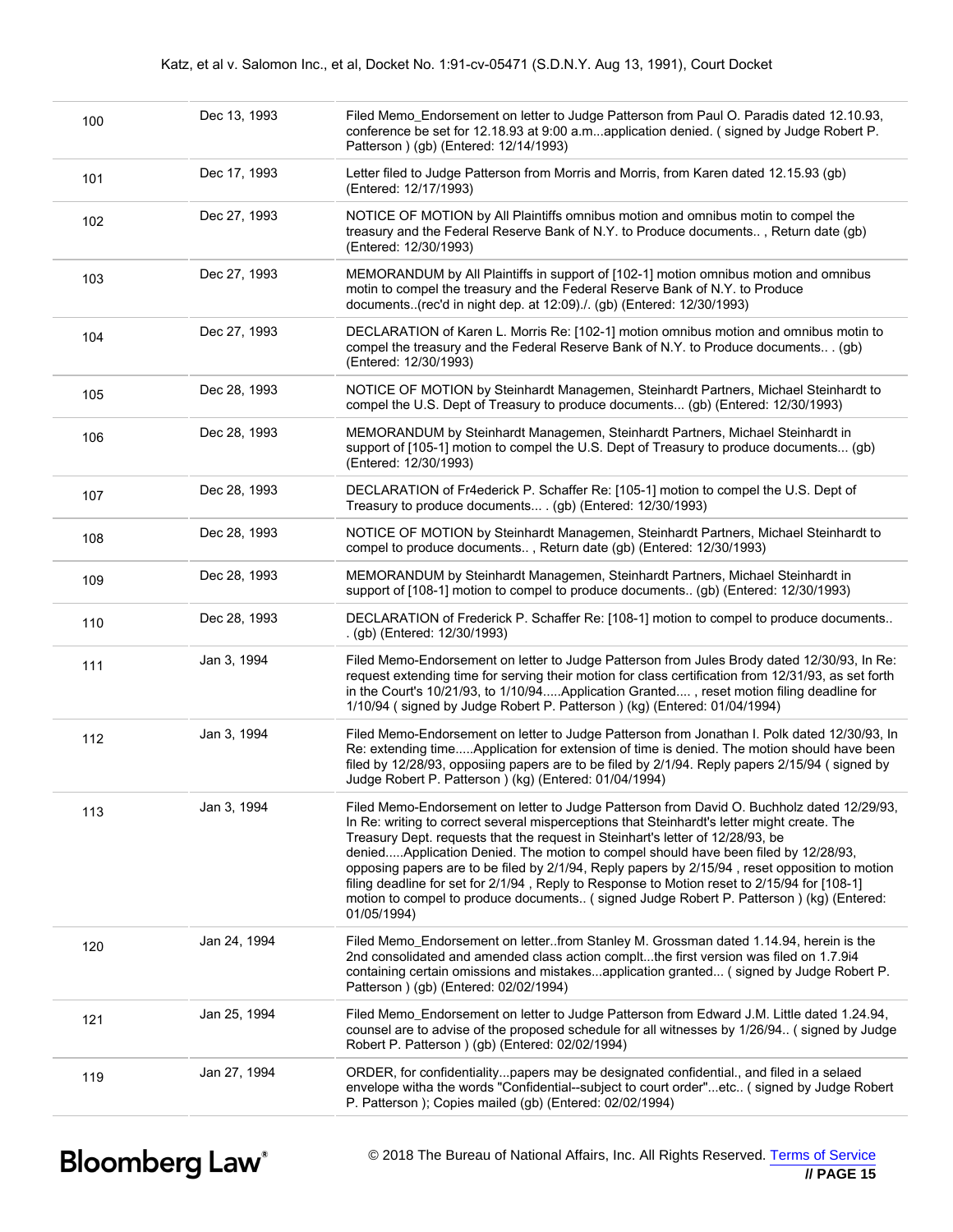| 129 | Jan 27, 1994                      | Filed Memo_Endorsement on letter to Judge Patterson from Edward J.M. Little dated 1.26.94,<br>to Take Depositions of Mahyer AmirSaleh, Allgrain International, Triple Tierra on 2.8.94., Ray<br>Hummelsto, Douglas Marzoni on 2.11.94., Douglas Hecker, Greenwich Captial, Inc on<br>2.15.94., Michael Basham and Peter D. Sternlight on 2.18.94. (signed by Judge Robert P.<br>Patterson ) (gb) (Entered: 02/04/1994)                                                            |
|-----|-----------------------------------|-----------------------------------------------------------------------------------------------------------------------------------------------------------------------------------------------------------------------------------------------------------------------------------------------------------------------------------------------------------------------------------------------------------------------------------------------------------------------------------|
| 114 | Jan 31, 1994                      | STIPULATION and ORDER, extending time for defts to answer is extended to 3/31/94, reset<br>answer due for 3/31/94 for Tiger Management Fun, for os Soros Fund Managemen, for Ernest<br>Theurer, for Michael Steinhardt, for Steinhardt Partners, for Steinhardt Managemen, for<br>Thomas Murphy, for Paul Mozer, for Thomas W. Strauss, for John H. Gutfreund, for Salomon<br>Brothers Inc, for Salomon Inc. (signed by Judge Robert P. Patterson). (kg) (Entered:<br>01/31/1994) |
| 115 | Jan 31, 1994                      | Objection(s) of Non-Party Witness Manufacturers Hanover Securities Corp. to pltffs' Subpoena<br>dtd 12/17/93 and Supplemental Requests dtd 1/12/94. (kg) (Entered: 02/01/1994)                                                                                                                                                                                                                                                                                                    |
| 116 | Jan 31, 1994                      | Objection(s) of Non-Party Witness Chemical Securities, Inc. to pltffs' Subpoena dtd 12/17/93<br>and Supplemental Request dtd 1/12/94. (kg) (Entered: 02/01/1994)                                                                                                                                                                                                                                                                                                                  |
| 117 | Feb 1, 1994                       | SEALED DOCUMENT placed in vault (af) (Entered: 02/01/1994)                                                                                                                                                                                                                                                                                                                                                                                                                        |
| 118 | Feb 1, 1994                       | SEALED DOCUMENT placed in vault (af) (Entered: 02/01/1994)                                                                                                                                                                                                                                                                                                                                                                                                                        |
| 122 | Feb 1, 1994                       | AFFIDAVIT in opposition of Mary R. Clarkin Re: [108-1] motion to compel to produce<br>documents, [105-1] motion to compel the U.S. Dept of Treasury to produce documents. (ND:<br>2/1/94 at 6:39P) (kg) (Entered: 02/02/1994)                                                                                                                                                                                                                                                     |
| 123 | Feb 1, 1994                       | AFFIDAVIT in opposition of Donald L. Kohn Re: [108-1] motion to compel to produce<br>documents, [105-1] motion to compel the U.S. Dept of Treasury to produce documents. (ND:<br>2/1/94 at 6:39P) (kg) (Entered: 02/02/1994)                                                                                                                                                                                                                                                      |
| 124 | Feb 1, 1994                       | AFFIDAVIT in opposition of Joan E. Lovett Re: [108-1] motion to compel to produce<br>documents, [105-1] motion to compel the U.S. Dept of Treasury to produce documents (kg)<br>(Entered: 02/02/1994)                                                                                                                                                                                                                                                                             |
| 125 | Feb 1, 1994                       | AFFIDAVIT of Heaher L. Ruth. (ND: 2/1/94 at 6:39P) (kg) (Entered: 02/02/1994)                                                                                                                                                                                                                                                                                                                                                                                                     |
| 126 | Feb 1, 1994                       | DECLARATION of Michael F. Silva in opposition [108-1] motion to compel to produce<br>documents [105-1] motion to compel the U.S. Dept of Treasury to produce documents (kg)<br>(Entered: 02/02/1994)                                                                                                                                                                                                                                                                              |
| 127 | Feb 1, 1994                       | MEMORANDUM OF FEDERAL RESERVE BANK OF NY in opposition to [108-1] motion to<br>compel to produce documents, [105-1] motion to compel the U.S. Dept of Treasury to produce<br>documents (kg) (Entered: 02/02/1994)                                                                                                                                                                                                                                                                 |
| 128 | Feb 1, 1994                       | AFFIDAVIT in opposition of William D. Shaw, Jr. Re: [108-1] motion to compel to produce<br>documents, [105-1] motion to compel the U.S. Dept of Treasury to produce documents (kg)<br>(Entered: 02/02/1994)                                                                                                                                                                                                                                                                       |
| 128 | Feb 1, 1994                       | AFFIDAVIT in opposition of Robert D. Mcknew Re: [108-1] motion to compel to produce<br>documents [105-1] motion to compel the U.S. Dept of Treasury to produce documents (kg)<br>(Entered: 02/02/1994)                                                                                                                                                                                                                                                                            |
| 128 | Feb 1, 1994                       | AFFIDAVIT in opposition of Samuel R. Marrone Re: [108-1] motion to compel to produce<br>documents [105-1] motion to compel the U.S. Dept of Treasury to produce documents (kg)<br>(Entered: 02/02/1994)                                                                                                                                                                                                                                                                           |
| 128 | Feb 1, 1994                       | AFFIDAVIT in opposition of Marica K. Recktenwald Re: [108-1] motion to compel to produce<br>documents [105-1] motion to compel the U.S. Dept of Treasury to produce documents (kg)<br>(Entered: 02/02/1994)                                                                                                                                                                                                                                                                       |
| 128 | Feb 1, 1994                       | AFFIDAVIT in opposition of Anthony J. Del re, Jr. Re: [108-1] motion to compel to produce<br>documents [105-1] motion to compel the U.S. Dept of Treasury to produce documents (kg)<br>(Entered: 02/02/1994)                                                                                                                                                                                                                                                                      |
| 128 | Feb 1, 1994                       | AFFIDAVIT in opposition of William M. Brachfeld Re: [108-1] motion to compel to produce<br>documents [105-1] motion to compel the U.S. Dept of Treasury to produce documents (kg)<br>(Entered: 02/02/1994)                                                                                                                                                                                                                                                                        |
| 128 | Feb 1, 1994                       | AFFIDAVIT in opposition of Paul Dzuibek Re: [108-1] motion to compel to produce                                                                                                                                                                                                                                                                                                                                                                                                   |
|     | <b>Bloomberg Law</b> <sup>®</sup> | © 2018 The Bureau of National Affairs, Inc. All Rights Reserved. Terms of Service<br>// PAGE 16                                                                                                                                                                                                                                                                                                                                                                                   |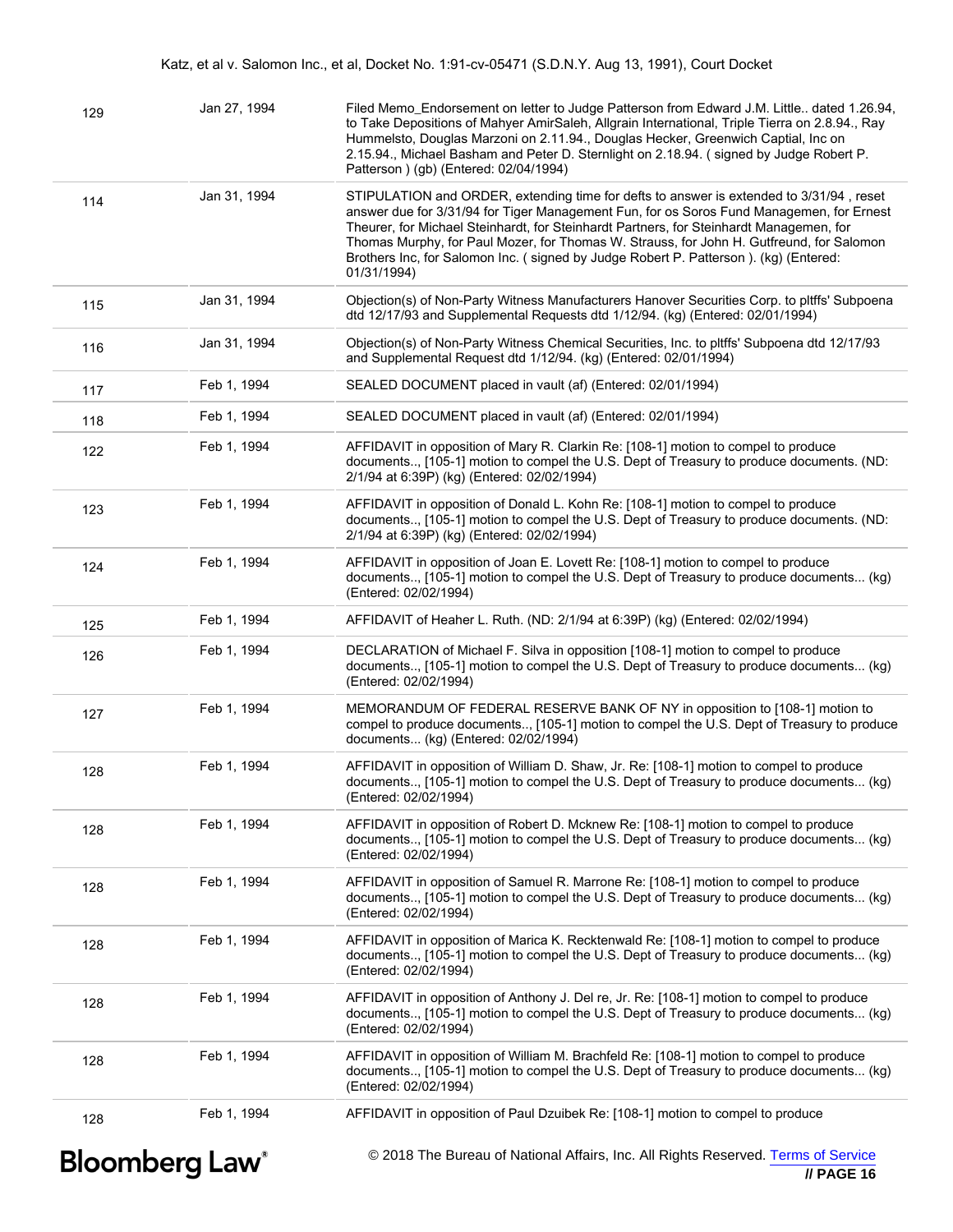|     |                                   | documents [105-1] motion to compel the U.S. Dept of Treasury to produce documents (kg)<br>(Entered: 02/02/1994)                                                                                                                                                                                                                                                                                                                                                                                                                                                                                                                                                                                                                                                                                                                                                                                                                                                                                                                                                                                                                                                                           |
|-----|-----------------------------------|-------------------------------------------------------------------------------------------------------------------------------------------------------------------------------------------------------------------------------------------------------------------------------------------------------------------------------------------------------------------------------------------------------------------------------------------------------------------------------------------------------------------------------------------------------------------------------------------------------------------------------------------------------------------------------------------------------------------------------------------------------------------------------------------------------------------------------------------------------------------------------------------------------------------------------------------------------------------------------------------------------------------------------------------------------------------------------------------------------------------------------------------------------------------------------------------|
| 128 | Feb 1, 1994                       | AFFIDAVIT in opposition of Jon S. Corzine Re: [108-1] motion to compel to produce<br>documents, [105-1] motion to compel the U.S. Dept of Treasury to produce documents (kg)<br>(Entered: 02/02/1994)                                                                                                                                                                                                                                                                                                                                                                                                                                                                                                                                                                                                                                                                                                                                                                                                                                                                                                                                                                                     |
| 128 | Feb 1, 1994                       | AFFIDAVIT in opposition of Charles M. Trunz Re: [108-1] motion to compel to produce<br>documents [105-1] motion to compel the U.S. Dept of Treasury to produce documents (kg)<br>(Entered: 02/02/1994)                                                                                                                                                                                                                                                                                                                                                                                                                                                                                                                                                                                                                                                                                                                                                                                                                                                                                                                                                                                    |
| 128 | Feb 1, 1994                       | AFFIDAVIT in opposition of Joseph Polizzotto Re: [108-1] motion to compel to produce<br>documents, [105-1] motion to compel the U.S. Dept of Treasury to produce documents (kg)<br>(Entered: 02/02/1994)                                                                                                                                                                                                                                                                                                                                                                                                                                                                                                                                                                                                                                                                                                                                                                                                                                                                                                                                                                                  |
| 128 | Feb 1, 1994                       | AFFIDAVIT in opposition of Kenneth M. Deregt Re: [108-1] motion to compel to produce<br>documents, [105-1] motion to compel the U.S. Dept of Treasury to produce documents (kg)<br>(Entered: 02/02/1994)                                                                                                                                                                                                                                                                                                                                                                                                                                                                                                                                                                                                                                                                                                                                                                                                                                                                                                                                                                                  |
| 128 | Feb 1, 1994                       | AFFIDAVIT in opposition of A. George Saks Re: [108-1] motion to compel to produce<br>documents [105-1] motion to compel the U.S. Dept of Treasury to produce documents (kg)<br>(Entered: 02/02/1994)                                                                                                                                                                                                                                                                                                                                                                                                                                                                                                                                                                                                                                                                                                                                                                                                                                                                                                                                                                                      |
| 128 | Feb 1, 1994                       | AFFIDAVIT in opposition of Michael Snow Re: [108-1] motion to compel to produce<br>documents [105-1] motion to compel the U.S. Dept of Treasury to produce documents (kg)<br>(Entered: 02/02/1994)                                                                                                                                                                                                                                                                                                                                                                                                                                                                                                                                                                                                                                                                                                                                                                                                                                                                                                                                                                                        |
| 128 | Feb 1, 1994                       | AFFIDAVIT in opposition of Scott E. Pardee Re: [108-1] motion to compel to produce<br>documents [105-1] motion to compel the U.S. Dept of Treasury to produce documents (kg)<br>(Entered: 02/02/1994)                                                                                                                                                                                                                                                                                                                                                                                                                                                                                                                                                                                                                                                                                                                                                                                                                                                                                                                                                                                     |
| 130 | Feb 8, 1994                       | Letter filed by Catherine Baker Knoll, Glickenaus & Co., Leonard I. Schreiber, Murray J. Rosen,<br>MArshall Wolf, Winifred C. Johnson, Michael Caesar, Howard Gunty, Inc., Profit Sharing Plan,<br>Meyer D. Rich, Jules Levine, Susan Katz dated 1.31.94 (gb) (Entered: 02/08/1994)                                                                                                                                                                                                                                                                                                                                                                                                                                                                                                                                                                                                                                                                                                                                                                                                                                                                                                       |
| 131 | Feb 8, 1994                       | Letter filed dated 2.1.94 re motions to compel production (gb) (Entered: 02/08/1994)                                                                                                                                                                                                                                                                                                                                                                                                                                                                                                                                                                                                                                                                                                                                                                                                                                                                                                                                                                                                                                                                                                      |
| 132 | Feb 15, 1994                      | REPLY MEMORANDUM by Steinhardt Managemen, Steinhardt Partners, Michael Steinhardt<br>re: [108-1] motion to compel to produce documents (gb) (Entered: 02/16/1994)                                                                                                                                                                                                                                                                                                                                                                                                                                                                                                                                                                                                                                                                                                                                                                                                                                                                                                                                                                                                                         |
| 133 | Feb 15, 1994                      | ORDER, except upon further order of the court., no information designated as Highly<br>confidential shall be filed with any court unless the materials are placed in a sealed envelope or<br>container with the words "Confidential--subject to court orderThis envelope containes highly<br>confidential information etc.et al" ( signed by Judge Robert P. Patterson ); Copies mailed<br>(gb) (Entered: 02/18/1994)                                                                                                                                                                                                                                                                                                                                                                                                                                                                                                                                                                                                                                                                                                                                                                     |
|     | Feb 17, 1994                      | Pre-trial conference held (gb) (Entered: 02/18/1994)                                                                                                                                                                                                                                                                                                                                                                                                                                                                                                                                                                                                                                                                                                                                                                                                                                                                                                                                                                                                                                                                                                                                      |
| 134 | Feb 22, 1994                      | MEMORANDUM OPINION #72774 granting in part, denying in part [108-1] motion to compel<br>to produce documents, granting in part, denying in part [105-1] motion to compel the U.S.<br>Dept of Treasury to produce documents, granting in part, denying in part [102-1] motion<br>omnibus motion and omnibus motin to compel the treasury and the Federal Reserve Bank of<br>N.Y. to Produce documents,  as for the copies of the documents produced by the primary<br>dealers to to SEC, the SEC has not come forward to assert any investigatory or prosecutorial<br>privilege with respect to such documentsAccordingly, the Court grants the motion of the<br>Steinhardt defts as to those documentsthe motion brought by the Steinhardt defts to compel<br>production of documents withheld the FRBN is granted to the extent set forth herin, subject to<br>the court's review in camera of the nine documents as to which the attorney-client privilege is<br>claimed. Such production shall take place by 3/1/94 prior to which the FRBNY shall have the<br>right to redact as set forth herein (Signed by Judge Robert P. Patterson); Copies mailed.<br>(gb) (Entered: 02/28/1994) |
| 135 | Mar 1, 1994                       | Filed Memo_Endorsement on letter to Judge Patterson from Frederick P. Schaffer dated<br>2.28.94, application grantedThe Salomon Brothers Treasury Litigation and the Three Crown<br>have been consolidated for discovery purposes (signed by Judge Robert P. Patterson) (gb)<br>(Entered: 03/07/1994)                                                                                                                                                                                                                                                                                                                                                                                                                                                                                                                                                                                                                                                                                                                                                                                                                                                                                     |
| 136 | Mar 1, 1994                       | ORDER, FRBNY is ordered to provide the court and opposing counsel by 3.2.94 with an<br>affidavit or affidavits from a person having personal knowledge of the facts, counsel<br>Steinhardt defts have to 3.4.94 to file any objectionsetc (signed by Judge Robert P.                                                                                                                                                                                                                                                                                                                                                                                                                                                                                                                                                                                                                                                                                                                                                                                                                                                                                                                      |
|     | <b>Bloomberg Law</b> <sup>®</sup> | © 2018 The Bureau of National Affairs, Inc. All Rights Reserved. Terms of Service<br>// PAGE 17                                                                                                                                                                                                                                                                                                                                                                                                                                                                                                                                                                                                                                                                                                                                                                                                                                                                                                                                                                                                                                                                                           |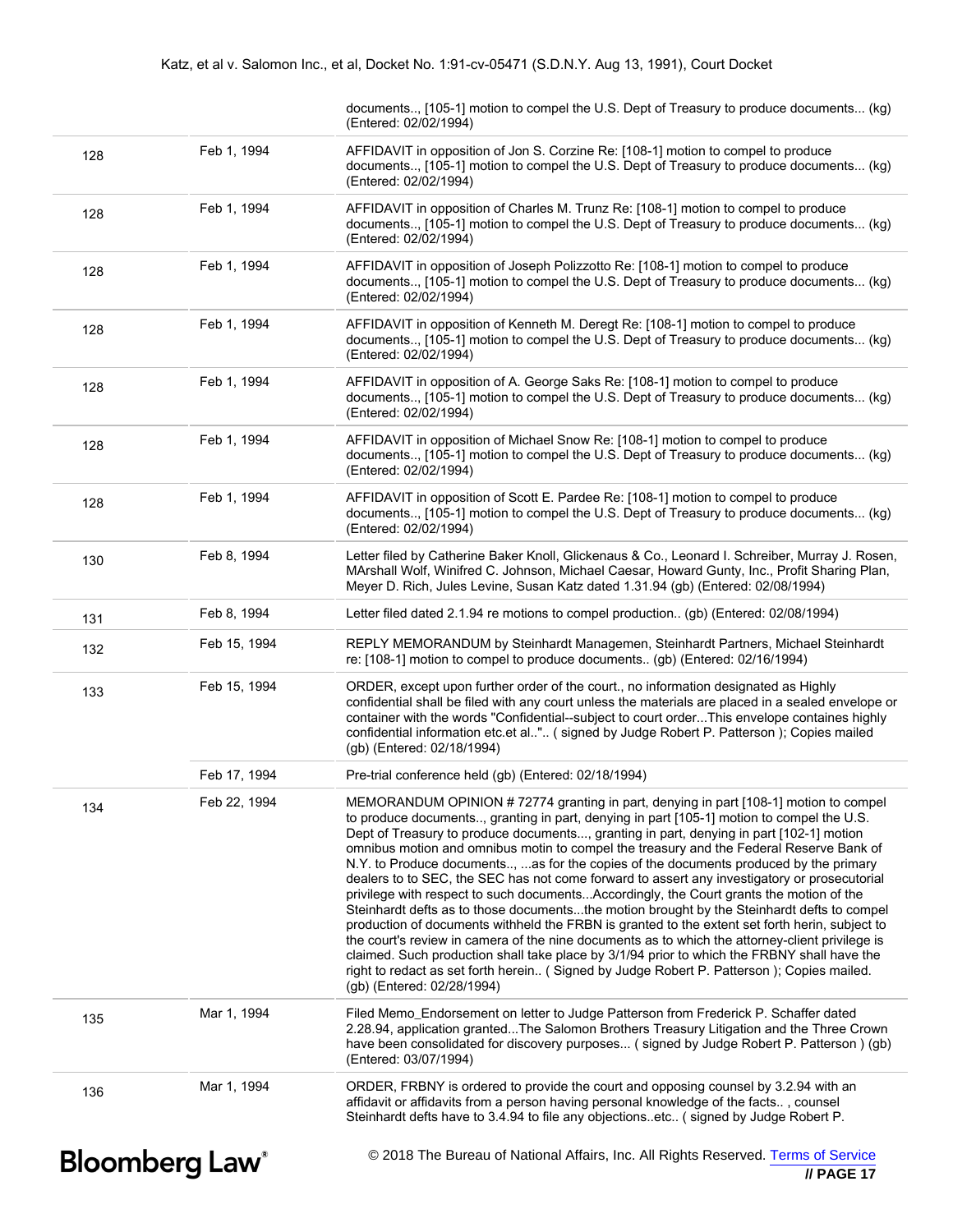|     |              | Patterson ); Copies mailed (gb) (Entered: 03/07/1994)                                                                                                                                                                                                                                                                                                                                                                                                                                                                                                       |
|-----|--------------|-------------------------------------------------------------------------------------------------------------------------------------------------------------------------------------------------------------------------------------------------------------------------------------------------------------------------------------------------------------------------------------------------------------------------------------------------------------------------------------------------------------------------------------------------------------|
| 137 | Mar 4, 1994  | ORDER, Treasury is authorized to produce to the requesting parties the documentslisted in<br>Exhibit B to this orderexcept upon further order of the court, no confidential documetns shall<br>be filed with this court or any appellat court or disclosed in any pleadingsconfidential info shall<br>read: Confidentail order--subject to the court order" (signed by Judge Robert P. Patterson);<br>Copies mailed (gb) (Entered: 03/08/1994)                                                                                                              |
| 142 | Mar 8, 1994  | ORDER, upon further notice from the court ., no confidential papers shall be filed or disclosed<br>unless the documents re placed in a sealed envelope with the words"Confidential., subject to<br>court orderetc" (signed by Judge Robert P. Patterson); Copies mailed (gb) (Entered:<br>03/10/1994)                                                                                                                                                                                                                                                       |
| 138 | Mar 10, 1994 | Letter filed dated 3.2.94 to Judge Patterson from Jonathan I. Polk. (gb) (Entered: 03/10/1994)                                                                                                                                                                                                                                                                                                                                                                                                                                                              |
| 139 | Mar 10, 1994 | AFFIDAVIT of Marysue Fisher Re: in support of the FRBNY's assertion of the attorney-client<br>privilege (gb) (Entered: 03/10/1994)                                                                                                                                                                                                                                                                                                                                                                                                                          |
| 140 | Mar 10, 1994 | AFFIDAVIT in support of Ernest T. Patrikis Re: in support of Assertion of Attorney-Client<br>privelege (gb) (Entered: 03/10/1994)                                                                                                                                                                                                                                                                                                                                                                                                                           |
| 141 | Mar 10, 1994 | AFFIDAVIT in support of Ann-Marie Meulendyke Re:in support of the assertion of attoney-<br>client privilge (gb) (Entered: 03/10/1994)                                                                                                                                                                                                                                                                                                                                                                                                                       |
| 143 | Mar 14, 1994 | Filed Memo_Endorsement on letter to Judge Patterson from Frederick P. Schaffer dated<br>3.11.94 dismissing [108-1] motion to compel to produce documents, dismissing [105-1]<br>motion to compel the U.S. Dept of Treasury to produce documents (signed by Judge Robert<br>P. Patterson (qb) (Entered: 03/17/1994)                                                                                                                                                                                                                                          |
| 146 | Mar 16, 1994 | ORDER, the Court has reviewed the documents and affidavits submitted to the Court for in<br>camera review by the Federal Reserve Bank of N.Y., purs. to the order of 2.18.94 and order<br>dtd. 2.1.94 and order dtd. 2.28.94., as well as letters dtd. 2.24.94., 3.4.49 and 3.11.94., its<br>findings and orders respecting the documents as to which the FRBN claims the attorney client<br>privilege and the deliberative process privilege are set forth as specified (signed by Judge<br>Robert P. Patterson); Copies mailed (gb) (Entered: 03/23/1994) |
| 144 | Mar 18, 1994 | STIPULATION and ORDER, for confidentialitythis envelope containes highly confidential<br>information produced in this case by it is not to be opened nor are the contents to be displayed<br>or revealed to any other than the court, except on order of the court (signed by Judge Robert<br>P. Patterson ). (gb) (Entered: 03/21/1994)                                                                                                                                                                                                                    |
| 145 | Mar 18, 1994 | ORDER, for confidentialitythis envelope contains highly confidential infoproduced in this<br>case by name designated., it is not to be opened nor are the contents to be displayed or<br>revealed to anyone other than the Court, except on order of the court (signed by Judge<br>Robert P. Patterson); Copies mailed (gb) (Entered: 03/21/1994)                                                                                                                                                                                                           |
|     | Mar 18, 1994 | Pre-trial conference held (gb) (Entered: 03/28/1994)                                                                                                                                                                                                                                                                                                                                                                                                                                                                                                        |
|     | Mar 21, 1994 | Pre-trial conference held (gb) (Entered: 03/22/1994)                                                                                                                                                                                                                                                                                                                                                                                                                                                                                                        |
| 147 | Mar 21, 1994 | Filed Memo_Endorsement on letter to Judge Patterson from David J. Murray dated 3.18.94,<br>application denied, teh court ruled on these documents and order was served at 4:56 p.m. on<br>standard and defts on 3.18.94 (signed by Judge Robert P. Patterson) (gb) (Entered:<br>03/25/1994)                                                                                                                                                                                                                                                                 |
| 148 | Mar 24, 1994 | Filed Memo_Endorsement on letter to Judge Patterson from Edward J.M. Little dated 3.11.94,<br>at a hearing held on 3.21.94, the applicaotn of Lutrell Capt. Management and D. Scott Lutrell<br>was granted. The discovery request was narrowed to cover only documents concerning the<br>investmetn of Three Crown Partnerhip and to allegations by Allgrain Intern'l Inc and Mr. Saleh<br>as those documents included in the narrowed requests set forth in courts letter of 2.14.94 (<br>signed by Judge Robert P. Patterson ) (gb) (Entered: 03/29/1994) |
|     | Mar 28, 1994 | Pre-trial conference held (gb) (Entered: 03/29/1994)                                                                                                                                                                                                                                                                                                                                                                                                                                                                                                        |
| 149 | Mar 29, 1994 | ORDER, LGSI download from its computer system for pltffs raw date for April, May and June<br>1993 for the period of 4.15.94 through 10.31.91 pertaining to each of the specified items as<br>maintained in the computer system,  LGSI is ordered to produce by 4.1.94 in computer<br>readable from strike price date on all option transactions, LGSI and counsel for the treasury<br>class shall appear on 4.4.94 to review statusetc (signed by Judge Robert P. Patterson);                                                                               |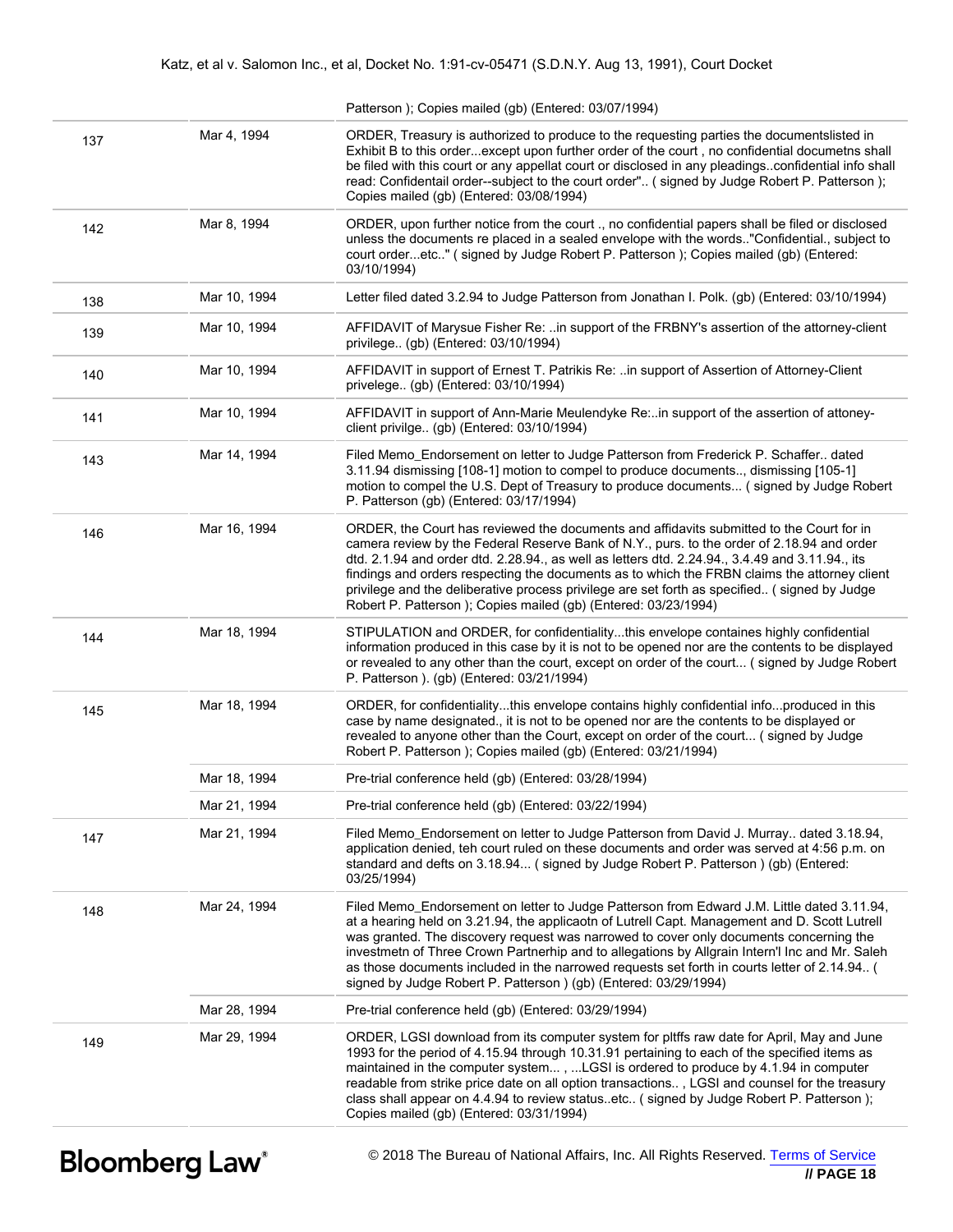### Katz, et al v. Salomon Inc., et al, Docket No. 1:91-cv-05471 (S.D.N.Y. Aug 13, 1991), Court Docket

| 150 | Mar 29, 1994                      | ORDER, documents shall be produced and sent to the Steinhardt defts by 3.21.94 (signed by<br>Judge Robert P. Patterson ); Copies mailed (gb) (Entered: 04/01/1994)                                                                                                                                                                                                                                                                                                                                                                                          |
|-----|-----------------------------------|-------------------------------------------------------------------------------------------------------------------------------------------------------------------------------------------------------------------------------------------------------------------------------------------------------------------------------------------------------------------------------------------------------------------------------------------------------------------------------------------------------------------------------------------------------------|
| 151 | Mar 31, 1994                      | STIPULATION and ORDER, extending time for defts to answer is extended to 5/31/94, reset<br>answer due for 5/31/94 for Tiger Management Fun, for os Soros Fund Managemen, for Ernest<br>Theurer, for Michael Steinhardt, for Steinhardt Partners, for Steinhardt Managemen, for<br>Thomas Murphy, for Paul Mozer, for Thomas W. Strauss, for John H. Gutfreund, for Salomon<br>Brothers Inc, for Salomon Inc. (signed by Judge Robert P. Patterson). (kg) (Entered:<br>04/01/1994)                                                                           |
| 152 | Mar 31, 1994                      | SECOND AMENDED CONSOLIDATED CLASS ACTION COMPLAINT by All Plaintiffs<br>(Answer due 4/20/94 for Tiger Management Fun, for os Soros Fund Managemen, for Ernest<br>Theurer, for Michael Steinhardt, for Steinhardt Partners, for Steinhardt Managemen, for<br>Thomas Murphy, for Paul Mozer, for Thomas W. Strauss, for John H. Gutfreund, for Salomon<br>Brothers Inc, for Salomon Inc. amending [29-1] amended complaint against Caxton<br>Corporation, Luttrell Captial, David Scott Luttrell, Bruce Kovner; Summons issued. (gb)<br>(Entered: 04/05/1994) |
|     | Apr 4, 1994                       | Pre-trial conference held (djc) (Entered: 04/05/1994)                                                                                                                                                                                                                                                                                                                                                                                                                                                                                                       |
| 159 | Apr 18, 1994                      | ORDER, this partial settlement is hereby preliminarily approved and the court adopts all<br>provisions of terms defined in the stip for the purpose of this order except for second sentence<br>of paragraph 3 of the stiphearing on 7.26 94 at 9:00 a.m. persons who desires the court to<br>consider objections shall be filed with the CLERK OF THE COURT as specified (signed by<br>Judge Robert P. Patterson ); Copies mailed (gb) (Entered: 04/22/1994)                                                                                               |
| 153 | Apr 19, 1994                      | Filed Stip of Partial settlement and compromise. (unsigned and docketed purs. to request from<br>chambers). (ab) (Entered: 04/19/1994)                                                                                                                                                                                                                                                                                                                                                                                                                      |
| 154 | Apr 19, 1994                      | Filed Stip of Partial settlement and compromisedtd. 4.1.94. (gb) (Entered: 04/19/1994)                                                                                                                                                                                                                                                                                                                                                                                                                                                                      |
| 155 | Apr 19, 1994                      | Filed Stip of partial settlement and compromisedtd. 4.1.94 (gb) (Entered: 04/19/1994)                                                                                                                                                                                                                                                                                                                                                                                                                                                                       |
| 156 | Apr 20, 1994                      | Letter filed to Judge Patterson from Stanley M. Grossman dated 4.15.94 (gb) (Entered:<br>04/20/1994)                                                                                                                                                                                                                                                                                                                                                                                                                                                        |
| 157 | Apr 20, 1994                      | Letter filed to Judge Patterson from Stanley M. Grossman dtd. 4.15.94 (gb) (Entered:<br>04/20/1994)                                                                                                                                                                                                                                                                                                                                                                                                                                                         |
| 158 | Apr 21, 1994                      | SEALED DOCUMENT placed in vault (af) (Entered: 04/21/1994)                                                                                                                                                                                                                                                                                                                                                                                                                                                                                                  |
| 160 | May 9, 1994                       | Transcript of record of proceedings filed for dates of 2/17/93 (rag) (Entered: 05/09/1994)                                                                                                                                                                                                                                                                                                                                                                                                                                                                  |
| 161 | May 10, 1994                      | Filed Memo Endorsement on letter to Judge Patterson from Stanley M. Grossman dated<br>5.6.94, application for modification to plan of allocation is approved, the netting of a two-year<br>sector class members allowed losses in the cashapproved by Judge Patterson, the<br>langugage contained in the courts order at page 18 should be contained in the notice as<br>wellproposed revised pages 29 and 30approved signed by Judge Robert P. Patterson)<br>(gb) (Entered: 05/11/1994)                                                                    |
| 162 | May 12, 1994                      | Letter filed to Judge Patterson from Karen L. Morris dated 5.5.94 (gb) (Entered: 05/12/1994)                                                                                                                                                                                                                                                                                                                                                                                                                                                                |
| 163 | May 12, 1994                      | Filed Memo_Endorsement on letter to Judge Patterson from Paul Paradis dated 5.9.94, the<br>applications herein is approved and the tables and exhibit attached heret are approved as part<br>of the curts order of 5.8.94 nunc pro tunc (signed by Judge Robert P. Patterson) (gb)<br>(Entered: 05/13/1994)                                                                                                                                                                                                                                                 |
| 164 | May 12, 1994                      | Memo endorsed on copy of unsigned notice of class action, proposed partial settlemeth and<br>hearing hereon and bar orders, this amended notice of class action, proposed partial<br>settlement and hearing thereon, and bar order containing changes in Table, and exhibits as<br>approved by th court, by order of 5.8.94 is hereby approved (signed by Judge Robert P.<br>Patterson ); Copies mailed. (gb) (Entered: 05/13/1994)                                                                                                                         |
| 165 | May 13, 1994                      | STIPULATION and ORDER, for confidentialityall info subject to confidential infor shall be filed<br>with the court, and any pleadings, motions etc shall be filed udner seal and kept under seal<br>until further order of the court., Where possible, only confidential portions of filings with the<br>court shall be filed under seal (signed by Judge Robert P. Patterson ). (gb) (Entered:<br>05/16/1994)                                                                                                                                               |
|     | June 7, 1994                      | STIPULATION and ORDER, extending time for defts to answer to 8/15/94, reset answer due                                                                                                                                                                                                                                                                                                                                                                                                                                                                      |
|     | <b>Bloomberg Law</b> <sup>®</sup> | © 2018 The Bureau of National Affairs, Inc. All Rights Reserved. Terms of Service<br>// PAGE 19                                                                                                                                                                                                                                                                                                                                                                                                                                                             |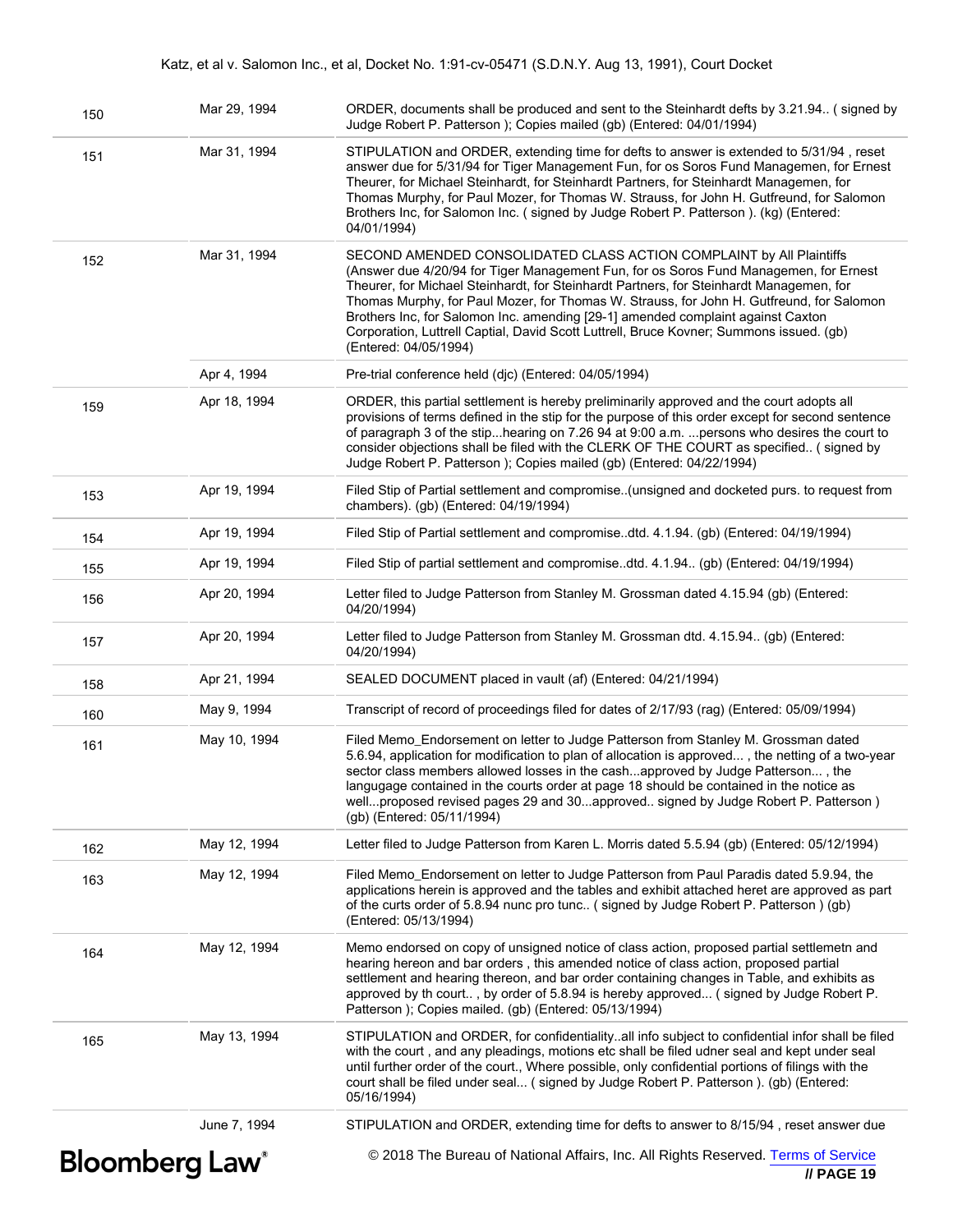| 166                               |               | for 8/15/94 for Bruce Kovner, for David Scott Luttrell, for Luttrell Captial, for Caxton<br>Corporation, for Tiger Management Fun, for os Soros Fund Managemen, for Ernest Theurer,<br>for Michael Steinhardt, for Steinhardt Partners, for Steinhardt Managemen, for Thomas<br>Murphy, for Paul for Thomas W. Strauss, for John H. Gutfreund, for Salomon Brothers Inc, for<br>Salomon Inc. (signed by Judge Robert P. Patterson ). (kg) (Entered: 06/07/1994) |
|-----------------------------------|---------------|-----------------------------------------------------------------------------------------------------------------------------------------------------------------------------------------------------------------------------------------------------------------------------------------------------------------------------------------------------------------------------------------------------------------------------------------------------------------|
| 167                               | June 7, 1994  | ORDER, for confidentialityand a protective order (signed by Judge Robert P. Patterson);<br>Copies mailed (gb) (Entered: 06/07/1994)                                                                                                                                                                                                                                                                                                                             |
| 168                               | June 10, 1994 | Filed Memo_Endorsement on letter to Judge Patterson from Paul O. Paradis, dated June 9,<br>1994, requests permission of the Court to file a Memorandum of Law in Support of a Proposed<br>Partial Settlement and Application for Attorney's Fees in excess of 25 pages APPLICATION<br>GRANTED to allow 40 page brief. SO ORDERED. (signed by Judge Robert P. Patterson) (djc)<br>Modified on 06/14/1994 (Entered: 06/14/1994)                                   |
| 169                               | June 13, 1994 | Filed Memo_Endorsement on letter to Judge Patterson from Stanley M. Grossman, dated<br>06/03/94, In reference to Mr. Schacter's letter to the Court (signed by Judge Robert P.<br>Patterson ) (djc) (Entered: 06/14/1994)                                                                                                                                                                                                                                       |
| 170                               | June 21, 1994 | Filed Memo_Endorsement on letter to Judge Patterson from Leanore Barth, dated June 17,<br>1994,  requesting that the Court allow Mr. Mozer to join in the arguments set forth in the reply<br>memorandum of law filed by the codefendants Gutfreund, Strauss, and Meriwether in this<br>action APPLICATION GRANTED. SO ORDERED. (signed by Judge Robert P. Patterson)<br>(djc) (Entered: 06/21/1994)                                                            |
| 171                               | June 28, 1994 | Transcript of record of proceedings filed for dates of 3/28/94 at 9:30 a.m. (kg) (Entered:<br>06/29/1994)                                                                                                                                                                                                                                                                                                                                                       |
| 172                               | June 28, 1994 | Transcript of record of proceedings filed for dates of 3/18/94 at 3:30 p.m. (kg) (Entered:<br>06/29/1994)                                                                                                                                                                                                                                                                                                                                                       |
| 173                               | July 12, 1994 | NOTICE of Intention to Appear by Lehman Brothers, Inc and Lehman Government Securities,<br>Inc., at Final partial Settlement Hearingon July 26, 1994 at 9:00 in the forenoon (djc)<br>(Entered: 07/13/1994)                                                                                                                                                                                                                                                     |
| 174                               | July 13, 1994 | MEMORANDUM re: of Lehman Brothers Inc. and Lehman Government Securities, Inc., in<br>Support of their Objections to the Proposed Bar Order and alternative Indemnity Agreement.<br>(djc) (Entered: 07/13/1994)                                                                                                                                                                                                                                                  |
| 175                               | July 20, 1994 | MEMORANDUM OF LAW by Plaintiffs' in support of the proposed partial settlement.<br>(ND:7/20/94 at 5:05P) (kg) (Entered: 07/21/1994)                                                                                                                                                                                                                                                                                                                             |
| 176                               | July 20, 1994 | Pltffs' Counsel's Joint Petition for Attorneys' Fees and Reimbursement of Expenses.<br>(ND:7/20/94 at 5:06P) (kg) (Entered: 07/21/1994)                                                                                                                                                                                                                                                                                                                         |
| 177                               | July 22, 1994 | Filed Memo_Endorsement on letter to Judge Patterson from Robert H. Baron, dated July 20.<br>1994,  requesting that motin to compel be withdrawn at this time without prejudice SO<br>ORDERED. (signed by Judge Robert P. Patterson) (djc) (Entered: 07/25/1994)                                                                                                                                                                                                 |
| 180                               | July 25, 1994 | MEMORANDUM of LAW by Catherine Baker Knoll, Glickenaus & Co., Leonard I. Schreiber,<br>Murray J. Rosen, MArshall Wolf, Winifred C. Johnson, Michael Caesar, Howard Gunty, Inc.,<br>Profit Sharing Plan, Meyer D. Rich, Jules Levine, Susan Katz, Resource/Reed in opposition to<br>the Objection to the Bar Order and Alternative Indemnity Agreement. (djc) (Entered:<br>07/27/1994)                                                                           |
| 178                               | July 26, 1994 | REPLY MEMORANDUM OF Lehman Brothers Inc., and Lehman Government Securities, Inc.,<br>in support of their Objections to the Proposed Bar Order and Alternative Indemnity Agreement.<br>(djc) (Entered: 07/27/1994)                                                                                                                                                                                                                                               |
| 179                               | July 26, 1994 | MEMORANDUM of Defendants Salomon Inc and Salomon Brothers Inc in support of the<br>Proposed Partial Settlement. (djc) (Entered: 07/27/1994)                                                                                                                                                                                                                                                                                                                     |
| 182                               | Aug 2, 1994   | Letter filed dated July 28, 1994, to Judge Patterson from Stanley M. Grossman in re: response<br>to issues raised in the letters of Annette Douglas and William Leighton. (djc) (Entered:<br>08/09/1994)                                                                                                                                                                                                                                                        |
| 183                               | Aug 2, 1994   | Letter filed dated July 22, 1994 to Judge Patterson from William Leighton in re: certain facts.<br>(djc) (Entered: 08/09/1994)                                                                                                                                                                                                                                                                                                                                  |
| 184                               | Aug 2, 1994   | Letter filed dated July 12, 1994 to Judge Patterson from Annette Douglas, in re:  in protest to                                                                                                                                                                                                                                                                                                                                                                 |
| <b>Bloomberg Law</b> <sup>®</sup> |               | © 2018 The Bureau of National Affairs, Inc. All Rights Reserved. Terms of Service<br>$II$ PAGE 20                                                                                                                                                                                                                                                                                                                                                               |

 **// PAGE 20**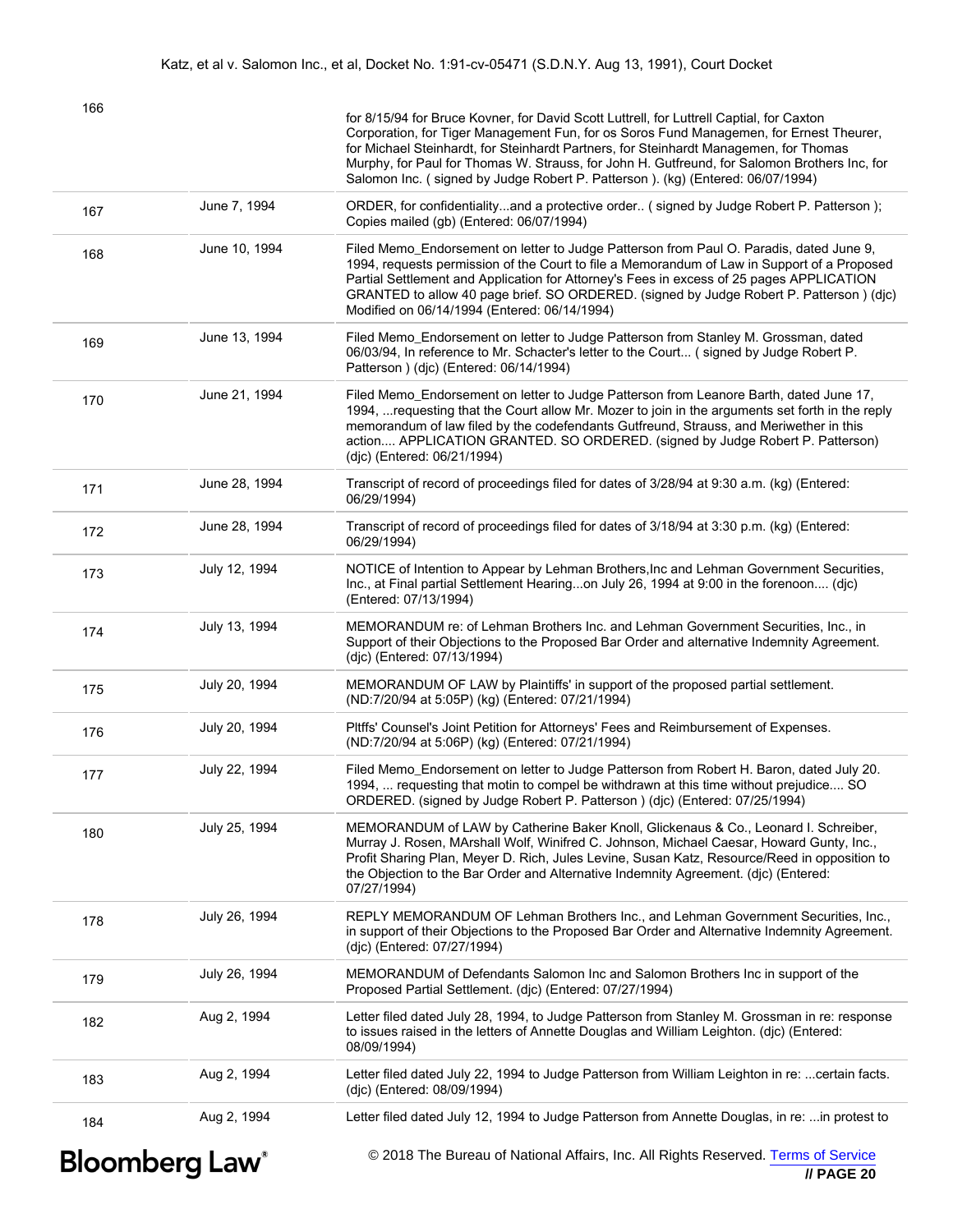|     |                                   | the proposed settlement in the solomon Brothers Treasury Litigation (dic) (Entered:<br>08/09/1994)                                                                                                                                                                                                                                                                                                                                                                                                                                                                                                                                                                                                                                                                                                                                                                                                                                                                                                                                                                                                                                                                                                                                                                                                                                                                        |
|-----|-----------------------------------|---------------------------------------------------------------------------------------------------------------------------------------------------------------------------------------------------------------------------------------------------------------------------------------------------------------------------------------------------------------------------------------------------------------------------------------------------------------------------------------------------------------------------------------------------------------------------------------------------------------------------------------------------------------------------------------------------------------------------------------------------------------------------------------------------------------------------------------------------------------------------------------------------------------------------------------------------------------------------------------------------------------------------------------------------------------------------------------------------------------------------------------------------------------------------------------------------------------------------------------------------------------------------------------------------------------------------------------------------------------------------|
| 185 | Aug 4, 1994                       | Filed Memo-Endorsement on letter dated 8/2/94, William Leighton's request for permission to<br>file, on behalf of his wife, a motion to intervene is denied (signed by Judge Robert P. Patterson<br>) (emil) (Entered: 08/09/1994)                                                                                                                                                                                                                                                                                                                                                                                                                                                                                                                                                                                                                                                                                                                                                                                                                                                                                                                                                                                                                                                                                                                                        |
| 186 | Aug 4, 1994                       | STIPULATION and ORDER, amending the Stipulation of Partial Settlement and Compromise<br>dated as of 4/1/94 (signed by Judge Robert P. Patterson). (emil) (Entered: 08/09/1994)                                                                                                                                                                                                                                                                                                                                                                                                                                                                                                                                                                                                                                                                                                                                                                                                                                                                                                                                                                                                                                                                                                                                                                                            |
| 187 | Aug 5, 1994                       | ORDER AND FINAL JUDGMENT,pltffs' counsel are hereby awarded attorneys' fees in the<br>amount of 25,000,000 and reimbursement of expenses in the aggregate amount of \$3,500,000.<br>Upon the complete funding of Treasury Settlement Fund 1 and Treasury Settlement Fund 2,<br>Chemical Bank, as Trustee, shall cause 66% of the respective aggregate attorneys' fees and<br>expenses to be paid by Treasury Settlement Fund 2 to the order of Pomerantz Haudek Block &<br>Grossman and Stull, STull & Brody jointly. The attorneys' fees and expense reimbursement<br>awarded shall be distributed to pltffs' counsel as determined by Class counsel. The<br>Consolidated Class Action and the Actions are hereby dismissed with prejudice, w/o costs, as<br>to Salomon Inc., Salmon Brothers Inc., Steinhardt Management Co., Inc., Steinhardt Partners,<br>L.P., Michael Steinhardt, Ernest Theurer, Caxton Corp., Luttrell Capital Management Corp.,<br>Bruce Kovner, David Scott Luttrell, John H. Gutfreund, Thomas W. Strauss, John Meriwether,<br>Thomas Murphy, Christopher Fitzmaurice, Henry Epstein, Soros Fund Management and Tiger<br>Management Cop, and any and all claims of any kind whatsoever. EOD:8/9/94. (signed by<br>Judge Robert P. Patterson); Mailed copies and notice of right to appeal.(kg) Modified on<br>08/11/1994 (Entered: 08/09/1994) |
|     | Aug 5, 1994                       | Case closed. (kg) (Entered: 08/09/1994)                                                                                                                                                                                                                                                                                                                                                                                                                                                                                                                                                                                                                                                                                                                                                                                                                                                                                                                                                                                                                                                                                                                                                                                                                                                                                                                                   |
|     | Aug 5, 1994                       | Case reopened. (Closed in error) (kg) (Entered: 08/10/1994)                                                                                                                                                                                                                                                                                                                                                                                                                                                                                                                                                                                                                                                                                                                                                                                                                                                                                                                                                                                                                                                                                                                                                                                                                                                                                                               |
| 181 | Aug 8, 1994                       | AFFIDAVIT of G. Peter Buchband Re: who is the Chief Operating Officer, Settlement<br>Administrator Services for the certified public accounting firm (gb) (Entered: 08/08/1994)                                                                                                                                                                                                                                                                                                                                                                                                                                                                                                                                                                                                                                                                                                                                                                                                                                                                                                                                                                                                                                                                                                                                                                                           |
| 188 | Aug 15, 1994                      | STIPULATION and ORDER, reset answer due for 10/3/94 for Paul Mozer (signed by Judge<br>Robert P. Patterson ). (gb) (Entered: 08/15/1994)                                                                                                                                                                                                                                                                                                                                                                                                                                                                                                                                                                                                                                                                                                                                                                                                                                                                                                                                                                                                                                                                                                                                                                                                                                  |
| 189 | Aug 18, 1994                      | Filed Memo_Endorsement on letter to Judge Patterson from Stanley M. Grossman, dated July<br>19, 1994, suggests that if any class member files a Request for Exclusion that is out of time,<br>the Court deal with it when it has more information as to when the potential class member first<br>received the Notice. SO ORDERED. (signed by Judge Robert P. Patterson) (djc) (Entered:<br>08/18/1994)                                                                                                                                                                                                                                                                                                                                                                                                                                                                                                                                                                                                                                                                                                                                                                                                                                                                                                                                                                    |
| 190 | Aug 23, 1994                      | Transcript of record of proceedings filed for dates of 4/4/94 at 9:40 a.m. (kg) (Entered:<br>08/24/1994)                                                                                                                                                                                                                                                                                                                                                                                                                                                                                                                                                                                                                                                                                                                                                                                                                                                                                                                                                                                                                                                                                                                                                                                                                                                                  |
| 191 | Aug 23, 1994                      | Transcript of record of proceedings filed for dates of 4/8/94 at 9:37 a.m. (kg) (Entered:<br>08/24/1994)                                                                                                                                                                                                                                                                                                                                                                                                                                                                                                                                                                                                                                                                                                                                                                                                                                                                                                                                                                                                                                                                                                                                                                                                                                                                  |
| 192 | Sept 21, 1994                     | ORDER, the class described in paragraph 1 of the stipulation and the Appendix thereto has<br>been finally certified; the pintfs named in the second amended class complaint have been<br>finally appointed class representatives; the co-chair firms of plntfs' executive committed,<br>Pomerantz Haudek etal have been finally appointed class counsel (signed by Judge Robert P.<br>Patterson ); Copies mailed (cd) (Entered: 09/22/1994)                                                                                                                                                                                                                                                                                                                                                                                                                                                                                                                                                                                                                                                                                                                                                                                                                                                                                                                               |
| 193 | Sept 22, 1994                     | Transcript of record of proceedings filed for dates of 6/6/94 (cd) (Entered: 09/22/1994)                                                                                                                                                                                                                                                                                                                                                                                                                                                                                                                                                                                                                                                                                                                                                                                                                                                                                                                                                                                                                                                                                                                                                                                                                                                                                  |
|     | Oct 6, 1994                       | Pre-trial conference held (dic) (Entered: 10/06/1994)                                                                                                                                                                                                                                                                                                                                                                                                                                                                                                                                                                                                                                                                                                                                                                                                                                                                                                                                                                                                                                                                                                                                                                                                                                                                                                                     |
| 194 | Oct 6, 1994                       | STIPULATION and ORDER, reset answer due for 11/17/94 for Paul Mozer to answer or<br>otherwise appear (signed by Judge Robert P. Patterson). (djc) (Entered: 10/11/1994)                                                                                                                                                                                                                                                                                                                                                                                                                                                                                                                                                                                                                                                                                                                                                                                                                                                                                                                                                                                                                                                                                                                                                                                                   |
| 195 | Oct 6, 1994                       | Filed Memo_Endorsement to Judge Patterson from Scott Freeman, on letter dated 09/27/94, in<br>connectin with the settlement mechanism AFTER hearing argument at conference on<br>October 5, 1994 it is decided that no papers other than this letter having been presented and<br>no  of arguments having been presented at oral argument this application is denied. (signed<br>by Judge Robert P. Patterson ) (dic) (Entered: 10/11/1994)                                                                                                                                                                                                                                                                                                                                                                                                                                                                                                                                                                                                                                                                                                                                                                                                                                                                                                                               |
| 196 | Oct 21, 1994                      | NOTICE OF MOTION of Absent Class Member Federal Deposit Insurance Corp to extend time<br>wit hi which to complete proofs of claim, Return date 11/7/94 (djc) (Entered: 10/24/1994)                                                                                                                                                                                                                                                                                                                                                                                                                                                                                                                                                                                                                                                                                                                                                                                                                                                                                                                                                                                                                                                                                                                                                                                        |
|     | Oct 26, 1994                      | Letter filed to Mr. Grossman (cc to Judge Patterson) from Spencer J. Angel, dated 10/24/94 re                                                                                                                                                                                                                                                                                                                                                                                                                                                                                                                                                                                                                                                                                                                                                                                                                                                                                                                                                                                                                                                                                                                                                                                                                                                                             |
|     | <b>Bloomberg Law</b> <sup>®</sup> | © 2018 The Bureau of National Affairs, Inc. All Rights Reserved. Terms of Service<br>$II$ PAGF 21                                                                                                                                                                                                                                                                                                                                                                                                                                                                                                                                                                                                                                                                                                                                                                                                                                                                                                                                                                                                                                                                                                                                                                                                                                                                         |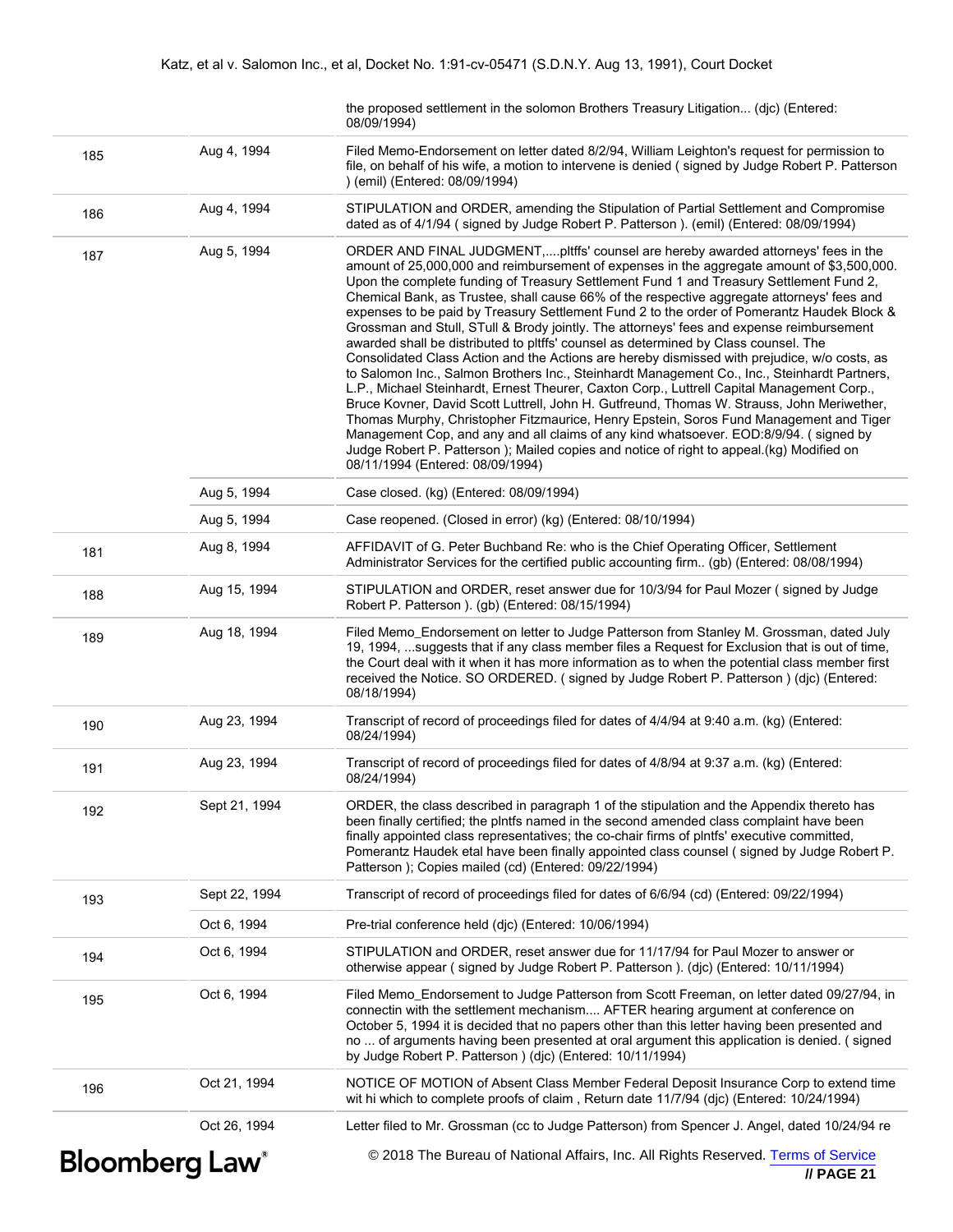| 197 |              | request for Zion New York to be excluded from the class (djc) (Entered: 10/26/1994)                                                                                                                                                                                                                                                                                                                                                                                                                                                                                                                                                                                                                                                                                                                                      |
|-----|--------------|--------------------------------------------------------------------------------------------------------------------------------------------------------------------------------------------------------------------------------------------------------------------------------------------------------------------------------------------------------------------------------------------------------------------------------------------------------------------------------------------------------------------------------------------------------------------------------------------------------------------------------------------------------------------------------------------------------------------------------------------------------------------------------------------------------------------------|
| 198 | Oct 26, 1994 | Letter filed to Judge Patterson from Paul O. Paradis, dated 10/24/94 in re letter from a<br>purported class member (djc) (Entered: 10/26/1994)                                                                                                                                                                                                                                                                                                                                                                                                                                                                                                                                                                                                                                                                           |
| 199 | Nov 7, 1994  | Letter filed dated 11/01/94 to Judge Patterson from Stanley M. Grossman in re response to<br>motion of Absent Class Member Federal Dwposit Insurance Corp for an extension of time<br>within which to complete proofs of claim (djc) (Entered: 11/07/1994)                                                                                                                                                                                                                                                                                                                                                                                                                                                                                                                                                               |
| 200 | Nov 21, 1994 | Transcript of record of proceedings filed for dates of July 26, 1994 (djc) (Entered: 11/21/1994)                                                                                                                                                                                                                                                                                                                                                                                                                                                                                                                                                                                                                                                                                                                         |
| 201 | Nov 22, 1994 | STIPULATION and ORDER,  that the time for defendant Paul Mozer to move, answer or<br>otherwise appear in the above action is extended to and including December 30, 1994. (<br>signed by Judge Robert P. Patterson ). (dic) (Entered: 11/25/1994)                                                                                                                                                                                                                                                                                                                                                                                                                                                                                                                                                                        |
| 202 | Dec 16, 1994 | ORDER granting [196-1] motion to extend time within which to complete proofs of claim (<br>signed by Judge Robert P. Patterson ); Copies mailed (cd) (Entered: 12/29/1994)                                                                                                                                                                                                                                                                                                                                                                                                                                                                                                                                                                                                                                               |
| 203 | Dec 16, 1994 | Filed Memo_Endorsement on letter dated 12/16/94, extending time for claimants to provide<br>reasons for the delay in filing claim forms to 1/13/95, and notification to them given by Mr.<br>Buchband's office by 12/27/94 (signed by Judge Robert P. Patterson) (cd) (Entered:<br>12/29/1994)                                                                                                                                                                                                                                                                                                                                                                                                                                                                                                                           |
| 204 | Dec 27, 1994 | ORDER,  that there is no just reason for delay in entering the August 5, 1994 Judgment as a<br>judgment pursuant to Fed. R. Civ. P. 54(b) it is in the interests of justice that the August 5,<br>1994 Judgment approving this substantial settlement as fair, reasonable and adequate be<br>made final and no longer subject to appeal  at the earliest possible date, so that the<br>settlement may be fully effectuated and the proceeds thereof distributed to Class Imembers<br>with the minimal possible delay as soon as the amounts payable to each Class member can be<br>determined. Accordingly, the August 5, 1994 Judgment shall be entered on the docket as a<br>judgment pursuant to Fed. R. Civ. P. 54(b) forthwith. (signed by Judge Robert P. Patterson);<br>Copies mailed (djc) (Entered: 01/03/1995) |
| 205 | Dec 27, 1994 | Filed Memo_Endorsement on letter to Judge Patterson from Stanley M. Grossman dated<br>11/01/94,  providing the Court with a written status report concnerning all of the Claim Forms<br>in early 1995 and are available at the Court's convenience to answer any questions<br>APPLICATION GRANTED. The claims administrator is to require claimants to provide reasons<br>for the  in filing forms on or before 12/24/94. SO ORDERED. (signed by Judge Robert P.<br>Patterson ) (djc) (Entered: 01/04/1995)                                                                                                                                                                                                                                                                                                              |
| 206 | Jan 3, 1995  | Filed Memo-Endorsement on letter from Jules Brody to Judge Patterson dated December 28,<br>1994, reset pretrial conference for 4:00 1/9/95 (signed by Judge Robert P. Patterson) (jr)<br>(Entered: 01/07/1995)                                                                                                                                                                                                                                                                                                                                                                                                                                                                                                                                                                                                           |
| 207 | Jan 5, 1995  | STIPULATION and ORDER, reset answer due for 1/13/95 for Henry Epstein, for Christopher<br>Fitzmaurice, for John W. Meriwether, for Bruce Kovner, for David Scott Luttrell, for Luttrell<br>Captial, for Caxton Corporation, for Tiger Management Fun, for os Soros Fund Managemen,<br>for Ernest Theurer, for Michael Steinhardt, for Steinhardt Partners, for Steinhardt Managemen,<br>for Thomas Murphy, for Paul Mozer, for Thomas W. Strauss, for John H. Gutfreund, for<br>Salomon Brothers Inc, for Salomon Inc. (signed by Judge Robert P. Patterson). (ir) (Entered:<br>01/09/1995)                                                                                                                                                                                                                              |
|     | Jan 9, 1995  | Pre-trial conference held; pretrial order 03/03/95; trial date 03/13/95 at 9am. (djc) (Entered:<br>01/13/1995)                                                                                                                                                                                                                                                                                                                                                                                                                                                                                                                                                                                                                                                                                                           |
| 208 | Jan 13, 1995 | SCHEDULING ORDER setting Pretrial order to be submitted on or before 3/3/95; Trial ready<br>deadline 9:00 3/13/95; (signed by Judge Robert P. Patterson); Copies mailed (cd) (Entered:<br>01/18/1995)                                                                                                                                                                                                                                                                                                                                                                                                                                                                                                                                                                                                                    |
| 210 | Jan 17, 1995 | STATEMENT IN SUPPORT by Donald A. Lindquist of late postmarked Proof of Claim due to<br>Retirement/Traveling. (dvg) (Entered: 01/19/1995)                                                                                                                                                                                                                                                                                                                                                                                                                                                                                                                                                                                                                                                                                |
| 209 | Jan 18, 1995 | Filed Memo-Endorsement on letter to Judge Patterson from Lee S. Richards dated 1/12/95, In<br>Re: writing to request extending deft Paul W.Mozer's time to answer until 1/20/95This is the<br>final extension, reset answer due for 1/20/95 for Paul Mozer (signed by Judge Robert P.<br>Patterson ) (kg) (Entered: 01/19/1995)                                                                                                                                                                                                                                                                                                                                                                                                                                                                                          |
| 211 | Feb 3, 1995  | Filed Memo_Endorsement on letter dated 1/27/95, Response to motion of plntf for class<br>certification, to 2/17/95 for deft Mozer (signed by Judge Robert P. Patterson) (cd) (Entered:                                                                                                                                                                                                                                                                                                                                                                                                                                                                                                                                                                                                                                   |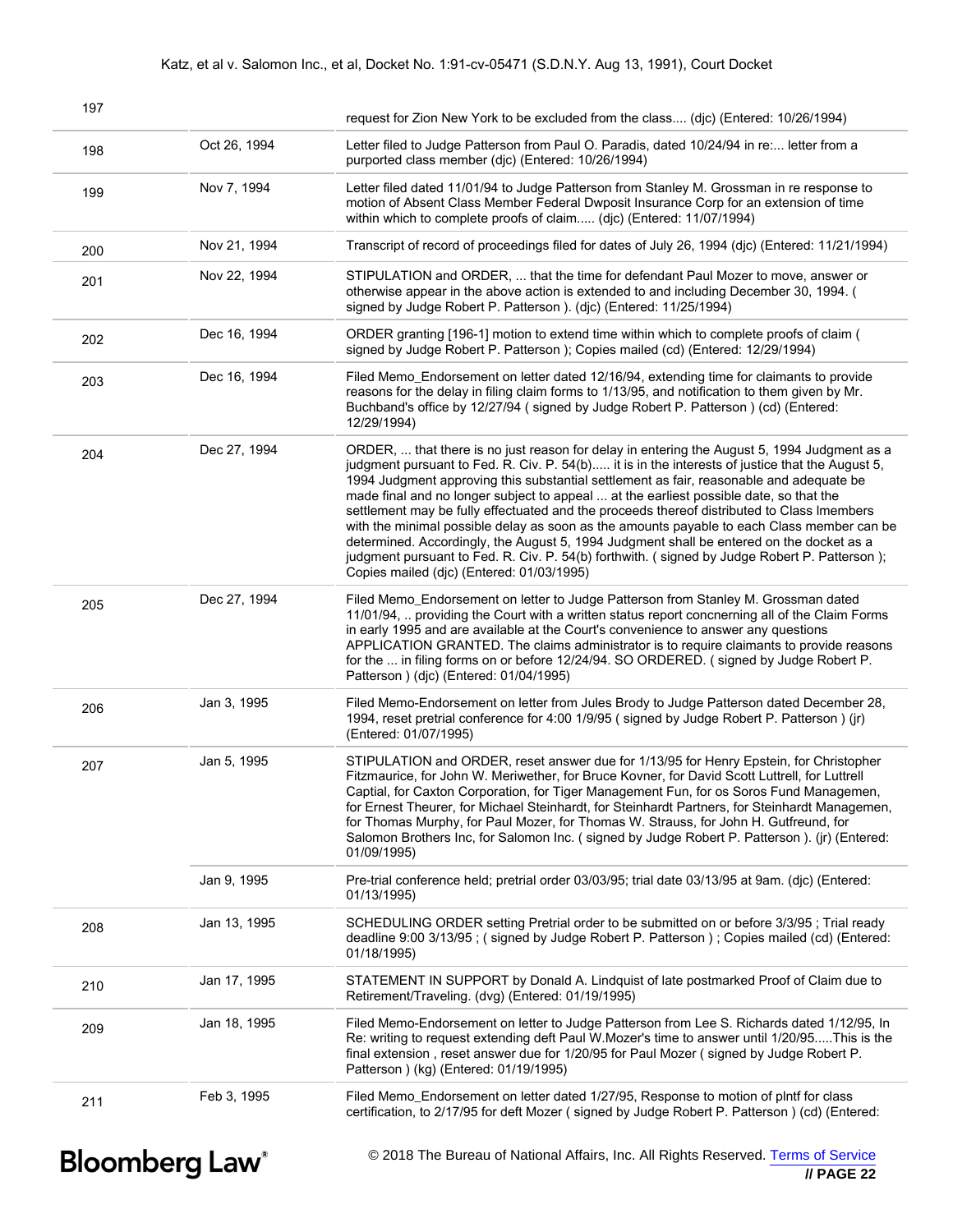|     |                                   | 02/06/1995)                                                                                                                                                                                                                                                                                                                                                                                                                                                                                                                                                                                                                                                                                                                                                                                                                                                                                                                                                                                                                                                                                                                                                                                                                                                                                                                                                                                                                                                                                            |
|-----|-----------------------------------|--------------------------------------------------------------------------------------------------------------------------------------------------------------------------------------------------------------------------------------------------------------------------------------------------------------------------------------------------------------------------------------------------------------------------------------------------------------------------------------------------------------------------------------------------------------------------------------------------------------------------------------------------------------------------------------------------------------------------------------------------------------------------------------------------------------------------------------------------------------------------------------------------------------------------------------------------------------------------------------------------------------------------------------------------------------------------------------------------------------------------------------------------------------------------------------------------------------------------------------------------------------------------------------------------------------------------------------------------------------------------------------------------------------------------------------------------------------------------------------------------------|
| 212 | Feb 21, 1995                      | Filed Memo_Endorsement on letter by Lee S. Richards to Judge Patterson, application granted<br>Extending time for Paul W. Mozer to file his opposition papers to plaintiff's motion for class<br>certification until 2/22/95. SO ORDERED: (signed by Judge Robert P. Patterson) (ae)<br>(Entered: 02/22/1995)                                                                                                                                                                                                                                                                                                                                                                                                                                                                                                                                                                                                                                                                                                                                                                                                                                                                                                                                                                                                                                                                                                                                                                                          |
| 213 | Feb 23, 1995                      | MEMORANDUM by Paul Mozer in opposition to Plaintiffs' Motion for Class Certification (pl)<br>(Entered: 02/27/1995)                                                                                                                                                                                                                                                                                                                                                                                                                                                                                                                                                                                                                                                                                                                                                                                                                                                                                                                                                                                                                                                                                                                                                                                                                                                                                                                                                                                     |
|     | Mar 1, 1995                       | Pre-trial conference held (jr) (Entered: 03/03/1995)                                                                                                                                                                                                                                                                                                                                                                                                                                                                                                                                                                                                                                                                                                                                                                                                                                                                                                                                                                                                                                                                                                                                                                                                                                                                                                                                                                                                                                                   |
| 214 | Mar 6, 1995                       | Case Management Plan in a Standard or Complex Case: Next pretrial conference on 3/14/95<br>at 4:00 p.m. SO ORDERED: (signed by Judge Robert P. Patterson) (ae) (Entered:<br>03/07/1995)                                                                                                                                                                                                                                                                                                                                                                                                                                                                                                                                                                                                                                                                                                                                                                                                                                                                                                                                                                                                                                                                                                                                                                                                                                                                                                                |
|     | Mar 6, 1995                       | Next Pre-trial conference set at 4:00 3/14/95 (See Order #214) (ae) (Entered: 03/07/1995)                                                                                                                                                                                                                                                                                                                                                                                                                                                                                                                                                                                                                                                                                                                                                                                                                                                                                                                                                                                                                                                                                                                                                                                                                                                                                                                                                                                                              |
| 215 | Mar 24, 1995                      | ORDER, the Court approves expenses of the Claims Administrator of \$985,946.81 as having<br>been reasonably incurred during the period 2/26/94 through 12/31/94. \$650,724.89 of said<br>amount shall be paid from Treasury Settlement Fund 1 and \$335,221.92 shall be paid from<br>Treassury Settlement Fund 2. The Court approves fees in the amount of \$735,558.60 as<br>having been reasonably incurred for services rendered during the period 2/26/94 through<br>12/31/94. \$485,468.67 shall be payable from Treasury Settlement Fund 1 and \$250,089.93<br>from Treasury Settlement Fund 2. Seventy-Five percent (75%) of the fees awarded purs. to<br>paragraph 2 shall be paid forthwith and 25% of said fees shall be paid upon further order of the<br>Court. Class counsel are directed to cause Chemical Bank as Trustee of the Treasury<br>Settlement Funds to make the payments as ordered herein. (signed by Judge Robert P.<br>Patterson); Copies mailed (kg) (Entered: 03/27/1995)                                                                                                                                                                                                                                                                                                                                                                                                                                                                                                |
| 216 | Mar 24, 1995                      | NOTICE OF MOTION by All Plaintiffs for attorney fees and expenses of the Claims<br>Administrator, Return date 3/20/95 (cd) (Entered: 03/29/1995)                                                                                                                                                                                                                                                                                                                                                                                                                                                                                                                                                                                                                                                                                                                                                                                                                                                                                                                                                                                                                                                                                                                                                                                                                                                                                                                                                       |
| 217 | Apr 26, 1995                      | ORDER APPROVING THE NOTICE OF DISMISSAL, it is hereby ORDERED: The Notice the<br>parties propose, a copy of which is attached hereto as Exhibit A, be and the same herebyy is<br>approved as meeting the standard of due process under Rule 23 given the circumstances the<br>pltffs and Mr. Mozer have represented to the Court. The pltffs and Mr. Mozer shall cause the<br>Notice to appear in the national edition of the Wall Street Journal on each of the following<br>dates: 4/28/95; 5/5/95 and 5/12/95. Irving Morris and Karen L. Morris shall retain all<br>correspondence they may receive in response to the Notice and provide the Court at the<br>direction of the Court with the original of all such correspondence and, in addition, provide to<br>counsel for Mr. Mozer a copy of all such correspondence. Upon the completion of the third<br>publication on 5/16/95, the pltffs shall lodge with the Court an affidavit that the publication has<br>in fact taken place in accordance with this Order. The pltffs and Mr. Mozer shall present a<br>proposed Order for the Court's consideration providing for the dismissal of the actions and all<br>claim brought against Mr. Mozer in keeping with the Notice and submit the proposed Order<br>after the completion of the third publication and prior to 6/13/95, the date pltffs expect to<br>present their proposed Order to the Court. (signed by Judge Robert P. Patterson); Copies<br>mailed (kg) (Entered: 04/28/1995) |
| 218 | June 13, 1995                     | AFFIDAVIT of PUBLISHING (djc) (Entered: 06/19/1995)                                                                                                                                                                                                                                                                                                                                                                                                                                                                                                                                                                                                                                                                                                                                                                                                                                                                                                                                                                                                                                                                                                                                                                                                                                                                                                                                                                                                                                                    |
| 219 | June 16, 1995                     | Order of dismissal of the action against Paul W. Mozer with prejudice as to the Named<br>Plaintiffs only. (signed by Judge Robert P. Patterson) (ae) (Entered: 06/21/1995)                                                                                                                                                                                                                                                                                                                                                                                                                                                                                                                                                                                                                                                                                                                                                                                                                                                                                                                                                                                                                                                                                                                                                                                                                                                                                                                             |
| 220 | June 20, 1995                     | Filed Memo-Endorsement on letter to Judge Patterson from Lee S. Richards dated 6/19/95, In<br>RE: to withdraw [213-1] opposition memorandumApplication Granted. Motion w/drawn,<br>withdrawing [213-1] opposition memorandum (signed by Judge Robert P. Patterson) (kg)<br>(Entered: 06/23/1995)                                                                                                                                                                                                                                                                                                                                                                                                                                                                                                                                                                                                                                                                                                                                                                                                                                                                                                                                                                                                                                                                                                                                                                                                       |
| 222 | July 11, 1995                     | Letter filed by Karen L. Morris, dated 7/6/95 re: Article appearing in the New York Times (pl)<br>(Entered: 07/21/1995)                                                                                                                                                                                                                                                                                                                                                                                                                                                                                                                                                                                                                                                                                                                                                                                                                                                                                                                                                                                                                                                                                                                                                                                                                                                                                                                                                                                |
| 221 | July 13, 1995                     | Filed Memo_Endorsement on letter dated 7/11/95, pintf attorney Stanley Grossman, request<br>that Dr. Mendelson be appointed with his compensation of \$560.00 per hour is denied;<br>adequeate reason not shown (signed by Judge Robert P. Patterson) (cd) (Entered:<br>07/14/1995)                                                                                                                                                                                                                                                                                                                                                                                                                                                                                                                                                                                                                                                                                                                                                                                                                                                                                                                                                                                                                                                                                                                                                                                                                    |
| 226 | Aug 11, 1995                      | STATEMENT IN SUPPORT OF LATE POSTMARKED PROOF OF CLAIM by Phillip Suver (Is)<br>(Entered: 08/17/1995)                                                                                                                                                                                                                                                                                                                                                                                                                                                                                                                                                                                                                                                                                                                                                                                                                                                                                                                                                                                                                                                                                                                                                                                                                                                                                                                                                                                                  |
|     | <b>Bloomberg Law</b> <sup>®</sup> | © 2018 The Bureau of National Affairs, Inc. All Rights Reserved. Terms of Service<br>// PAGE 23                                                                                                                                                                                                                                                                                                                                                                                                                                                                                                                                                                                                                                                                                                                                                                                                                                                                                                                                                                                                                                                                                                                                                                                                                                                                                                                                                                                                        |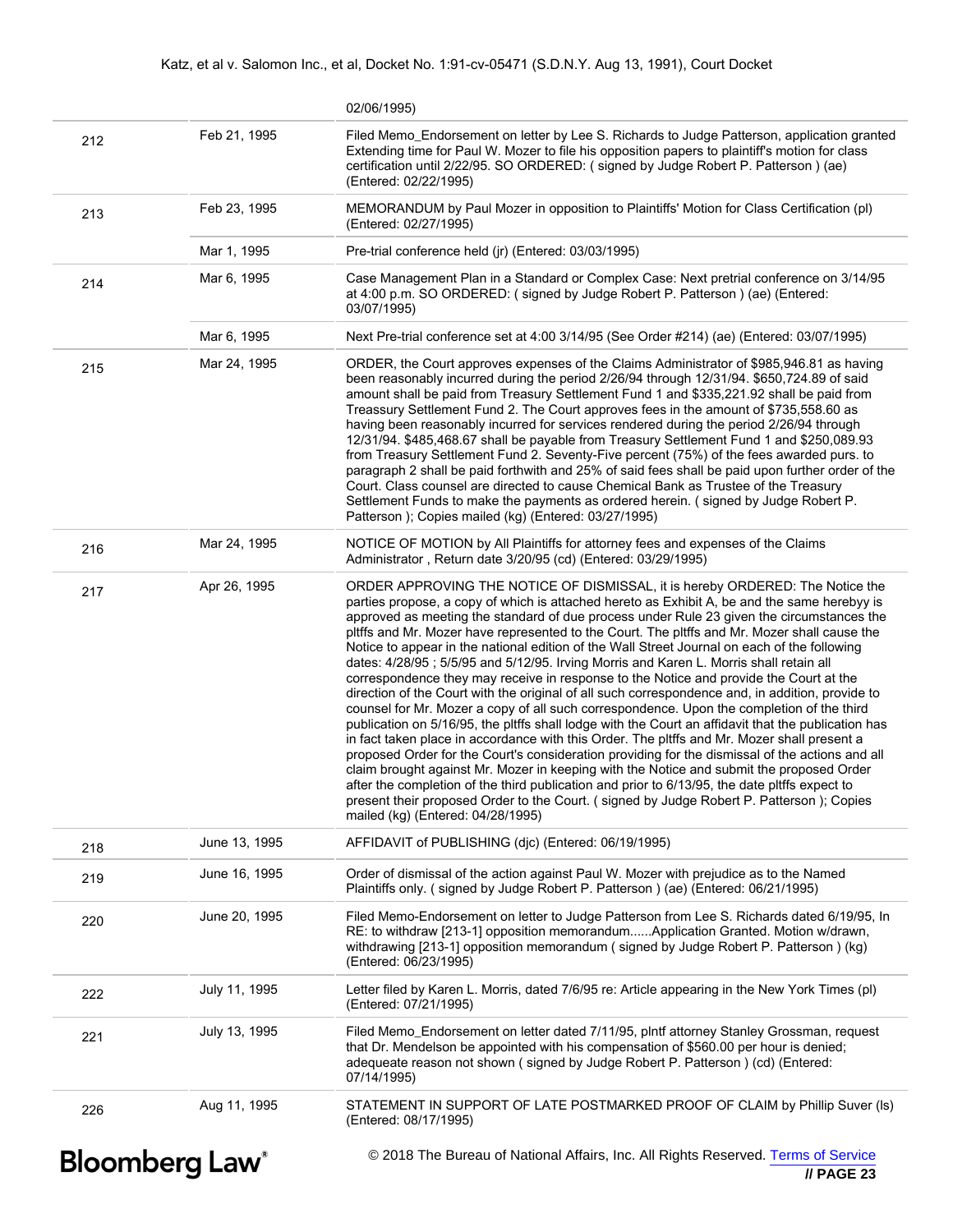| 223 | Aug 14, 1995 | NOTICE OF MOTION by Catherine Baker Knoll, Glickenaus & Co., Leonard I. Schreiber,<br>Murray J. Rosen, MArshall Wolf, Winifred C. Johnson, Michael Caesar, Howard Gunty, Inc.,<br>Profit Sharing Plan, Meyer D. Rich, Jules Levine, Susan Katz, Resource/Reed for an order<br>allowing the untimely Claim Forms filed by the claimants indentified in Exhibit A hereto; direct<br>GCG to send the Final Notice, substantially in the form attached hereto as Exhibit B, to those<br>claimants who have failed to respond GCG's prior letter directing claimants to comply with this<br>Court's Order of 12/15/94 and order that the Claim Forms filed by claimants who fail to respond<br>to the Final Notice be disallowed., Return date 5/22/95 (rag) (Entered: 08/17/1995) |
|-----|--------------|-------------------------------------------------------------------------------------------------------------------------------------------------------------------------------------------------------------------------------------------------------------------------------------------------------------------------------------------------------------------------------------------------------------------------------------------------------------------------------------------------------------------------------------------------------------------------------------------------------------------------------------------------------------------------------------------------------------------------------------------------------------------------------|
| 224 | Aug 14, 1995 | STATUS REPORT by Catherine Baker Knoll, Glickenaus & Co., Leonard I. Schreiber, Murray<br>J. Rosen, MArshall Wolf, Winifred C. Johnson, Michael Caesar, Howard Gunty, Inc., Profit<br>Sharing Plan, Meyer D. Rich, Jules Levine, Susan Katz, Resource/Reed on the status of the<br>administration of claims, etc. THIS DOCUMENT RELATES TO ACTION NOS. 91 CIV.<br>5471,5486,5334,5696,5701,5702,5991,6224,6496 AND 7029. (rag) (Entered: 08/17/1995)                                                                                                                                                                                                                                                                                                                          |
| 225 | Aug 14, 1995 | APPLICATION by Catherine Baker Knoll, Glickenaus & Co., Leonard I. Schreiber, Murray J.<br>Rosen, MArshall Wolf, Winifred C. Johnson, Michael Caesar, Howard Gunty, Inc., Profit<br>Sharing Plan, Meyer D. Rich, Jules Levine, Susan Katz, Resource/Reed for order approving<br>interim payment of fees and expenses of the Claims Administrator (rag) (Entered: 08/17/1995)                                                                                                                                                                                                                                                                                                                                                                                                  |
| 227 | Aug 16, 1995 | ORDER granting [225-1] motion for order approving interim payment of fees and expenses of<br>the Claims Administrator, see document (signed by Judge Robert P. Patterson); Copies<br>mailed (cd) (Entered: 08/22/1995)                                                                                                                                                                                                                                                                                                                                                                                                                                                                                                                                                        |
| 228 | Aug 16, 1995 | Memo endorsed on motion; granting [223-1] motion for an order allowing the untimely Claim<br>Forms filed by the claimants indentified in Exhibit A hereto; direct GCG to send the Final<br>Notice, substantially in the form attached hereto as Exhibit B, to those claimants who have<br>failed to respond GCG's prior letter directing claimants to comply with this Court's Order of<br>12/15/94 and order that the Claim Forms filed by claimants who fail to respond to the Final<br>Notice be disallowed. (signed by Judge Robert P. Patterson); Copies mailed. (cd) (Entered:<br>08/22/1995)                                                                                                                                                                           |
| 229 | Aug 16, 1995 | Memo endorsed on status report; approving [224-1] report (signed by Judge Robert P.<br>Patterson ); Copies mailed. (cd) (Entered: 08/22/1995)                                                                                                                                                                                                                                                                                                                                                                                                                                                                                                                                                                                                                                 |
| 230 | Aug 18, 1995 | ORDER, ordered that the Claim Forms of the claimants identified in Exhibit A to the Motion are<br>allowed. GCG is directed to send the Final Notice, substantially in the form attached to the<br>Motion as Exhibit B, to those claimants who have failed to respond to GCG's prior letter<br>directing claimants to comply with this Court's Order of 12/15/94. The Claim Forms of those<br>claimants who fail to respond to the Final Notice will be disallowed. (signed by Judge Robert<br>P. Patterson); Copies mailed (kg) (Entered: 08/22/1995)                                                                                                                                                                                                                         |
|     | Aug 18, 1995 | Pre-trial conference held before Judge Patterson (Is) (Entered: 09/12/1995)                                                                                                                                                                                                                                                                                                                                                                                                                                                                                                                                                                                                                                                                                                   |
| 231 | Oct 19, 1995 | ORDER, Haim Mendelson, shall have no liability in connection with the Treasury Class<br>litigation to the Claims Administrator, any claimant, plntfs' atty, any governmental agency or<br>any other party (signed by Judge Robert P. Patterson); Copies mailed (cd) (Entered:<br>10/20/1995)                                                                                                                                                                                                                                                                                                                                                                                                                                                                                  |
| 234 | Nov 21, 1995 | Letter filed by David Schiller dated 11/16/95  (dic) (Entered: 12/12/1995)                                                                                                                                                                                                                                                                                                                                                                                                                                                                                                                                                                                                                                                                                                    |
| 232 | Nov 28, 1995 | Letter filed by G. Peter Buchband dated 11/21/95 (djc) (Entered: 12/08/1995)                                                                                                                                                                                                                                                                                                                                                                                                                                                                                                                                                                                                                                                                                                  |
| 233 | Nov 30, 1995 | Letter filed dated 11/25/95 from David Schiller re Claim (rag) (Entered: 12/08/1995)                                                                                                                                                                                                                                                                                                                                                                                                                                                                                                                                                                                                                                                                                          |
| 235 | Jan 22, 1996 | STATUS REPORT submitted by Treasury Class Counsel (emil) (Entered: 01/25/1996)                                                                                                                                                                                                                                                                                                                                                                                                                                                                                                                                                                                                                                                                                                |
| 236 | Jan 22, 1996 | AFFIDAVIT in support of Dawn E. Addazio Re: [235-1] status report (emil) (Entered:<br>01/25/1996)                                                                                                                                                                                                                                                                                                                                                                                                                                                                                                                                                                                                                                                                             |
| 237 | Jan 24, 1996 | ORDER, the Claims Administrator shall promptly send a final deficiency notice to the<br>claimants (signed by Judge Robert P. Patterson); Copies mailed (cd) (Entered: 01/25/1996)                                                                                                                                                                                                                                                                                                                                                                                                                                                                                                                                                                                             |
| 238 | Jan 31, 1996 | Filed Memo_Endorsement on letter from frederick J. Sperling to Judge Patterson dated<br>01/30/96,  requests that the Court approve the form and substance of the Stipulation and<br>RElease at this time. APPLICATION GRANTED. THE COURT HAS REVIEWED AND<br>APPROVED HTE STIPULATION AND RELEASE. SO ORDERED. (signed by Judge Robert<br>P. Patterson ) (djc) (Entered: 02/01/1996)                                                                                                                                                                                                                                                                                                                                                                                          |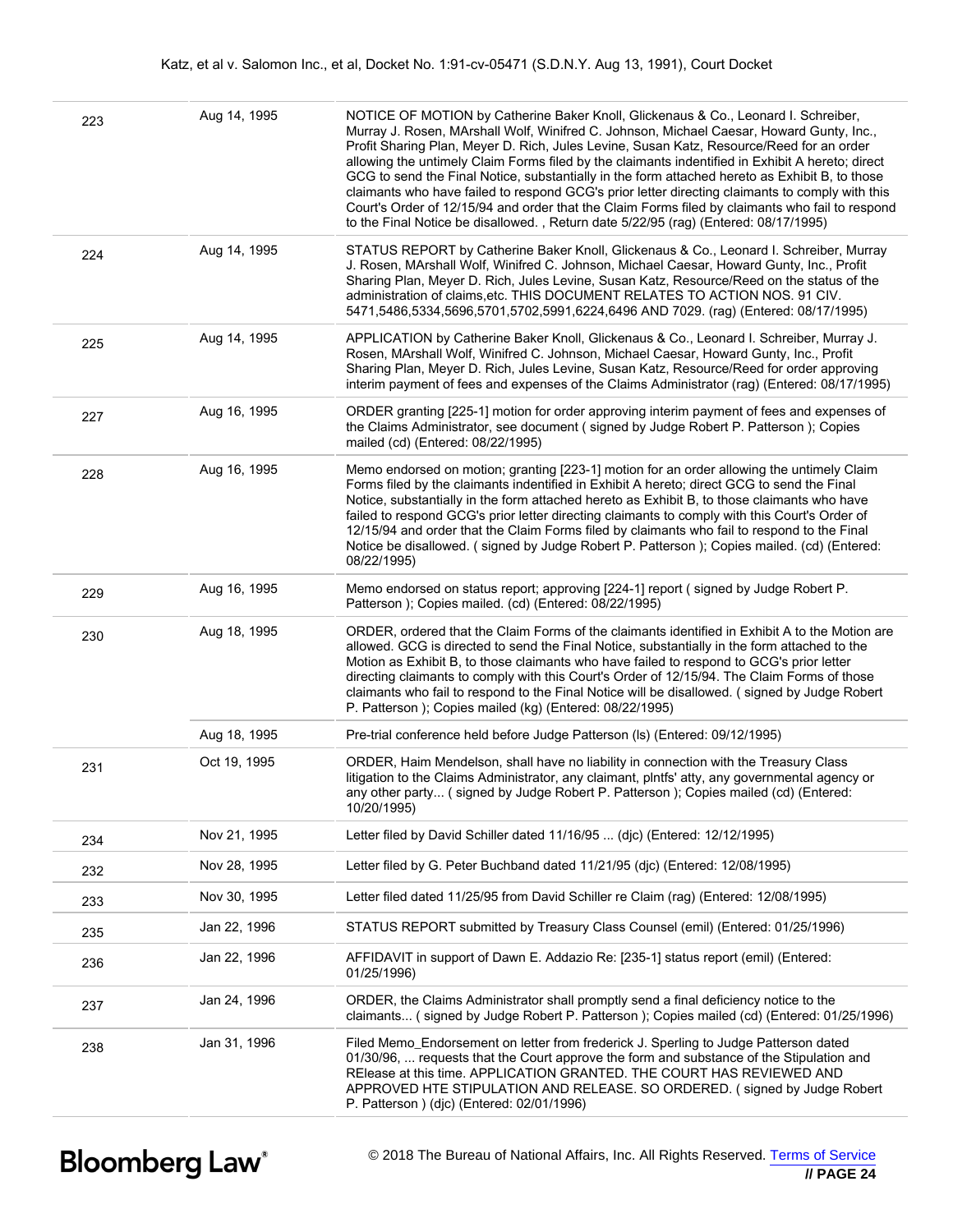| 239                               | Feb 13, 1996  | STIPULATION and RELEASE each of the Funds authorized New Leader to submit 1 Proof of<br>Claim & Release Form in the Salomon Treasury Litigation in the name & tax payor id # of New<br>Leader on behalf of each & all of the Funds in the aggregate; In the event that the Court<br>ultimately allows the Proof of Claim & Release Form to be submitted by New Leader, the<br>proceeds of the Net Treasury Settlement Funds distributed by the Claims Administrator to New<br>Leader will be allocated exclusively between & among the Funds, with Treasury Class<br>Counsel, the Claims admin. & Dr. Haim Mendelson having no responsibility or participation<br>whatsoever in said allocation, Each of the Funds, Hickey & New Leader etcforever release<br>Treasury Class Counsel, the Claims Adm. & Dr. Mendelson etcfrom any & all claims etc. (see<br>doc.) (signed by Judge Robert P. Patterson ). (lam) (Entered: 02/14/1996) |
|-----------------------------------|---------------|---------------------------------------------------------------------------------------------------------------------------------------------------------------------------------------------------------------------------------------------------------------------------------------------------------------------------------------------------------------------------------------------------------------------------------------------------------------------------------------------------------------------------------------------------------------------------------------------------------------------------------------------------------------------------------------------------------------------------------------------------------------------------------------------------------------------------------------------------------------------------------------------------------------------------------------|
|                                   | Mar 22, 1996  | Pre-trial conference held (cd) (Entered: 03/26/1996)                                                                                                                                                                                                                                                                                                                                                                                                                                                                                                                                                                                                                                                                                                                                                                                                                                                                                  |
| 240                               | Mar 25, 1996  | Treasury Class STATUS REPORT (cd) (Entered: 03/25/1996)                                                                                                                                                                                                                                                                                                                                                                                                                                                                                                                                                                                                                                                                                                                                                                                                                                                                               |
| 241                               | Mar 25, 1996  | AFFIDAVIT of D. Addazio Re: status report (doc #240) (cd) (Entered: 03/25/1996)                                                                                                                                                                                                                                                                                                                                                                                                                                                                                                                                                                                                                                                                                                                                                                                                                                                       |
|                                   | Apr 12, 1996  | MEMORANDUM of fund administrator upon remand reconsidering claim on behalf of Eric<br>Rosenfeld *NOTE: orig. doc. fld. in related case 92 civ 3691 (RPP) and noted in the above<br>case (ls) (Entered: 04/15/1996)                                                                                                                                                                                                                                                                                                                                                                                                                                                                                                                                                                                                                                                                                                                    |
| 242                               | Apr 23, 1996  | Filed Memo_Endorsement on letter to Judge Patterson from Paul O. Paradis dated 04/22/96,<br>it is presently anticipated that Dr. Haim Mendelson will complete processing of all option related<br>claim by May 17, 1996. Claimants will then be advixed of their Total Allowed Losses as<br>contemplated by the Court's April 15, 1994 order by no later than May 31, 1996 Received<br>and approved. Counsel will report to the Court if dates of May 10, 1996 and May 17, 1996 are<br>met as scheduled. so ordered. (signed by Judge Robert P. Patterson) (djc) (Entered:<br>04/24/1996)                                                                                                                                                                                                                                                                                                                                             |
|                                   | Apr 23, 1996  | REPORT OF CIVIL CLAIMS FUND ADMINISTRATOR for period 1/1/9, to and ending 3/31/96 -<br>Note: orig. doc. fld. in case no. 92 Civ,. 3691 (RPP) (ls) (Entered: 04/24/1996)                                                                                                                                                                                                                                                                                                                                                                                                                                                                                                                                                                                                                                                                                                                                                               |
| 245                               | May 1, 1996   | AFFIDAVIT in support of G. Peter Buchband Re: [225-1] motion for order approving interim<br>payment of fees and expenses of the Claims Administrator (pl) (Entered: 05/03/1996)                                                                                                                                                                                                                                                                                                                                                                                                                                                                                                                                                                                                                                                                                                                                                       |
| 243                               | May 2, 1996   | ORDER, The Court, having reviewed the status of the claims set forth in Exhibit 1 hereto, has<br>determined that these claims are partially deficient or the reasons set forth in that Exhibit.<br>Accordingly, the Claims Adminstrator shall process such claims and calculate the Allowed Loss<br>resulting from such claims based only on the portion of such claims that are complete and,<br>where required, full substantiated (See order for more information) SO ORDERED: (signed<br>by Judge Robert P. Patterson ); (ae) (Entered: 05/03/1996)                                                                                                                                                                                                                                                                                                                                                                               |
| 244                               | May 2, 1996   | ORDER, approving plntfs' application for an order authorizing interim payment of fees and<br>expenses re Claims Administratorsee document for various amounts (signed by Judge<br>Robert P. Patterson ); Copies mailed (cd) (Entered: 05/03/1996)                                                                                                                                                                                                                                                                                                                                                                                                                                                                                                                                                                                                                                                                                     |
|                                   | May 17, 1996  | Pre-trial conference held (cd) (Entered: 05/22/1996)                                                                                                                                                                                                                                                                                                                                                                                                                                                                                                                                                                                                                                                                                                                                                                                                                                                                                  |
|                                   | June 3, 1996  | STATEMENT of pltff. Securites and Exchange Commission *(see below) re: The application of<br>Fund Administrator for order authorizing payment from fund of fees and expenses of<br>accountants and attys. for period from 1/1/96 to and ending 3/31/96 *Note: orig. doc. fld. in<br>related case no. 94 civ 9040 (RPP) and noted in this case (ls) (Entered: 06/10/1996)                                                                                                                                                                                                                                                                                                                                                                                                                                                                                                                                                              |
|                                   | June 12, 1996 | Pre-trial conference held (cd) (Entered: 06/19/1996)                                                                                                                                                                                                                                                                                                                                                                                                                                                                                                                                                                                                                                                                                                                                                                                                                                                                                  |
| 246                               | Aug 1, 1996   | Filed Memo_Endorsement on letter dated 7/31/96, Treasury Class Counsel hereby request<br>permission for the Claims Administrator to print and mail Notices of Allowed Loss to all other<br>claimants who have not yet been notified to their Allowed Loss So Ordered( signed by<br>Judge Robert P. Patterson ) (pl) (Entered: 08/01/1996)                                                                                                                                                                                                                                                                                                                                                                                                                                                                                                                                                                                             |
|                                   | Aug 16, 1996  | STATEMENT *(see below) Of Pltff. SEC Re: The Application Of The Civil Claims Fund<br>Administrator For An Order Authorizing (1) The Payment From The Civil Claims Fund Of The<br>Fees And Expenses Of The Civil Claims Fund Administrator For The Period From April 1, 1996<br>To And Ending June 30, 1996 And (2) The Transfer Of Certain Funds To The Civil Claims<br>Fund *Note: orig. doc. fld. in case no. 92 Civ 3691 (RPP) and noted only in this related case<br>(Is) Modified on 08/19/1996 (Entered: 08/19/1996)                                                                                                                                                                                                                                                                                                                                                                                                            |
|                                   | Aug 19, 1996  | ORDER *(see below), Authorizing Payment from Fund of 1996 Third Quarter Estimated<br>Federal Income Tax. SO ORDERED (signed by Judge Robert P. Patterson); Copies<br>mailed *Note: orig. doc. fld. in case no. 94 civ 9040 (RPP) (ls) (Entered: 08/20/1996)                                                                                                                                                                                                                                                                                                                                                                                                                                                                                                                                                                                                                                                                           |
| <b>Bloomberg Law</b> <sup>®</sup> |               | © 2018 The Bureau of National Affairs, Inc. All Rights Reserved. Terms of Service<br>// PAGE 25                                                                                                                                                                                                                                                                                                                                                                                                                                                                                                                                                                                                                                                                                                                                                                                                                                       |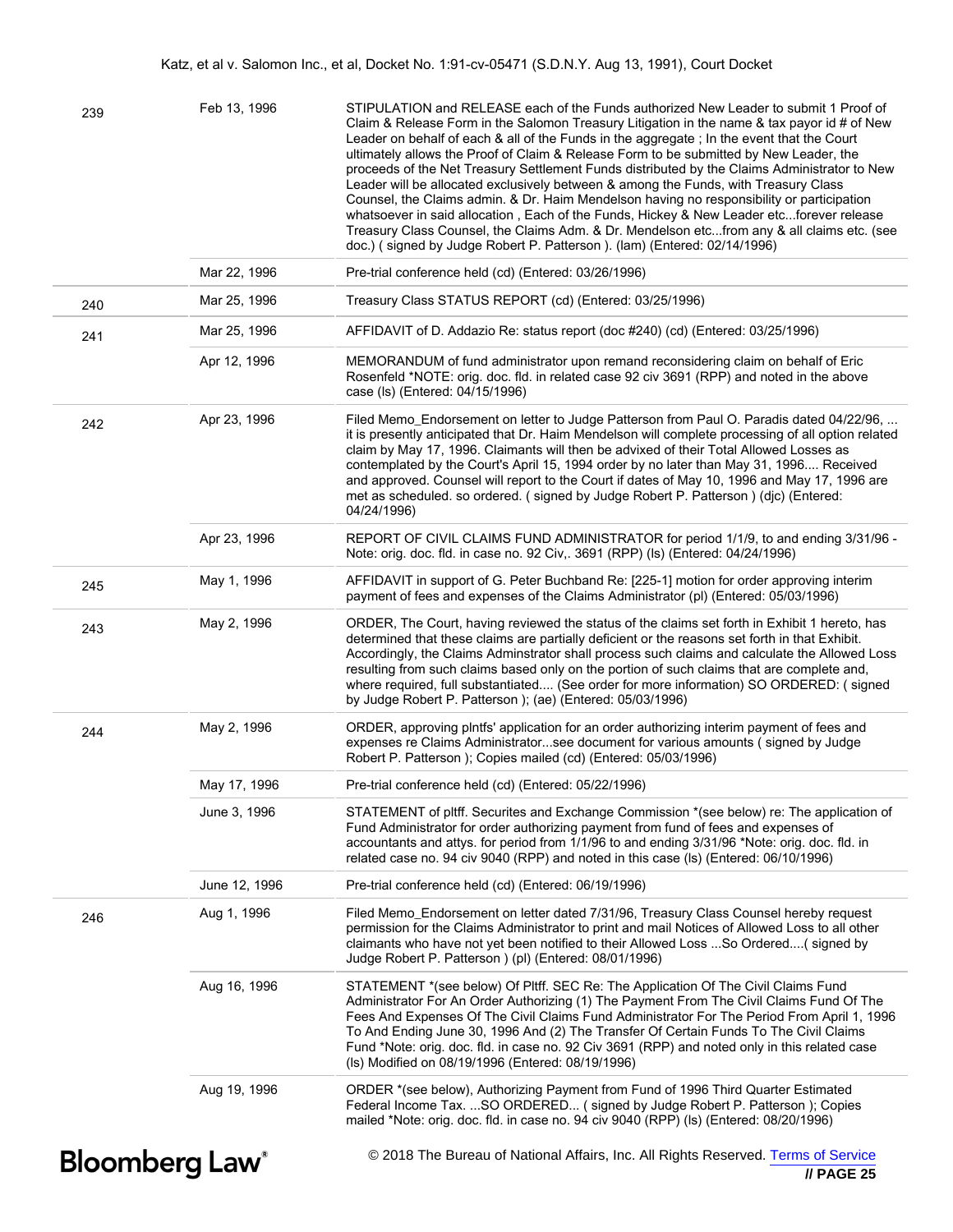| <b>Bloomberg Law</b> <sup>®</sup> |               | © 2018 The Bureau of National Affairs, Inc. All Rights Reserved. Terms of Service<br>$\textit{II}$ PAGE 26                                                                                                                                                                                                                                                                                                                                         |
|-----------------------------------|---------------|----------------------------------------------------------------------------------------------------------------------------------------------------------------------------------------------------------------------------------------------------------------------------------------------------------------------------------------------------------------------------------------------------------------------------------------------------|
|                                   | Mar 20, 1998  | NOTICE OF MOTION of Treasury Class Plaintiffs for an order directing the Claims                                                                                                                                                                                                                                                                                                                                                                    |
| 260                               | Mar 20, 1998  | AFFIDAVIT of Dawn E. Addazio in Support of Treasury Class Counsel's Application for an<br>Order Concerning Final Disposition of the Treasury Settlement Funds (djc) (Entered:<br>05/05/1998)                                                                                                                                                                                                                                                       |
| 259                               | Dec 19, 1997  | Case closed administratively Pursuant to Memorandum From the Administrative Office of the<br>United States Courts, Dated June 15th, 1973. (cd) (Entered: 12/22/1997)                                                                                                                                                                                                                                                                               |
|                                   | Feb 28, 1997  | Application of Fund Administrator for order authorizing payment from Fund of Fees and<br>Expenses of Accountants and Attorneys for period from 10/1/96 to and ending 12/31/96.<br>(Original docketed in 94 civ. 9040) (kw) (Entered: 03/10/1997)                                                                                                                                                                                                   |
|                                   | Dec 11, 1996  | STIPULATION and ORDER, *(see below) that effective upon the entry of this Stipulation and<br>Order, the period for submission of the proposed Plan of Distribution contemplated by<br>paragraph F. of Article VI of ea. of the Final Jdgmts. is extended to and incl. 5/21/96 *Note:<br>orig. doc. fld. in related case no. 94 civ 9040 (RPP) and noted in this related case (signed by<br>Judge Robert P. Patterson ). (Is) (Entered: 12/11/1996) |
|                                   | Nov 25, 1996  | Memo endorsed *(see below) on application;, Application of fund administrator for order<br>authorizing payment from fund of 1996 fourth quarter estimated federal income taxSO<br>ORDERED (signed by Judge Robert P. Patterson); Copies mailed. *Note: orig. doc. fld. in<br>case no. 94 civ 9040 (RPP) and noted only in this related case (Is) (Entered: 12/03/1996)                                                                             |
| 258                               | Nov 1, 1996   | Transcript of record of proceedings filed for dates of 9/18/96 @9:00am before Judge Patterson.<br>(lam) (Entered: 11/01/1996)                                                                                                                                                                                                                                                                                                                      |
| 255                               | Oct 8, 1996   | Memo endorsed on DETERMINATION & CERTIFICATION filed by Joel L. Carr, Civil Claims<br>Fund AdministratorSO ORDERED 10/4/96. PATTERSON, J. (signed by Judge Robert P.<br>Patterson); Copies mailed. (lam) (Entered: 10/08/1996)                                                                                                                                                                                                                     |
| 254                               | Oct 8, 1996   | ORDER, concerninig payment of claims adminstration fees and expenses. SO ORDERED: (<br>signed by Judge Robert P. Patterson ); (ae) (Entered: 10/08/1996)                                                                                                                                                                                                                                                                                           |
| 253                               | Oct 8, 1996   | ORDER, concerning distribution of the net treasury settlement funds. SO ORDERED: (signed<br>by Judge Robert P. Patterson ); (ae) (Entered: 10/08/1996)                                                                                                                                                                                                                                                                                             |
| 257                               | Oct 2, 1996   | LIST OF ELIGIBLE CLAIMANTS In Alphabetical Order by Beneficial Owner Volume 2 of 2<br>Exhibit A. (kk) (Entered: 10/09/1996)                                                                                                                                                                                                                                                                                                                        |
| 256                               | Oct 2, 1996   | LIST OF ELIGIBLE CLAIMANTS In Alphabetical Order by Beneficial Owner Volume 1 of 2<br>Exhibit A. (kk) (Entered: 10/09/1996)                                                                                                                                                                                                                                                                                                                        |
| 252                               | Oct 2, 1996   | LIST OF ELIGIBLE CLAIMANTS In Descending Loss Amount VOLUME 2 OF 2, EXHIBIT A.<br>(ae) Modified on 10/09/1996 (Entered: 10/03/1996)                                                                                                                                                                                                                                                                                                                |
| 251                               | Oct 2, 1996   | LIST OF ELIGIBLE CLAIMANTS In Descending Loss Amount Volume 1 of 2, EXHIBITS A. (ae)<br>Modified on 10/09/1996 (Entered: 10/03/1996)                                                                                                                                                                                                                                                                                                               |
| 250                               | Sept 27, 1996 | AFFIDAVIT in support of G. Peter Buchband Re: in support of Treasury Class Pltffs' Application<br>for an order apprving the Distribution of the Net Treasury Settlement Funds, and of Application<br>by Claims Adminstrator for an order awarding fees and expenses for claims administration. (kg)<br>(Entered: 09/30/1996)                                                                                                                       |
| 249                               | Sept 27, 1996 | Application by the claims Administrator for an Order awarding Fees and Expenses for claims<br>administration. (kg) (Entered: 09/30/1996)                                                                                                                                                                                                                                                                                                           |
| 248                               | Sept 27, 1996 | Treasury Class Pltffs' Application for an Order Approving the Distribution of the Net Treasury<br>Settlement Funds and for other Relief. (kg) (Entered: 09/30/1996)                                                                                                                                                                                                                                                                                |
|                                   | Sept 25, 1996 | *(see below) Case closed administratively Pursuant to Memorandum From the Administrative<br>Office of the United States Courts, Dated June 15th, 1973. SO ORDERED(signed Judge<br>Thomas P. Griesa) *Note: orig. doc. fld. in case no. 92 civ 5885 (RPP) and noted only in this<br>case (ls) (Entered: 09/26/1996)                                                                                                                                 |
|                                   | Sept 19, 1996 | MEMO TO THE DOCKET CLERK: Pre-trial conference held on 9/19/96 before Judge<br>Patterson. (ae) (Entered: 09/24/1996)                                                                                                                                                                                                                                                                                                                               |
| 247                               | Sept 18, 1996 | Filed Memo_Endorsement on letter by Paul O. Paradis to Judge Patterson dated 9/17/96,<br>Application granted. Set brief conference for 9:00 9/19/96. SO ORDERED: (signed by Judge<br>Robert P. Patterson ) (ae) (Entered: 09/18/1996)                                                                                                                                                                                                              |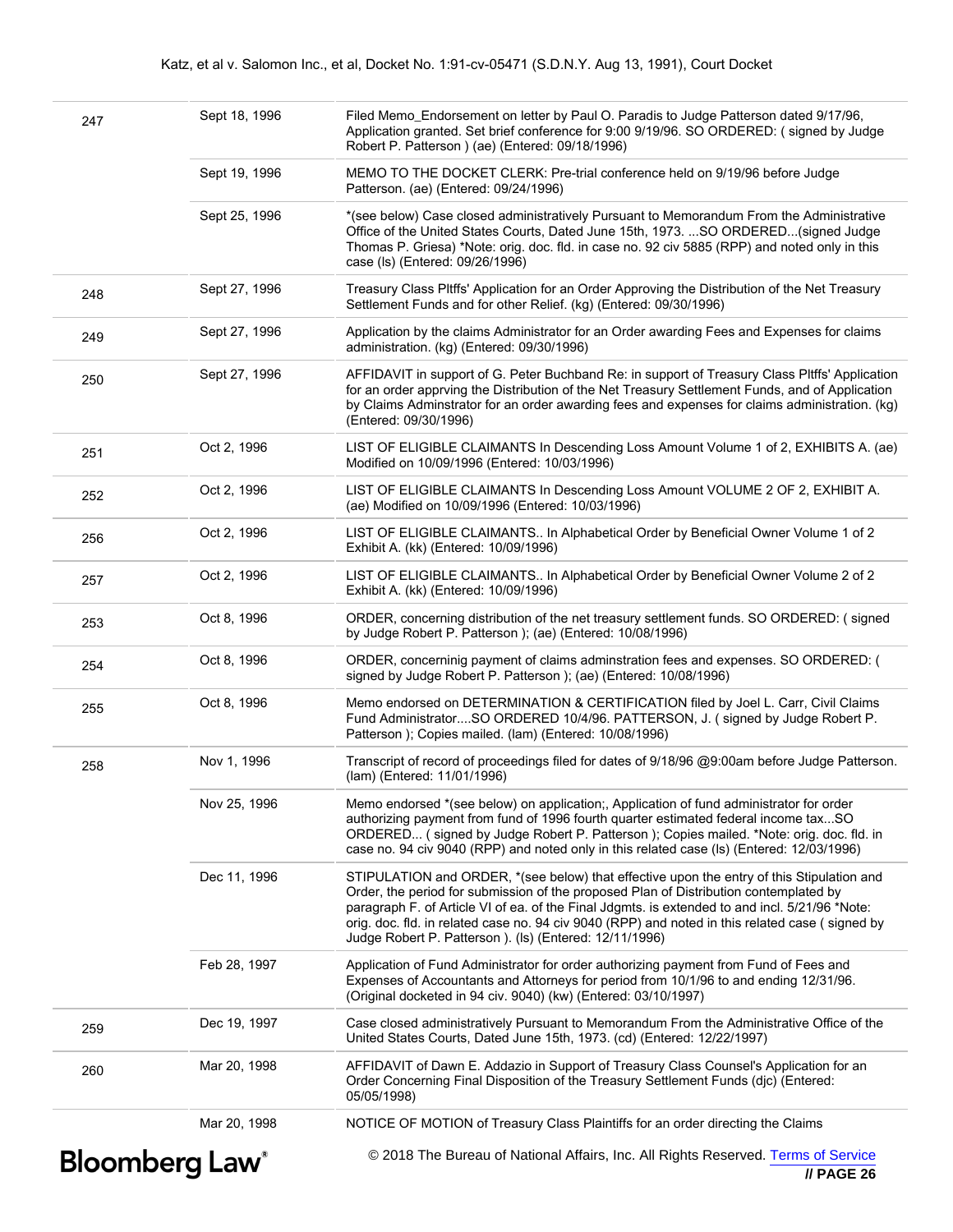| 261 |              | Administrator to close the bank accounts denominated Net Treasury Settlement Funds 1 and 2<br>(the distribution checking accounts); disallowing the claims of the Class members identified in<br>Exhibits 1 and 2 to the Addazio Aff and directing the disbursement of the balance of the<br>Treasury Settlement Funds to charitable organizations, No Return date (djc) (Entered:<br>05/05/1998)                                                                                                                                                                                                                                                                                                                                                                                                                                                                                                                |
|-----|--------------|------------------------------------------------------------------------------------------------------------------------------------------------------------------------------------------------------------------------------------------------------------------------------------------------------------------------------------------------------------------------------------------------------------------------------------------------------------------------------------------------------------------------------------------------------------------------------------------------------------------------------------------------------------------------------------------------------------------------------------------------------------------------------------------------------------------------------------------------------------------------------------------------------------------|
| 262 | May 5, 1998  | ORDER Concerning Final Disposition of the Treasury Settlement Funds; The Claims<br>Administrator is to close the bank accounts denominated Net Treasury Settlement Funds 1 and<br>2. 2. For good cause shown, the claims of the Eligible Claimants identified in Exhibits 1 and 2<br>hereto are Disallowed, and such claimants are forever barred from asserting any claims arising<br>from the claims administration process herein against the Treasury Settlement Funds, the<br>Claims Administrator or Treasury Class Counsel. 3. Treasury Class Counsel is directed to<br>disburse the balance of the Treasury Settlement Funds as contributions from an anonymous<br>donor as follows: The Settlement Fund Balance shall be distributed to the University Settlement<br>Society of NY without attribution to the Court (signed by Judge Robert P. Patterson); Copies<br>mailed (djc) (Entered: 05/06/1998) |
| 263 | Mar 31, 2017 | NOTICE TO ATTORNEY TO RETRIEVE SEALED MATERIAL: Notice to the attorney of record<br>for the filing party to retrieve sealed document number 71 and 117 within thirty (30) days, or the<br>Court will dispose of them. Sealed Records Retrieval due by 5/1/2017. (rz) (Entered:<br>03/31/2017)                                                                                                                                                                                                                                                                                                                                                                                                                                                                                                                                                                                                                    |
| 264 | Mar 31, 2017 | NOTICE TO ATTORNEY TO RETRIEVE SEALED MATERIAL: Notice to the attorney of record<br>for the filing party to retrieve sealed document number 118 within thirty (30) days, or the Court<br>will dispose of them. Sealed Records Retrieval due by 5/1/2017. (rz) (Entered: 03/31/2017)                                                                                                                                                                                                                                                                                                                                                                                                                                                                                                                                                                                                                              |
| 265 | Apr 10, 2017 | SEALED MATERIALS DISPOSED: Document(s) 71 and 117 were destroyed per filing party<br>request. The sealed record(s) were destroyed on 4/10/17.(rz) (Entered: 04/10/2017)                                                                                                                                                                                                                                                                                                                                                                                                                                                                                                                                                                                                                                                                                                                                          |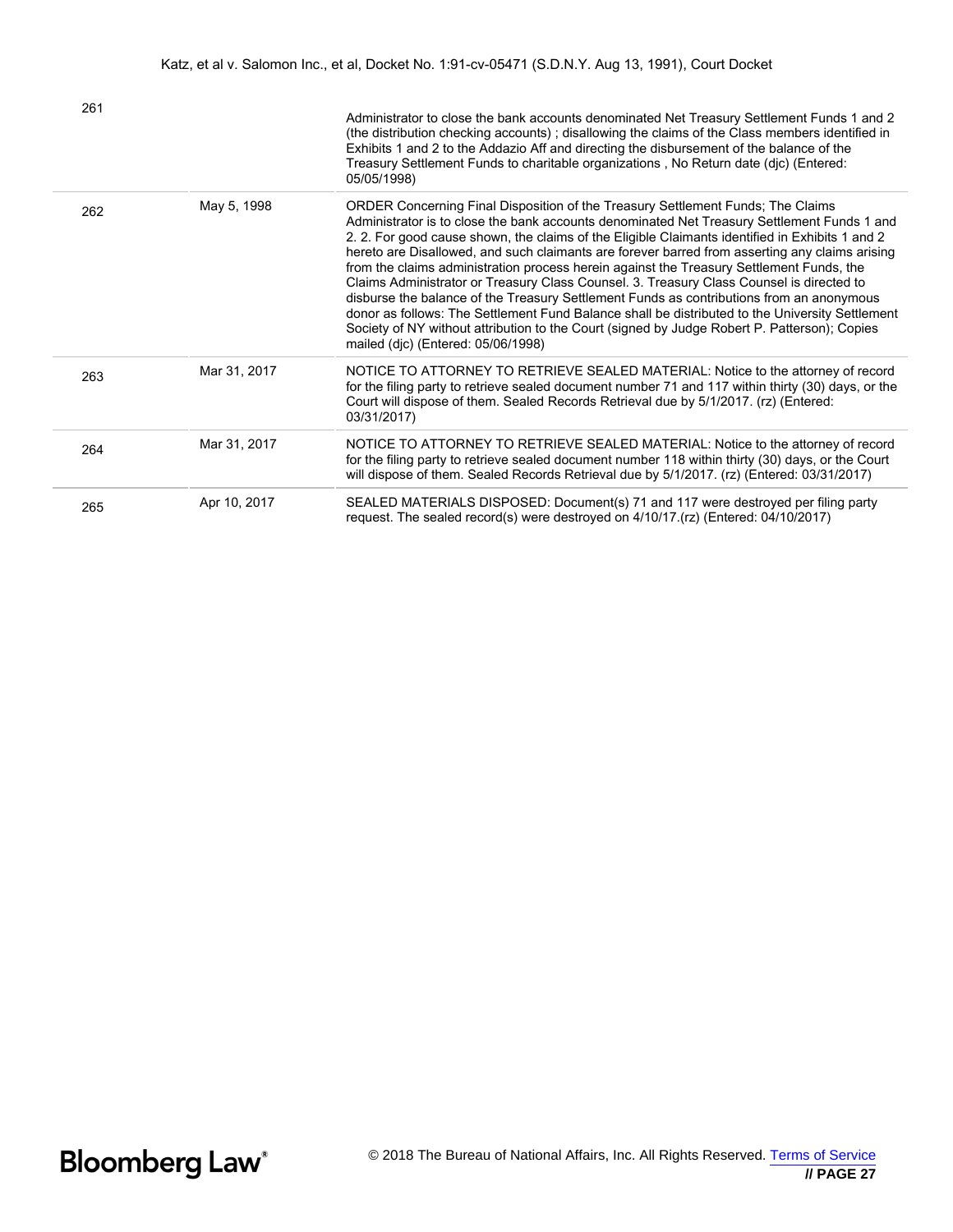Current on Bloomberg Law as of Apr. 24, 2017 00:24:00

## Katz, et al v. Salomon Inc., et al

**Bloomberg Law®**